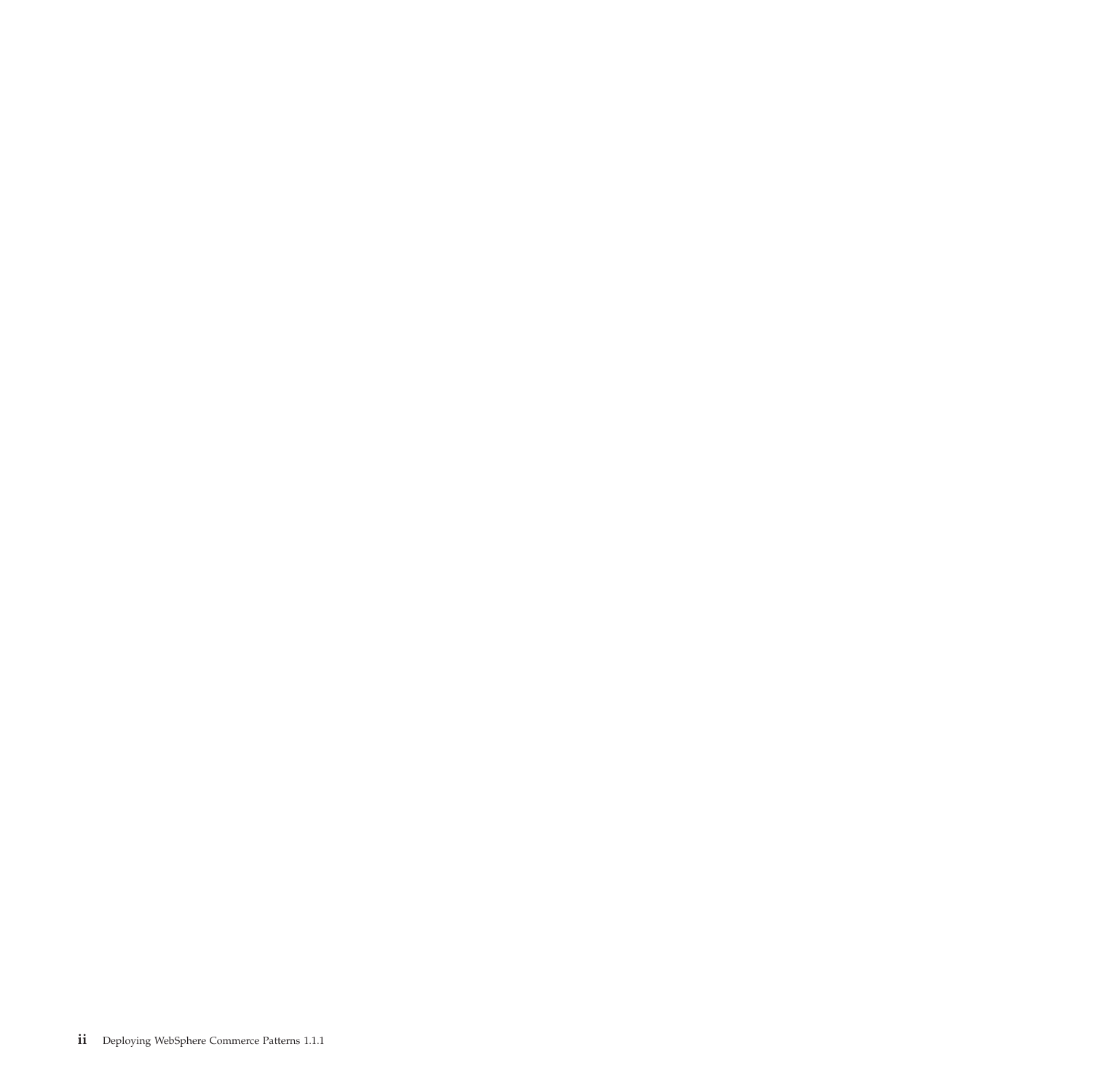# **Contents**

| Deploying WebSphere Commerce virtual                                                                                                                                                                                                                   |
|--------------------------------------------------------------------------------------------------------------------------------------------------------------------------------------------------------------------------------------------------------|
| system patterns                                                                                                                                                                                                                                        |
| Deploying non-production virtual environments.<br>. 3                                                                                                                                                                                                  |
| Obtaining the WebSphere Commerce virtual                                                                                                                                                                                                               |
| system pattern eAssemblies<br>. 3                                                                                                                                                                                                                      |
| Preparing the base WebSphere Application Server                                                                                                                                                                                                        |
| image.<br>$4 \cdot$<br>$\sim$ 100 $\sim$<br>$\sim$                                                                                                                                                                                                     |
| Setting up a file server to host the required                                                                                                                                                                                                          |
| installation files<br>. 5                                                                                                                                                                                                                              |
| Importing the virtual system pattern<br>. 6                                                                                                                                                                                                            |
| Updating the WebSphere Commerce virtual                                                                                                                                                                                                                |
| system pattern.<br>. 7                                                                                                                                                                                                                                 |
| Deploying the virtual system pattern 13                                                                                                                                                                                                                |
| Customizing deployed virtual system instances<br>14                                                                                                                                                                                                    |
| Updating deployed virtual system instances with                                                                                                                                                                                                        |
| the latest fix pack, feature pack or interim fixes<br>. 15                                                                                                                                                                                             |
| Accessing the deployed system<br>. 16                                                                                                                                                                                                                  |
| Verifying deployment<br>. 16                                                                                                                                                                                                                           |
| Overview of the deployed WebSphere Commerce                                                                                                                                                                                                            |
| environment.<br>. 17<br>and the contract of the contract of the contract of the contract of the contract of the contract of the contract of the contract of the contract of the contract of the contract of the contract of the contract of the contra |
| First steps after you deploy.<br>18<br>$\sim 10^{-1}$ km $^{-1}$ km $^{-1}$<br>$\ddot{\phantom{0}}$<br>$\sim$                                                                                                                                          |
|                                                                                                                                                                                                                                                        |

| Deploying production virtual environments       | . 19 |
|-------------------------------------------------|------|
| Obtaining the WebSphere Commerce virtual        |      |
| system pattern eAssemblies 19                   |      |
| Preparing the base WebSphere Application Server |      |
| image                                           | . 20 |
| Setting up a file server to host the required   |      |
| installation files<br><b>Carl Control</b>       | . 20 |
| Importing the virtual system pattern            | . 21 |
| Updating the WebSphere Commerce virtual         |      |
| system pattern                                  | . 23 |
| Deploying the virtual system pattern            | . 33 |
| Customizing deployed virtual system instances   | 34   |
| Updating deployed instances with the latest fix |      |
| pack, feature pack, or interim fixes            | . 35 |
| Accessing the deployed system                   | . 36 |
| Verifying deployment                            | . 37 |
| Overview of the deployed WebSphere Commerce     |      |
| environment                                     | . 38 |
| First steps after you deploy                    | . 42 |
|                                                 |      |
| Index                                           |      |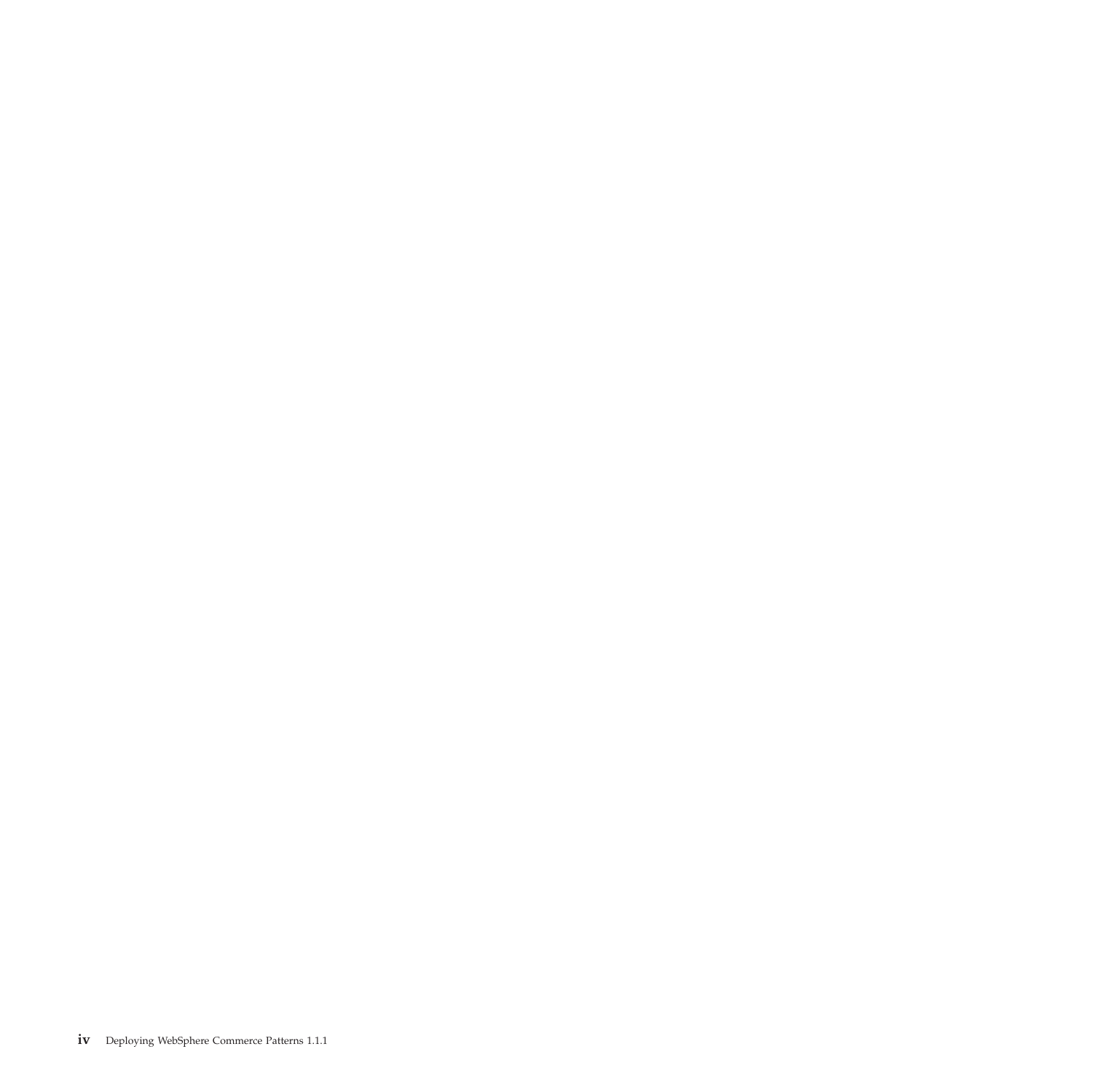## <span id="page-4-0"></span>**Deploying WebSphere Commerce virtual system patterns**

WebSphere Commerce provides virtual system patterns that you can use with IBM PureApplication System V1.1 W1500 or W1700 to deploy a virtual WebSphere Commerce environment.

#### **Note:**

- v The WebSphere Commerce Patterns 1.1.1 and earlier are deprecated, effective October 21, 2014, with the removal of the IBM Transactional Database Pattern from IBM PureApplication Software V2.0 and all PureApplication Systems W2700, W2500, W1700, and W1500. The prerequisite IBM Transactional Database Pattern is only available on request as a supported program for PureApplication System and PureApplication Software until March 31, 2015. The current WebSphere Commerce Pattern 1.1.1 is not compatible with the replacement pattern, IBM DB2 for BLU Acceleration Pattern. It is recommended that you update to the latest WebSphere Commerce Pattern. For more information, see [Deploying WebSphere Commerce virtual system patterns or virtual application](https://www-01.ibm.com/support/knowledgecenter/SSZLC2_7.0.0/com.ibm.commerce.install.doc/tasks/tig_vsp_IWD.htm) [patterns](https://www-01.ibm.com/support/knowledgecenter/SSZLC2_7.0.0/com.ibm.commerce.install.doc/tasks/tig_vsp_IWD.htm)
- IBM WebSphere Commerce Patterns 1.1.1 for multiplatform has the following limitations:
	- You can update your environment with newer fix packs or interim fixes, but you cannot update to a newer feature pack. The pattern includes Feature Pack 7 and Fix Pack 8.
	- You cannot customize deployment configuration files for non-production virtual environments. For example, you cannot change hardcoded values such as database name or WebSphere Commerce instance name. For the list of hardcoded values and IDs, see ["Overview of the deployed WebSphere](#page-20-0) [Commerce environment" on page 17.](#page-20-0)

It is recommended that you upgrade to the latest version of IBM WebSphere Commerce Patterns which includes the latest Feature Pack and Fix Pack.

All Virtual System patterns, except for the virtual software library, generally require the same basic steps to deploy.

Select one of the following pattern types for specific instructions on deploying the pattern:

| Pattern                     | Description                                                                                                                                                                                                                                                                                                                                                        |
|-----------------------------|--------------------------------------------------------------------------------------------------------------------------------------------------------------------------------------------------------------------------------------------------------------------------------------------------------------------------------------------------------------------|
| Non-production environments | These patterns provide virtualization of a<br>single-tier environment for non-production<br>purposes. Deploy these virtual system<br>patterns with IBM PureApplication System<br>to get 64-bit virtual machines with<br>WebSphere Commerce Enterprise Version 7,<br>Feature Pack 7, and Fix Pack 8 installed and<br>enabled on AIX or Red Hat Enterprise<br>Linux. |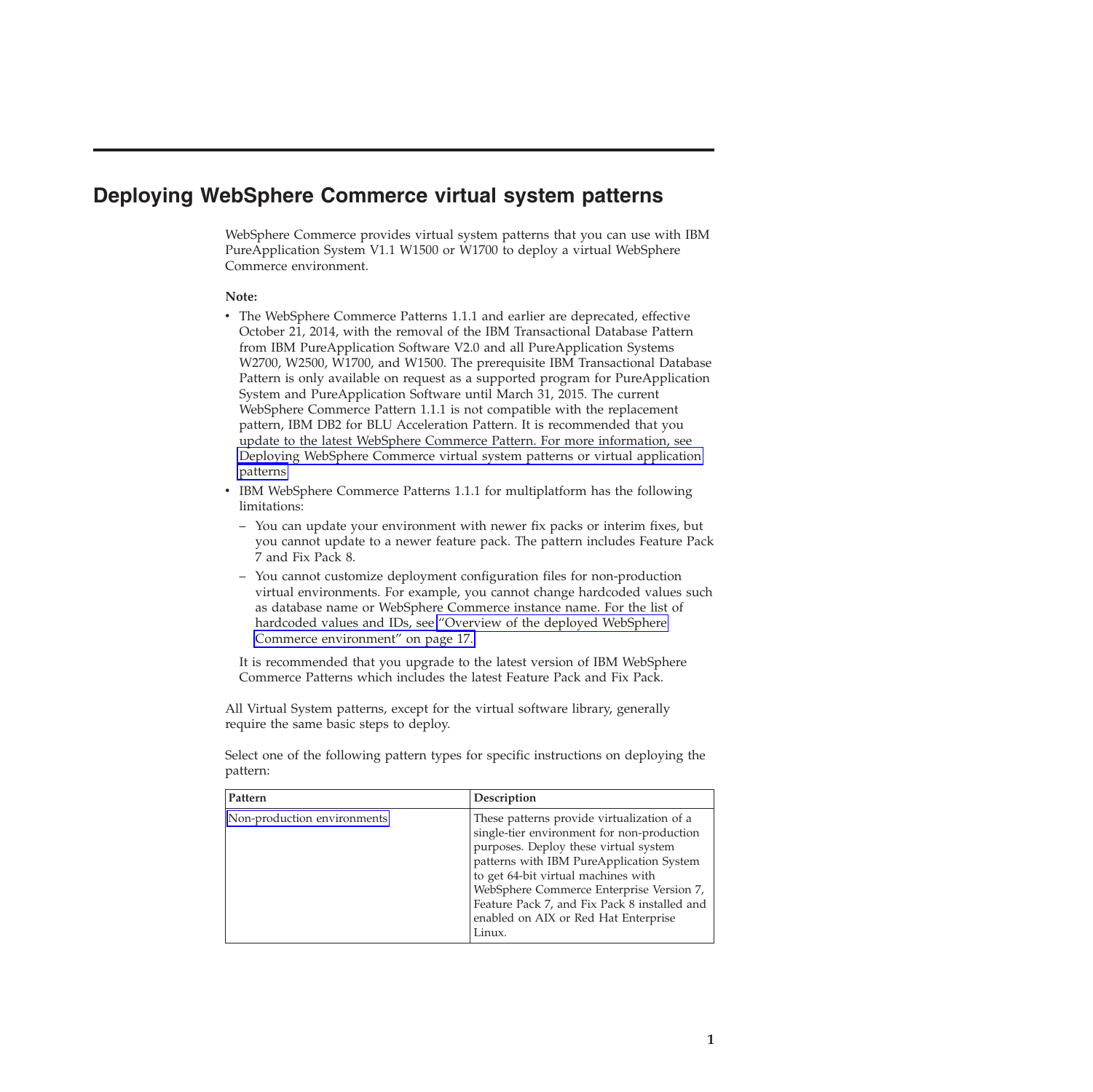| Pattern                 | Description                                                                                                                                                                                                                                                                                                                             |
|-------------------------|-----------------------------------------------------------------------------------------------------------------------------------------------------------------------------------------------------------------------------------------------------------------------------------------------------------------------------------------|
| Production environments | These patterns provide a multitier<br>environment for production purposes.<br>Deploy these virtual system patterns with<br>IBM PureApplication System to get 64-bit<br>virtual machines with WebSphere Commerce<br>Enterprise Version 7, Feature Pack 7, and Fix<br>Pack 8 installed and enabled on AIX or Red<br>Hat Enterprise Linux. |

Alternatively, you can review the following high-level process as a deployment checklist:

### **Before you begin**

These patterns were designed to work with specific versions of WebSphere Application Server and DB2.

- v Ensure that you use the following versions of WebSphere Application Server and DB2, as provided in the IBM WebSphere Commerce Patterns 1.1.1 for multiplatform eAssembly:
	- IBM WebSphere Application Server 7.0.0.29
	- IBM DB2 Enterprise Server Edition Version 9.7.0.8

### **Procedure**

- 1. Obtain the IBM WebSphere Commerce Patterns 1.1.1 for multiplatform eAssembly. This eAssembly contains all of the virtual system patterns, and any prerequisite IBM software for a fully functional deployment. For more information about the specific contents of the eAssembly, see ["Obtaining the](#page-22-0) [WebSphere Commerce virtual system pattern eAssemblies" on page 19.](#page-22-0)
- 2. If you are deploying one of the following, create or expand the base virtual pattern image:
	- v IBM WebSphere Commerce Patterns 1.1.1 non-production environments for multiplatform
	- IBM WebSphere Commerce Patterns 1.1.1 for multiplatform (production environments)

See the specific pattern documentation for details on what must be provided or modified for the base image.

- 3. Import the WebSphere Commerce virtual system pattern. For more information about importing a virtual system pattern, see ["Importing the virtual system](#page-24-0) [pattern" on page 21.](#page-24-0)
- 4. Set up a file server to host any software installation files for your newly deployed system.
	- a. Move any software installation files that you want to install on your virtual system from the eAssembly to the file server or software library.
- 5. Provide the values for any mandatory parameters and any configurable default parameters. Each pattern contains different mandatory parameters and configurable default parameters. See the specific pattern documentation for details on these values.
- 6. Deploy the virtual system pattern. For more information, see ["Deploying the](#page-36-0) [virtual system pattern" on page 33.](#page-36-0)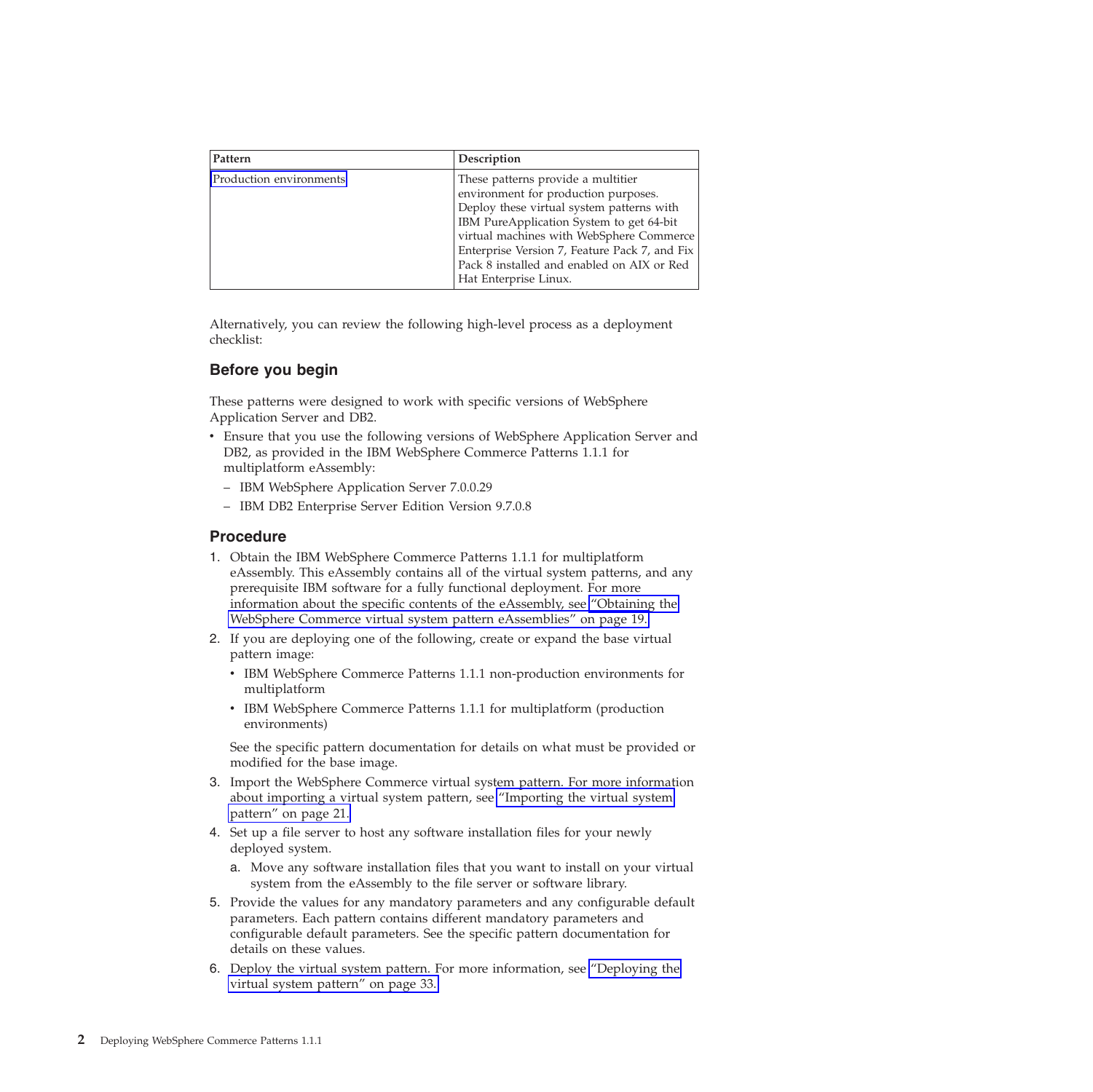7. Verify the deployed system. See the specific pattern documentation for the important logs to view.

### <span id="page-6-0"></span>**Deploying non-production virtual environments**

<span id="page-6-1"></span>IBM WebSphere Commerce Patterns 1.1.1 non-production environments for multiplatform provide virtualization of a single-tier environment for non-production purposes. Deploy these virtual system patterns with IBM PureApplication System to get 64-bit virtual machines with WebSphere Commerce Enterprise Version 7, Fix Pack 8, and Feature Pack 7 installed and enabled on AIX or Red Hat Enterprise Linux. After deployment, you can use the virtualized WebSphere Commerce test environment for non-production purposes, as if you installed and configured WebSphere Commerce in a native environment. If you have customizations in a WebSphere Commerce Build and Deployment tool server deployment package, you can have them deployed along with the newly created virtual system. If you want to apply any newer fix packs or interim fixes in the future, you can deploy them to the virtual system instance in the workload console.

**Note:** IBM WebSphere Commerce Patterns 1.1.1 non-production environments for multiplatform does not support updating to newer feature packs.

### **About this task**

This deployment is tested on an environment with the following minimum software levels:

- WebSphere Enterprise Commerce Version 7 Fix Pack 8
- WebSphere Commerce Version 7 Feature Pack 7
- v WebSphere Application Server Hypervisor Edition 7.0.0.29, stand alone part
- DB2 Version 9.7.0.8
- v IBM PureApplication System 1.1 or later 1.1.0.*x* fix pack
- VMWare ESX 5.0

### **Procedure**

### **Obtaining the WebSphere Commerce virtual system pattern eAssemblies**

The IBM WebSphere Commerce Patterns 1.1.1 for multiplatform are available only to WebSphere Commerce Enterprise Edition customers.

### **Procedure**

- 1. Download the patterns.
	- a. Open a web browser and go to the website:
	- b. Search for part number CIYA7EN in the WebSphere Commerce Enterprise eAssemblies. The description is "IBM WebSphere Commerce Patterns 1.1.1 for multiplatform, English"
	- c. Download the file and extract it to a temporary directory. The file contains seven .zip files:

#### WC\_PRODUCTION\_PATTERN\_V1.1.1\_RHEL\_X86.zip

This .zip file is IBM WebSphere Commerce Pattern V1.1.1 for Red Hat Enterprise Linux for x86.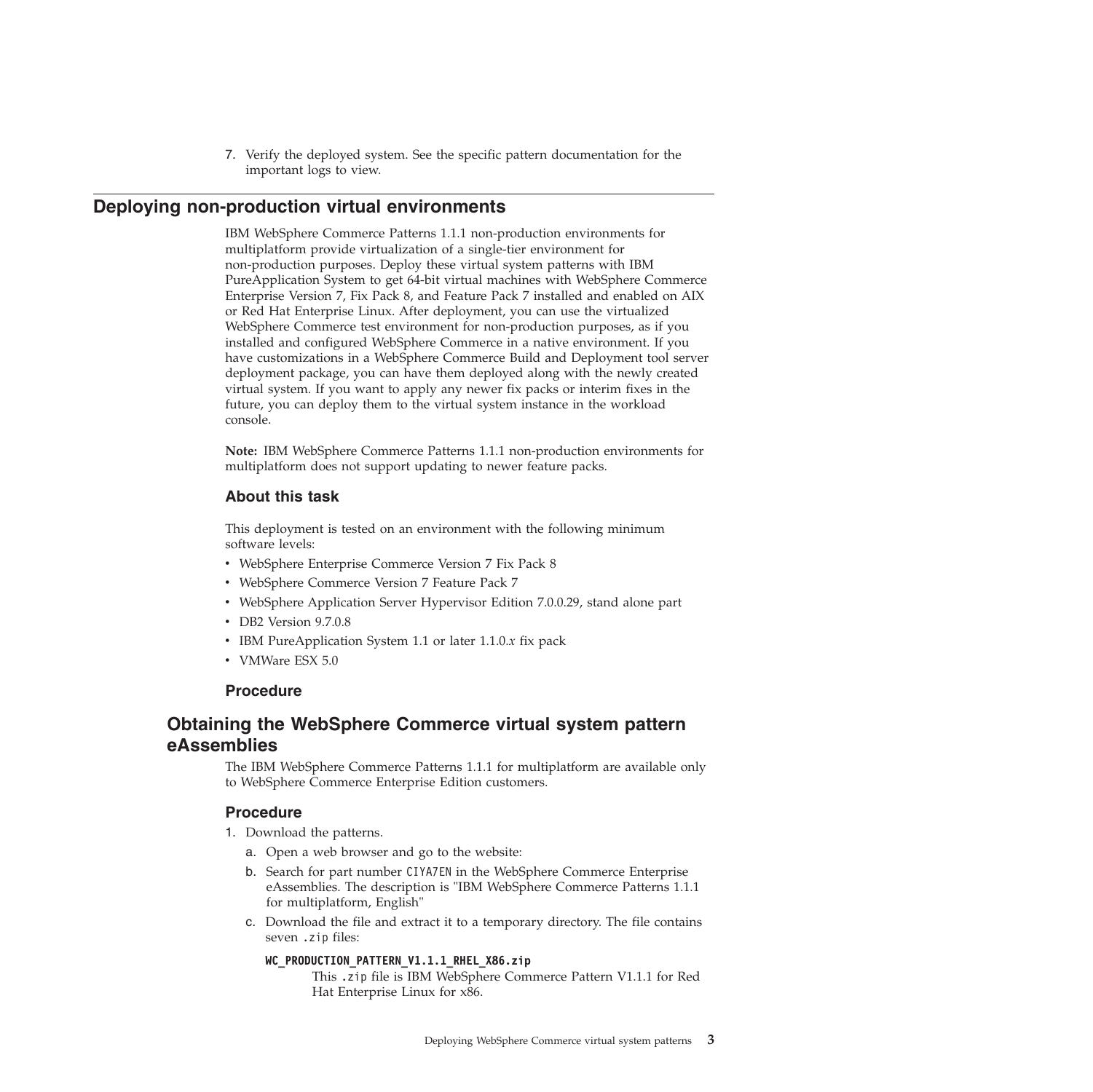#### <span id="page-7-0"></span>**WC\_PRODUCTION\_PATTERN\_V1.1.1\_AIX\_POWER.zip**

This .zip file is IBM WebSphere Commerce Pattern V1.1.1 for AIX for Power.

#### **WC\_UNITTEST\_PATTERN\_V1.1.1\_RHEL\_X86.zip**

This .zip file is IBM WebSphere Commerce Pattern V1.1.1 non-production environment for Red Hat Enterprise Linux for x86.

#### **WC\_UNITTEST\_PATTERN\_V1.1.1\_AIX\_POWER.zip**

<span id="page-7-1"></span>This .zip file is IBM WebSphere Commerce Pattern V1.1.1 non-production environment for AIX for Power.

2. Extract the patterns that you want to deploy into their own directories. The patterns must be in their own directories when you import it, later in the deployment procedure.

### **Preparing the base WebSphere Application Server image**

You must prepare the base WebSphere Application Server image before you deploy the virtual system pattern.

**Attention:** These steps do not apply to AIX patterns. Proceed to the next topic.

#### **Procedure**

- 1. Expand the size of the file system on the WebSphere Application Server Hypervisor Edition images. Follow these instructions:
	- v [http://www.ibm.com/support/knowledgecenter/SSNLXH\\_1.0.0/](http://www.ibm.com/support/knowledgecenter/SSNLXH_1.0.0/com.ibm.ipas.doc/iwd/pct_clone_vi.html) [com.ibm.ipas.doc/iwd/pct\\_clone\\_vi.html](http://www.ibm.com/support/knowledgecenter/SSNLXH_1.0.0/com.ibm.ipas.doc/iwd/pct_clone_vi.html)

Recommended minimum sizes for the file system in the WebSphere Application Server Hypervisor Edition image:

- Root file system (for example, RHEL62-64. vmdk): 12 GB
- WebSphere Application Server binary files: 8 GB
- WebSphere Application Server profiles: 6 GB
- WebSphere IBM HTTP Server: 2 GB

**Avoid trouble:** Make sure that your image has a unique name and version number. If there are multiple images with the same name, when you attempt to import the pattern the operation will fail. If there are multiple images with the same version number, you might find it difficult to identify them in the virtual system editor.

- 2. Complete the following steps in IBM PureApplication System to expand the partition and file system. These steps are not necessary if you are using the IBM PureApplication Service.
	- a. [Extending and capturing virtual images.](http://www.ibm.com/support/knowledgecenter/SSNLXH_1.0.0/com.ibm.ipas.doc/iwd/pct_extend_vi.html)
	- b. [Extending partition and file system sizes.](http://www.ibm.com/support/knowledgecenter/SSNLXH_1.0.0/com.ibm.ipas.doc/iwd/pct_extend_fs.html)
	- c. [Extending and capturing virtual images.](http://www.ibm.com/support/knowledgecenter/SSNLXH_1.0.0/com.ibm.ipas.doc/iwd/pct_extend_vi.html)
- 3. Make note of the following information about the virtual image.
	- Image reference number
	- Version, as specified in Step [2. b\)](#page-7-1)
	- Image name, as specified in Step [2. b\)](#page-7-1)

You must provide these values in a subsequent step.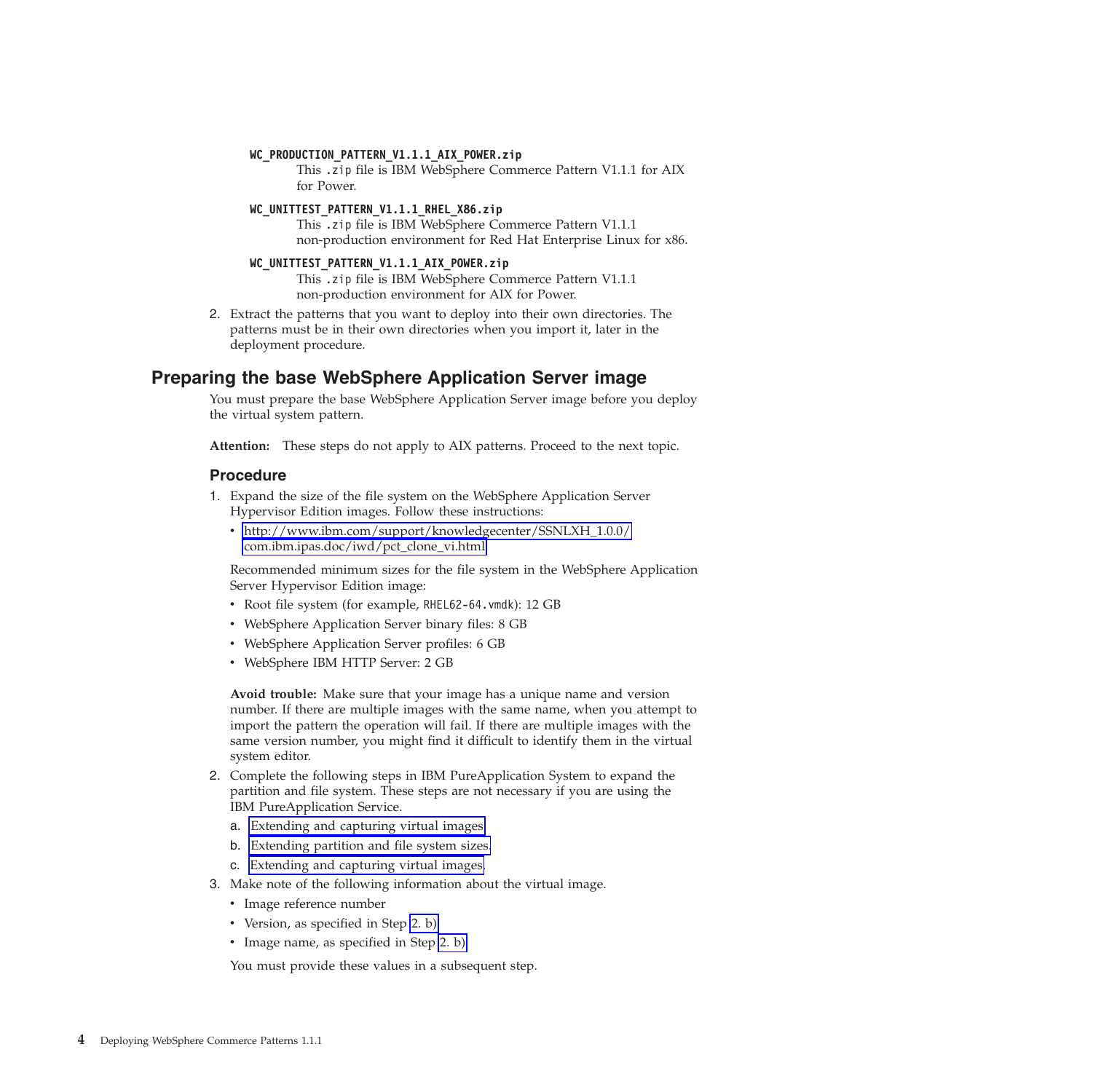### <span id="page-8-0"></span>**Setting up a file server to host the required installation files**

The IBM WebSphere Commerce Patterns 1.1.1 non-production environments for multiplatform include scripts that install DB2, WebSphere Commerce Enterprise Edition Version 7, Feature Pack 7, and Fix Pack 8. The installation files are downloaded from a file server that you set up and provide. Use the information in this topic to set up your file server.

### **Procedure**

- 1. Prepare a file server to host the files that are used by the pattern. The file server must be accessible from the deployed virtual machines. The scripts that are part of the pattern download the files from your file server. The supported file server protocols are FTP, HTTP, and SCP.
- 2. Gather the required files. The following software installation packages are required to use IBM WebSphere Commerce Patterns 1.1.1 non-production environments for multiplatform:

#### **DB2 Database Enterprise Edition Version 9.7.0.8, or higher Version 9.7 fix**

- **pack** Get the DB2 installation file from the DB2 technote, [Download DB2 Fix](http://www.ibm.com/support/docview.wss?uid=swg27007053) [Packs by version for DB2 for Linux, UNIX, and Windows](http://www.ibm.com/support/docview.wss?uid=swg27007053)
	- a. Select the DB2 V9.7 Fix Pack 8, or higher.
	- b. On the DB2 9.7 fix pack page, expand the section for Linux 64-bit, x86-64 on AMD64 and Intel EM64T.
	- c. Select the file named "IBM Data Server Client".

Ensure that the file is in a compressed tar archive (either a \*.tar.gz or \*.tgz file).

#### **WebSphere Commerce V7.0 Enterprise Edition**

Get the installation file from the [IBM passport advantage.](http://www.ibm.com/software/howtobuy/passportadvantage/) Search for part number CZ6CDML, then download the associated installation file. Ensure that the file is in zip format (that is, ensure that its extension is  $.$ zip $).$ 

#### **WebSphere Commerce V7.0 Feature Pack 7**

Get the installation file from the [IBM passport advantagePassport](http://www.ibm.com/software/howtobuy/passportadvantage/) [advantage.](http://www.ibm.com/software/howtobuy/passportadvantage/) Search for part number CIWY6ML, then download the associated installation file. Ensure that the file is in zip format (that is, ensure that its extension is .zip).

#### **WebSphere Commerce V7 Fix Pack 8 for Server**

Get the [Fix Pack 8 for WebSphere Commerce 7.0 Server](https://www.ibm.com/support/fixcentral/swg/selectFixes?parent=ibm%2FWebSphere&product=ibm/WebSphere/WebSphere+Commerce&release=All&platform=All&function=fixId&fixids=7.0.0-WS-WCServer-FP008&includeSupersedes=0) . Ensure that the file is in .PAK format (that is, ensure that its extension is .pak). For more information about the WebSphere Commerce Version 7.0.0.8 Fix Pack, see the [fix pack technote.](http://www.ibm.com/support/docview.wss?uid=swg24034686)

#### **WebSphere Commerce V7 Update Installer 7.0.0.8**

Get the installation file. Ensure that the file is in zip format (that is, ensure that its extension is .zip). For more information, see the [UPDI](http://www.ibm.com/support/docview.wss?uid=swg24013502) [technote.](http://www.ibm.com/support/docview.wss?uid=swg24013502)

- 3. Copy the required files to the file server.
- 4. For each installation file, note the URL to the image. For example, ftp://ftp.mycompany.com/files/db2.tgz This information is needed in subsequent steps that are required to deploy the test pattern.
- 5. Note the username and password that is required to access the files on the file server. This information is also needed in subsequent steps that are required to deploy the test pattern.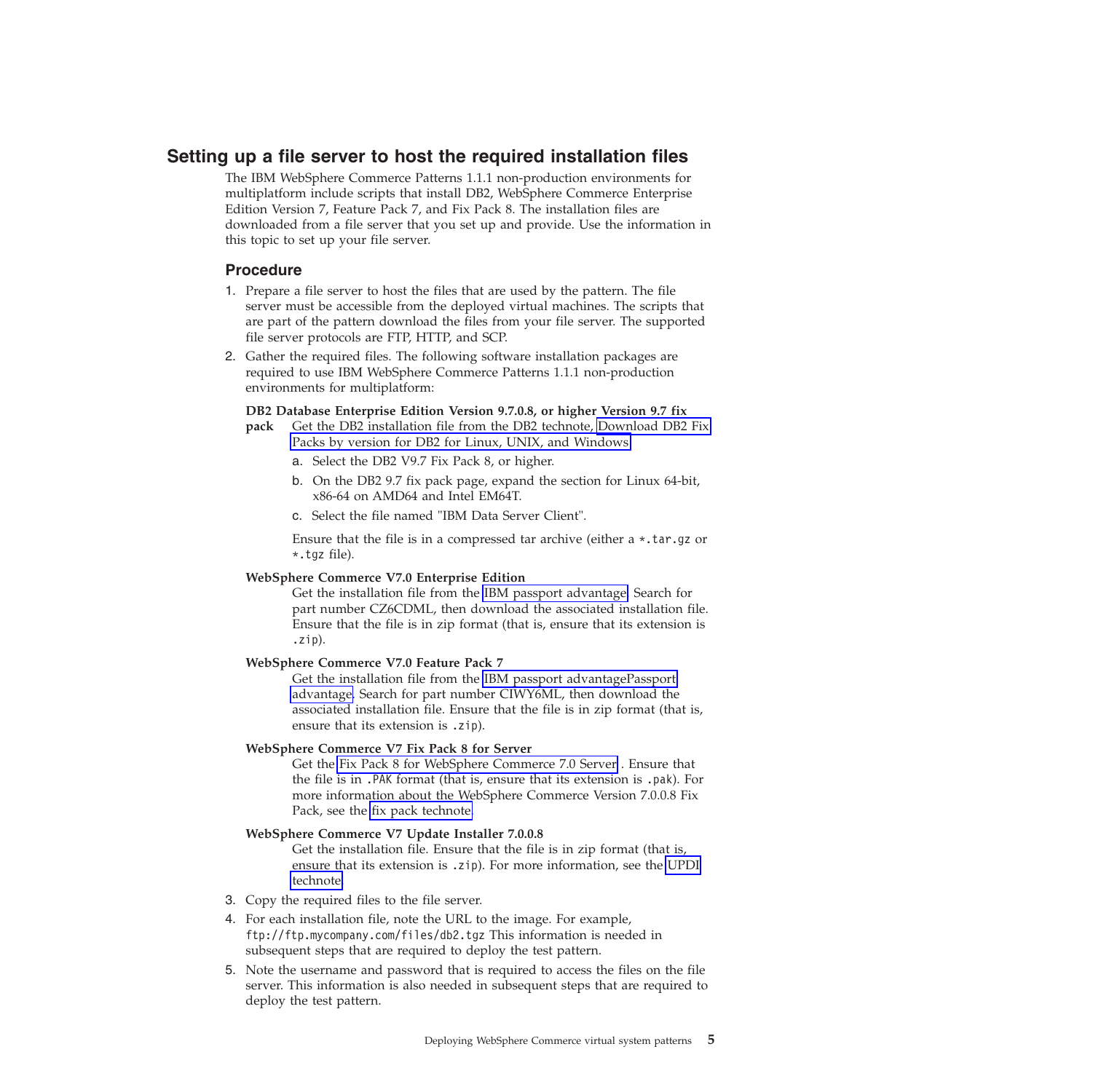### <span id="page-9-0"></span>**Importing the virtual system pattern**

Import the IBM WebSphere Commerce Pattern V1.1.1 non-production environment for AIX for Power or the IBM WebSphere Commerce Pattern V1.1.1 non-production environment for Red Hat Enterprise Linux for x86 into the IBM PureApplication System or the IBM PureApplication Service.

### **Before you begin**

[Obtain the virtual system pattern from Passport Advantage and extract it.](tig_test_vsp_pattern_dup.htm)

#### **Procedure**

- 1. Run the IBM PureApplication System or the IBM PureApplication Service command-line interface command to import the WebSphere Commerce virtualization configuration pattern.
	- For the IBM PureApplication System:

*ipas\_cli\_installDir*\bin\pure -h *ipas\_hostname* -u *ipas\_admin\_username* -p *ipas\_admin\_user\_password* -f *ipas\_cli\_installDir*\samples\importPatterns.py -s *production\_dir* -a

• For the IBM PureApplication Service:

*ipas\_cli\_installDir*\bin\deployer -h *ipas\_hostname* -u *ipas\_admin\_username* -p *ipas\_admin\_user\_password* -f *ipas\_cli\_installDir*\samples\importPatterns.py -s *production\_dir* -a

Where

- *ipas\_cli\_installDir* is the directory where you installed the IBM PureApplication System or IBM PureApplication Service command-line interface tools.
- *ipas\_hostname* is the fully qualified host name of your IBM PureApplication System or IBM PureApplication Service machine.
- *ipas\_admin\_username* is the IBM PureApplication System or IBM PureApplication Service administrator user name.
- *ipas\_admin\_user\_password* is the IBM PureApplication System or IBM PureApplication Service administrator user password.
- *production\_dir* is the directory where you extracted the WebSphere Commerce virtualization configuration file.

For example:

• For the IBM PureApplication System:

D:\pure.cli\bin\pure -h ipas.example.com -u cbadmin -p cbadmin -f D:\pure.cli\samples\importPat -s D:\VSP\testBuild\20130410-1158.Test -a

• For the IBM PureApplication Service:

```
D:\deployer.cli\bin\deployer -h ipas.example.com -u cbadmin -p cbadmin -f D:\pure.cli\samples\
-s D:\VSP\testBuild\20130410-1158.Test -a
```
**Note:** When you run the command, you might see messages on your console that say Incorrect padding. These messages do not indicate errors; they can be ignored.

- 2. Accept all license agreements. The IBM WebSphere Commerce Patterns 1.1.1 for multiplatform cannot be deployed until the licenses are accepted.
	- a. Open the IBM PureApplication System or the IBM PureApplication Service workload console.
	- b. Navigate to the **Patterns** > **Virtual Systems**
	- c. Select the pattern that you imported.
	- d. Scroll to the **License status in this pattern** section.
	- e. In the **License agreement** section, click **Accept license**.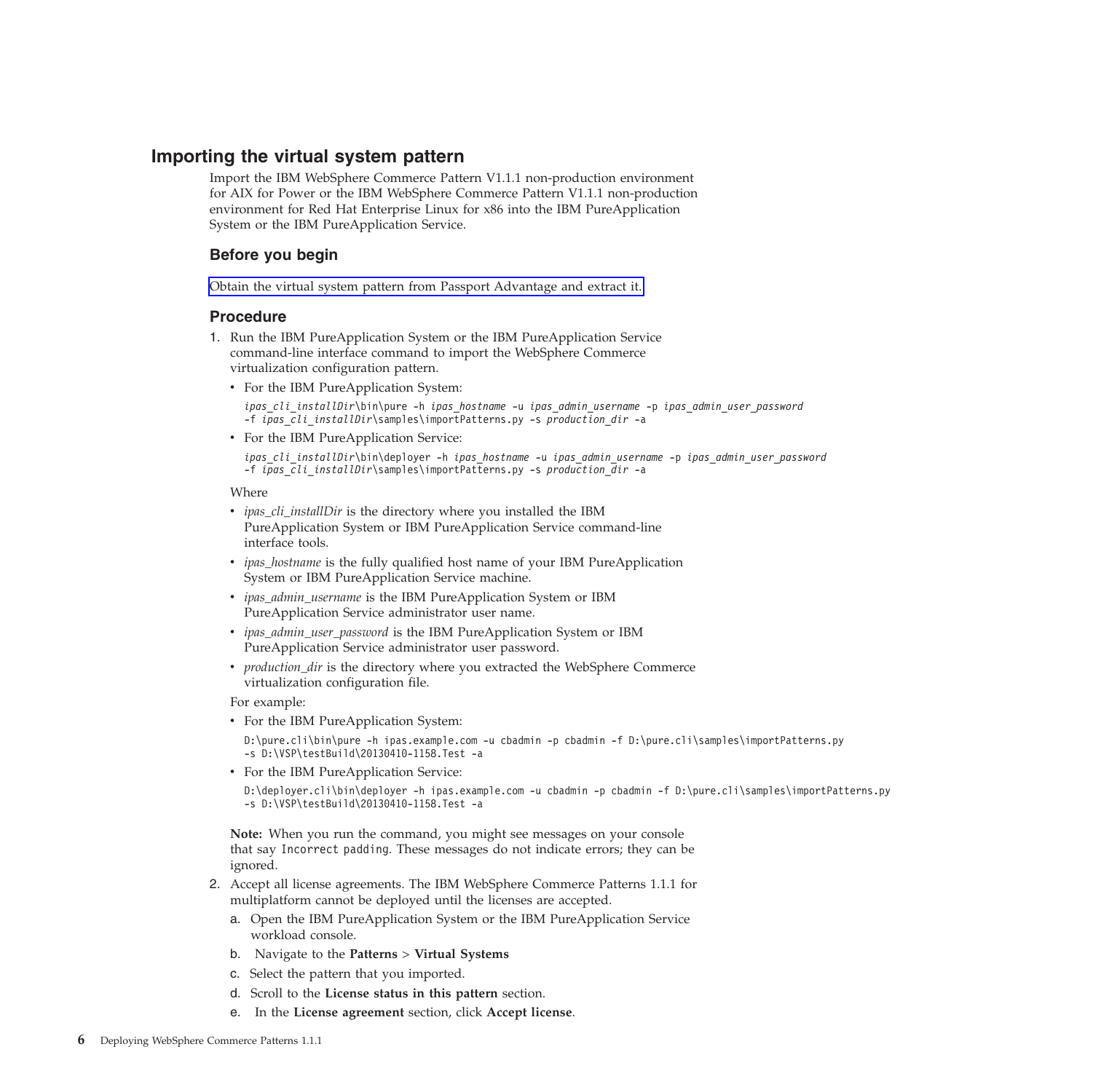- <span id="page-10-0"></span>f. View and accept all the licenses.
- g. Click **OK**.
- h. Click the **Back** button in your web browser to return to the pattern.

#### **Results**

After the command completes successfully, the IBM WebSphere Commerce pattern is available in the IBM PureApplication System, along with the included script packages.

If the import fails with a message that states that the virtual image cannot be found, see Troubleshooting: Virtual system pattern fails to import.

### **Updating the WebSphere Commerce virtual system pattern**

Update the WebSphere Commerce virtual system pattern to point at your WebSphere Application Server virtual image clone.

#### **Procedure**

- <span id="page-10-1"></span>1. Make note of information that you must provide about the image. In IBM PureApplication System, click **Catalog** > **Virtual Images** then select the image that you want to use as the base. Make note of the following information that you must supply in subsequent steps:
	- The image name, which is the name that you clicked to select the image
	- The image reference number
	- The version
- 2. Select the WebSphere Commerce virtual system pattern.
- 3. Click **Clone**
- 4. Provide a new, meaningful name for the clone.
- 5. Select the image name that you noted in [Step 1.](#page-10-1)
- 6. Click **OK** to save the clone. Now it is ready to be deployed.
- 7. Optional: Click **Edit** to modify the values of frequently used parameters.
	- v Edit the parameters now if you want to change them only once, then reuse the values that you specify in every subsequent deployment. You can lock the cloned pattern to prevent modification by accident.
	- v If you do not want to reuse the values that you specify in every subsequent deployment, you do not need to supply the values now in the pattern editor, Instead, you (or your users) can change them in the web interface each time a system is deployed from the pattern. If you want to, you can always override the parameters at deployment time.

For more information about the parameters, see "Parameters defined for the virtual system pattern."

#### **Parameters defined for the virtual system pattern**

The parameters that are used when you deploy the virtual system pattern are defined in the patterns.json file.

You can modify any non-fixed parameter values either when you update the virtual system pattern, or when you deploy it.

The IBM WebSphere Commerce Patterns 1.1.1 non-production environments for multiplatform are made up of the following component parts.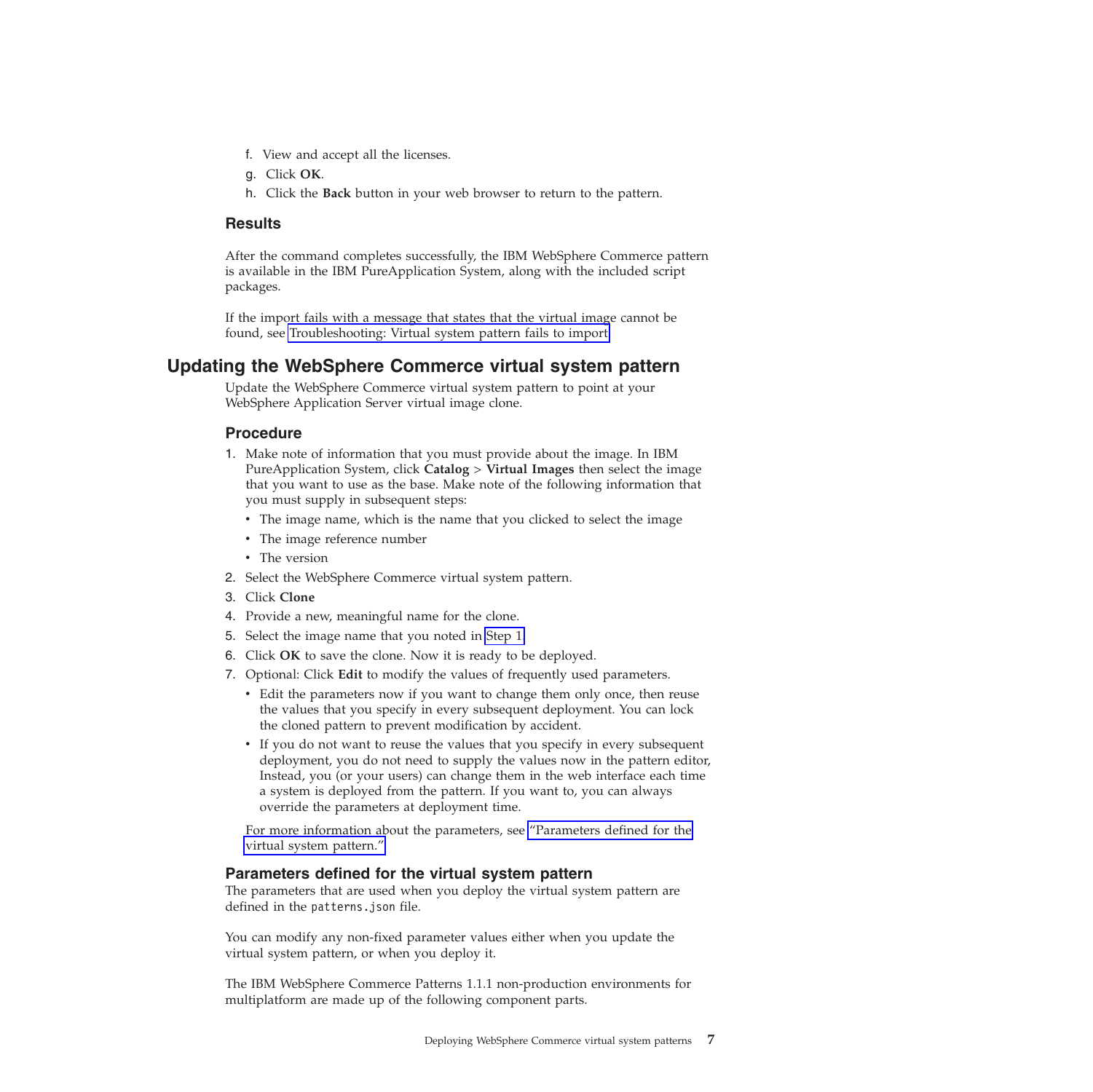- <span id="page-11-0"></span>v "Parameters for the WebSphere Application Server Hypervisor Edition image"
- v "Parameters for the Commerce Software package"
- v ["Parameters for the Commerce Database package" on page 9](#page-12-0)
- v ["Parameters for the Commerce Application package" on page 10](#page-13-0)
- [Parameters for the Add Disk Add-on package](#page-13-1)
- v ["Parameters for the Commerce Customization package" on page 11](#page-14-0)

### **Parameters for the WebSphere Application Server Hypervisor Edition image**

The following table shows the parameters that are defined for the WebSphere Application Server Hypervisor parts that are included in these patterns. The table indicates which parameters can be modified and which parameters cannot be modified.

| User interface label               | Modifiable |
|------------------------------------|------------|
| <b>Virtual CPUs</b>                | Yes        |
| Memory size (MB)                   | Yes        |
| <b>Reserve physical CPUs</b>       | Yes        |
| Reserve physical memory            | <b>Yes</b> |
| Cell name                          | No         |
| Node name                          | No         |
| Feature packs                      | No         |
| Password (root)                    | Yes        |
| WebSphere administrative user name | <b>Yes</b> |
| WebSphere administrative password  | <b>Yes</b> |
| <b>Enable VNC</b>                  | No         |

### **Parameters for the Commerce Software package**

The following table explains which values need to be filled out for the **Commerce Software** script package. It also explains the effect that each value has when you deploy an instance of the pattern and which values cannot be modified.

The values for the **Commerce Software** script package all depend on how you set up your file server in the ["Setting up a file server to host the required installation](#page-8-0) [files" on page 5.](#page-8-0)

| Parameter            | Modifiable                                 | Value                                                                                                 |
|----------------------|--------------------------------------------|-------------------------------------------------------------------------------------------------------|
| downloadUserID       | Yes. The default value must<br>be changed. | The user ID required to<br>access and download the<br>installation files.                             |
| downloadUserPassword | Yes. The default value must<br>be changed. | The correct password for the<br>user ID required to access<br>and download the<br>installation files. |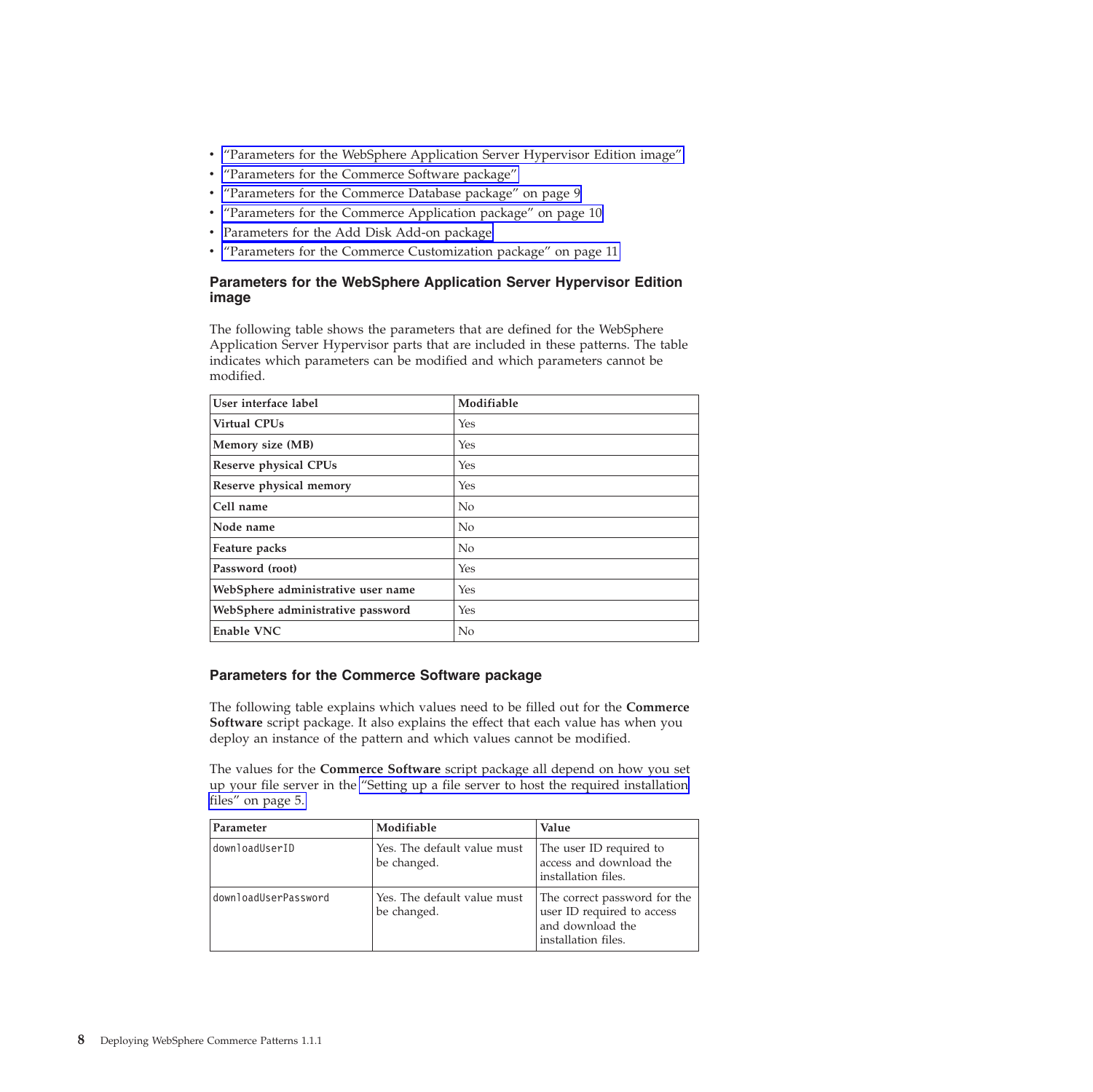<span id="page-12-0"></span>

| Parameter                 | Modifiable                                 | Value                                                                                                                                                                                        |
|---------------------------|--------------------------------------------|----------------------------------------------------------------------------------------------------------------------------------------------------------------------------------------------|
| db2InstallerUrl           | Yes. The default value must<br>be changed. | The URL for the DB2<br>installation tar.gz file. For<br>example:<br>https://<br>myserver.mycompany.com/<br>software/<br>DB2_ESE_10_Linux_x86-<br>$64.7$ ar.gz                                |
| wcInstallerUrl            | Yes. The default value must<br>be changed. | The URL for the WebSphere<br>Commerce Enterprise<br>installation .zip file. For<br>example:<br>https://<br>myserver.mycompany.com/<br>software/CZ6CDML.zip                                   |
| wcUpdiInstallerUrl        | Yes. The default value must<br>be changed. | The URL for the WebSphere<br>Commerce Update Installer<br>installation .zip file. For<br>example:<br>https://<br>myserver.mycompany.com/<br>software/<br>download.updii.7007.linux.amd64.zip |
| wcFixpackInstallerUrl     | Yes. The default value must<br>be changed. | The URL for the WebSphere<br>Commerce fix pack .pak file.<br>For example:<br>https://<br>myserver.mycompany.com/<br>$softmax/7.0.0-WS-$<br>WCServer-FP008.pak.                               |
| wcFeaturePackInstallerUrl | Yes. The default value must<br>be changed. | The URL for the WebSphere<br>Commerce Feature Pack<br>installation .zip file. For<br>example:<br>https://<br>myserver.mycompany.com/<br>software/WC_V7.0_-<br>FEP7 FOR MP ML.zip.            |

### **Parameters for the Commerce Database package**

The following table explains which values need to be filled out for the **Commerce Database** script package. It also explains the effect that each value has when you deploy an instance of the pattern and which values cannot be modified.

| Parameter  | Modifiable | Value           |
|------------|------------|-----------------|
| dbUserName | No         | db2inst1        |
| dbName     | No         | COMM            |
| dbType     | No         | D <sub>B2</sub> |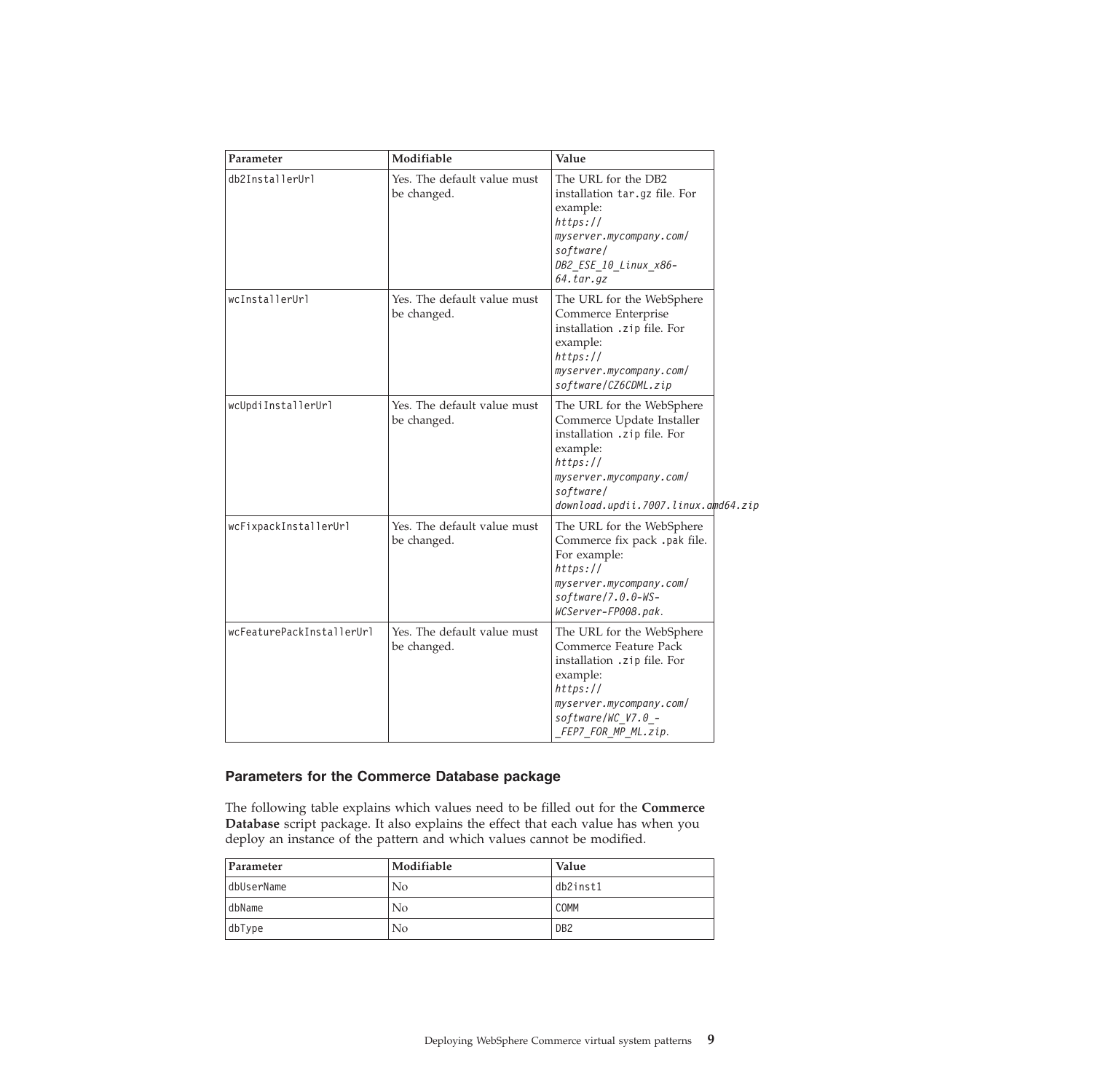### <span id="page-13-0"></span>**Parameters for the Commerce Application package**

The following table explains which values need to be filled out for the **Commerce Application** script package. It also explains the effect that each value has when you deploy an instance of the pattern and which values cannot be modified.

| Parameter           | Modifiable                                 | Value                                                                                                                                                                                                                                                                                                                    |  |
|---------------------|--------------------------------------------|--------------------------------------------------------------------------------------------------------------------------------------------------------------------------------------------------------------------------------------------------------------------------------------------------------------------------|--|
| dbHostname          | No                                         | $${StandalonePart.}$ hostname $}.$ $${StandalonePart.}$                                                                                                                                                                                                                                                                  |  |
| dbServerPort        | N <sub>o</sub>                             | 50000                                                                                                                                                                                                                                                                                                                    |  |
| isRemoteDB          | N <sub>o</sub>                             | false                                                                                                                                                                                                                                                                                                                    |  |
| dbName              | No                                         | COMM                                                                                                                                                                                                                                                                                                                     |  |
| dbUserName          | No                                         | db2inst1                                                                                                                                                                                                                                                                                                                 |  |
| dbUserPassword      | No                                         | eCom4iwd                                                                                                                                                                                                                                                                                                                 |  |
| dbaName             | No                                         | db2inst1                                                                                                                                                                                                                                                                                                                 |  |
| dbaPassword         | No                                         | eCom4iwd                                                                                                                                                                                                                                                                                                                 |  |
| isContentManagement | Yes. The default value must<br>be changed. | Enter true to create a<br>WebSphere Commerce<br>authoring instance.<br>Enter false to create a<br>$\bullet$<br>WebSphere Commerce<br>production instance                                                                                                                                                                 |  |
| merchantKey         | Yes                                        | A 16-digit hexadecimal<br>number that you provide,<br>which is used to encrypt<br>sensitive data in the<br>WebSphere Commerce<br>database. For more<br>information about the<br>merchant key, see the section<br>about the generation of<br>strong cryptographic keys in<br>the Protect stored cardholder<br>data topic. |  |

### <span id="page-13-1"></span>**Parameters for the Add Disk Add-on package**

The following table explains which values need to be filled out for the **Add Disk Add-on** script package. It also explains the effect that each value has when you deploy an instance of the pattern and which values cannot be modified.

For the main WebSphere Commerce storage partition:

| Parameter              | Modifiable     | Value                                 |
|------------------------|----------------|---------------------------------------|
| DISK SIZE GB           | Yes            | 20                                    |
| <b>FILESYSTEM TYPE</b> | N <sub>0</sub> | $ext{3}$                              |
| MOUNT POINT            | No             | /opt/IBM/WebSphere/<br>CommerceServer |

For the DB2 database storage partition: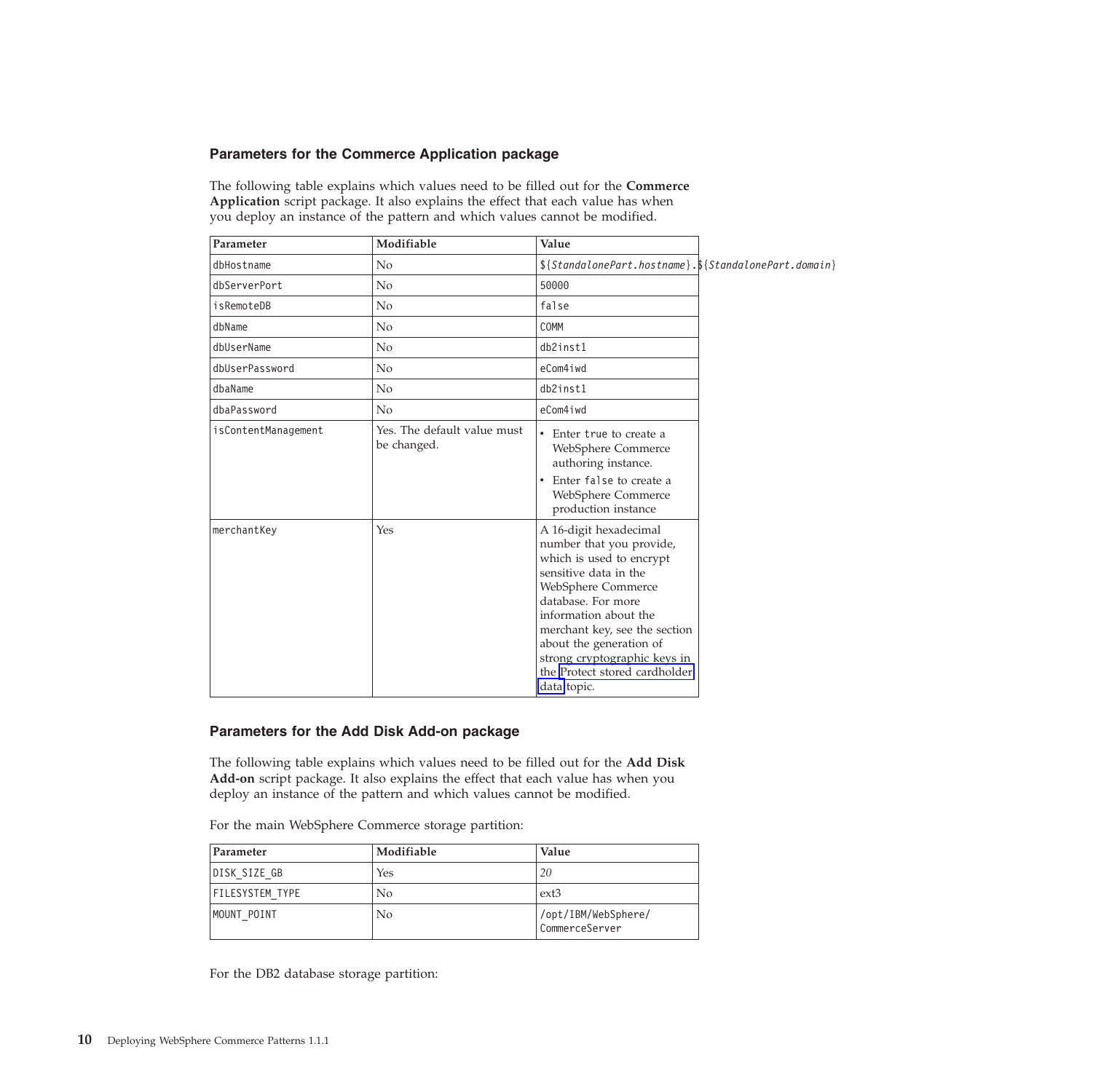<span id="page-14-0"></span>

| Parameter              | Modifiable | Value    |
|------------------------|------------|----------|
| DISK SIZE GB           | Yes        | 10       |
| <b>FILESYSTEM TYPE</b> | No         | $ext{3}$ |
| MOUNT POINT            | No         | /db2fs   |

### **Parameters for the Commerce Customization package**

The following table explains which values need to be filled out for the **Commerce Customization** script package. It also explains the effect that each value has when you deploy an instance of the pattern and which values cannot be modified.

| Parameter                | Modifiable                                 | Value                                                                                                                                                                                                                                                |
|--------------------------|--------------------------------------------|------------------------------------------------------------------------------------------------------------------------------------------------------------------------------------------------------------------------------------------------------|
| performWcbdDeploy        | Yes. The default value must<br>be changed. | Controls whether the<br>WebSphere Commerce Build<br>and Deployment tool runs or<br>does not run. Enter true if<br>you have a WebSphere<br>Commerce Build and<br>Deployment server<br>deployment package to<br>deploy. Otherwise, enter<br>false.     |
| antTgzDownloadURL        | Yes                                        | The URL for the Apache Ant<br>tar.gz file (for example,<br>$ftp:\\/\\$<br>myserver.mycompany.com\/<br>apache-ant-1.8.4-<br>bin.tar.gz). Enter \"false\"<br>if you are not doing a<br>WebSphere Commerce Build<br>and Deployment tool<br>deployment." |
| antContribJarDownloadURL | Yes                                        | The URL for the ant-contrib<br>JAR file (for example,<br>$ftp:\1/\1/$<br>myserver.mycompany.com\/<br>ant-contrib-1.0b3.jar).<br>Enter \"false\" if you are<br>not doing a WebSphere<br>Commerce Build and<br>Deployment tool<br>deployment."         |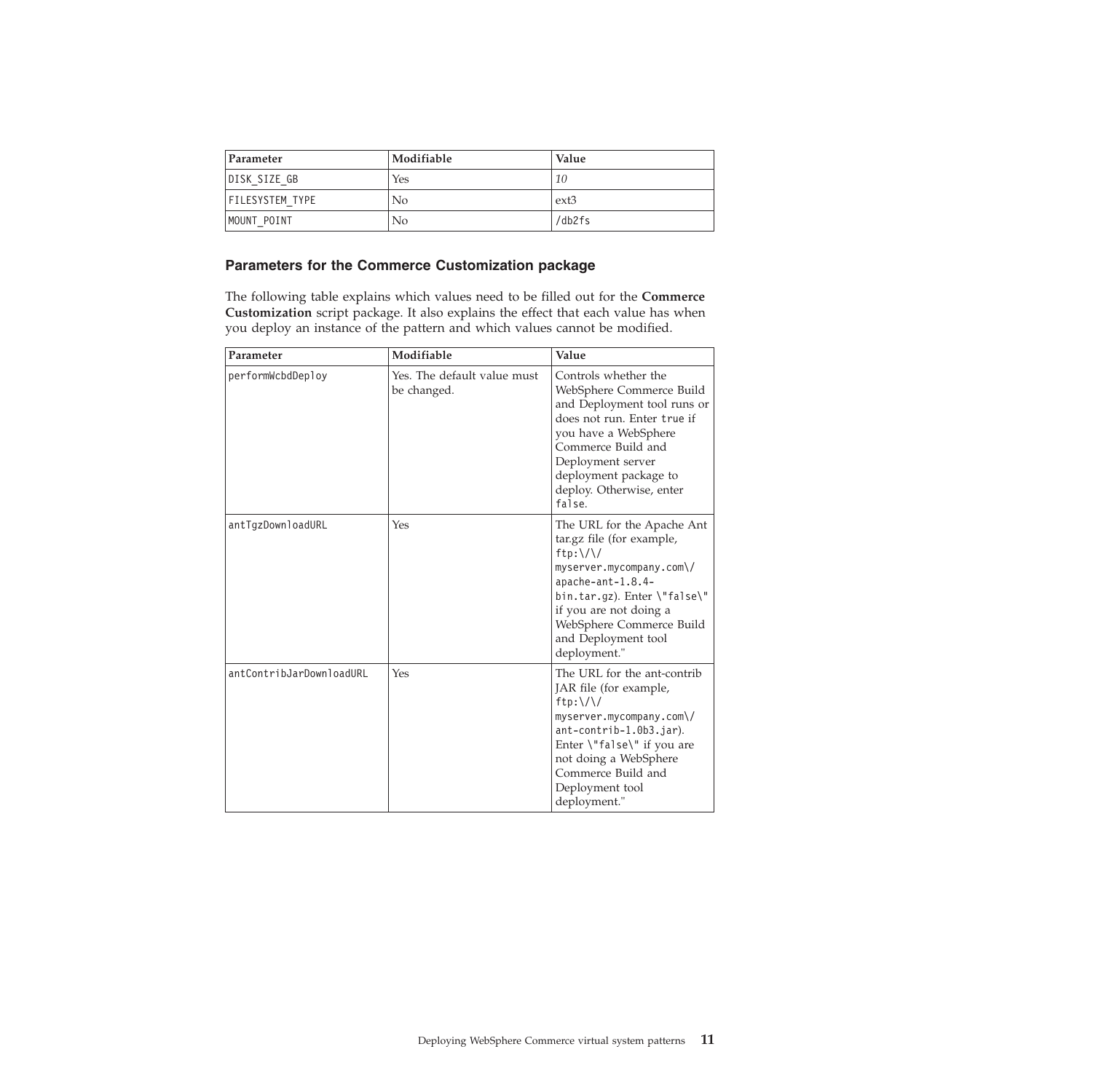| Parameter          | Modifiable | Value                                                                                                                                                                                                                                                                                                                                                                                  |
|--------------------|------------|----------------------------------------------------------------------------------------------------------------------------------------------------------------------------------------------------------------------------------------------------------------------------------------------------------------------------------------------------------------------------------------|
| wcbdZipDownloadURL | Yes        | The URL for the WebSphere<br>Commerce Build and<br>Deployment tool installation<br>.zip file. For example:<br>https://<br>myserver.mycompany.com/<br>software/<br>mycompany.wcbd.package.zip.<br>Specify a URL only if you set<br>the performWcbdDeploy<br>parameter to true. Enter<br>false if you are not<br>deploying using the<br>WebSphere Commerce Build<br>and Deployment tool. |
| wcbdAntBuildfile   | Yes        | The Ant build file in the<br>deployment package that<br>you want to run. For<br>example: wcbd-deploy.xml.<br>Specify the Ant build file<br>only if you set the<br>performWcbdDeploy<br>parameter to true. Enter<br>false if you are not<br>deploying using the<br>WebSphere Commerce Build<br>and Deployment tool.                                                                     |
| wcbdTargetEnv      | Yes        | The WebSphere Commerce<br>Build and Deployment tool<br>target environment.<br>(target_env). Specify the<br>target environment only if<br>you set the<br>performWcbdDeploy<br>parameter to true. Enter<br>false if you are not<br>deploying using the<br>WebSphere Commerce Build<br>and Deployment tool.                                                                               |
| wcbdSmtpUser       | Yes        | Provide a user ID if you are<br>deploying using the<br>WebSphere Commerce Build<br>and Deployment tool and<br>your mail SMTP server<br>requires authentication.<br>Specify the user IDonly if<br>you set the<br>performWcbdDeploy<br>parameter to true.<br>Otherwise, enter false.                                                                                                     |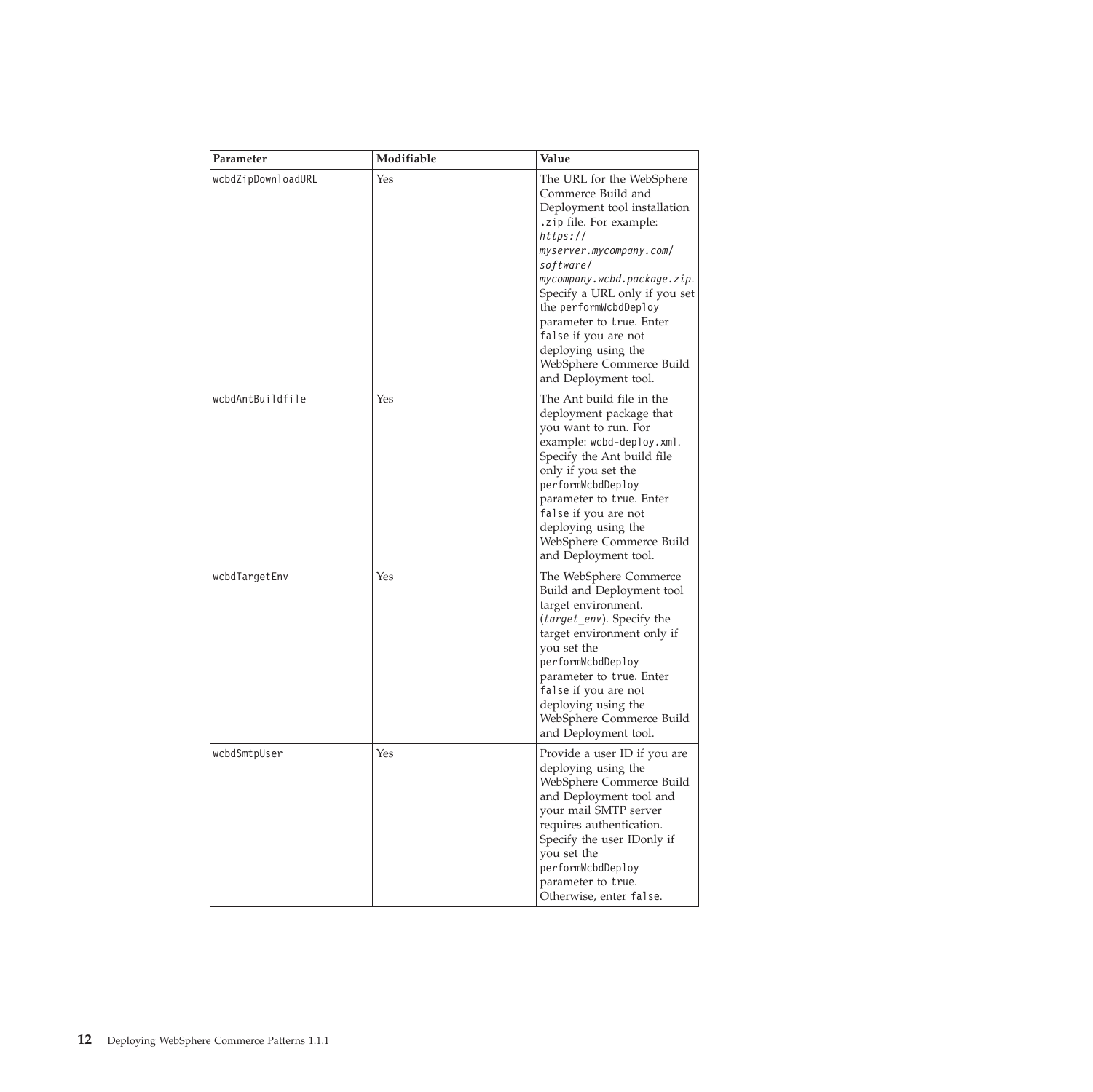<span id="page-16-0"></span>

| Parameter        | Modifiable | Value                                                                                                                                                                                                                                                                                                                     |
|------------------|------------|---------------------------------------------------------------------------------------------------------------------------------------------------------------------------------------------------------------------------------------------------------------------------------------------------------------------------|
| wcbdSmtpPassword | Yes        | The correct password for the<br>wcbdSmtpUser. Required if<br>you are deploying using the<br>WebSphere Commerce Build<br>and Deployment tool and<br>your mail SMTP server<br>requires authentication.<br>Specify the password only if<br>you set the<br>performWcbdDeploy<br>parameter to true.<br>Otherwise, enter false. |

### **Deploying the virtual system pattern**

Provide details about the virtual system pattern in IBM PureApplication System, or the IBM PureApplication Service. Then, deploy either the IBM WebSphere Commerce Pattern V1.1.1 non-production environment for AIX for Power or IBM WebSphere Commerce Pattern V1.1.1 non-production environment for Red Hat Enterprise Linux for x86.

### **Procedure**

- 1. In the IBM PureApplication System or IBM PureApplication Service user interface, click **Patterns** > **Virtual Systems**. The Virtual System Patterns pane displays a list of existing virtual system patterns.
- 2. Select the clone of the pattern that was created in ["Updating the WebSphere](#page-10-0) [Commerce virtual system pattern" on page 7.](#page-10-0) A description and general information about the virtual system pattern displays in the right pane.
- 3. Click the **Deploy** icon on the toolbar.
- 4. Provide the following information.

### **Virtual System Name**

Enter the name of the virtual system instance in which to deploy this virtual system pattern.

### **Choose Environment**

Use the defaults provided.

### **Schedule deployment**

By default this parameter is set to **Start now**. Change this setting if you want to wait to initiate deployment.

### **Configure virtual parts**

Review and, if necessary, change previously set values such as user IDs and passwords, or download URLs. To change these parameters, click **Standalone server** link. For more information about each of the parameters, see ["Parameters defined for the virtual system pattern" on](#page-10-0) [page 7.](#page-10-0)

5. Click **OK** to start deployment.

### **Results**

Your virtual system is deployed with the status message, Virtual system is ready.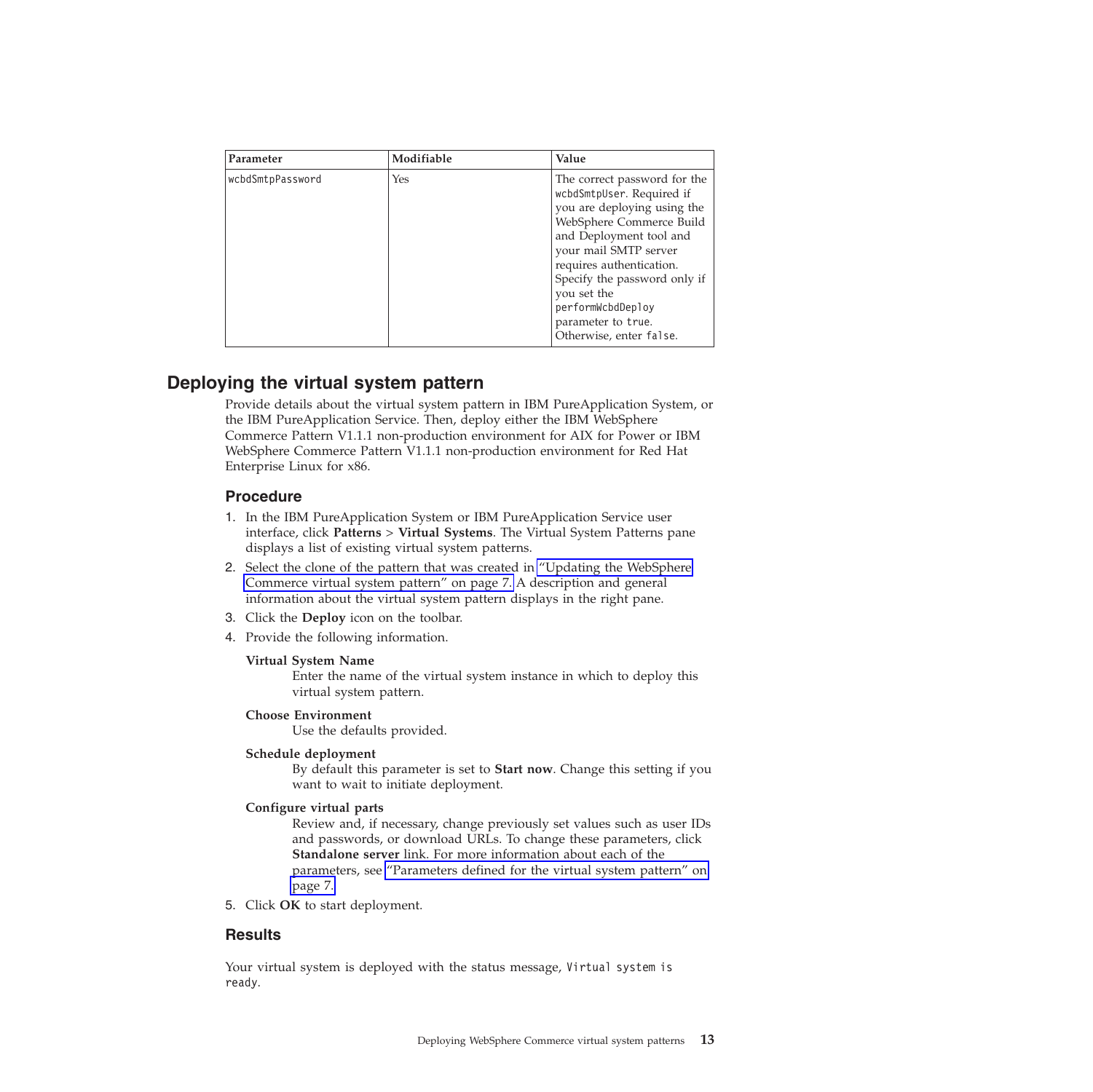You now have a non-production WebSphere Commerce environment with Feature Pack 8, and Fix Pack 9 enabled.

### <span id="page-17-0"></span>**Customizing deployed virtual system instances**

You can update each virtual system instance that you deploy with your own customization in a WebSphere Commerce Build and Deployment tool package.

#### **Procedure**

- 1. Obtain the WebSphere Commerce Build and Deployment server deployment package.
	- a. Ensure that the package is in a .zip file format, not under a subdirectory.
	- b. Note the *target-env* name used in your server deployment package.
	- c. Ensure that the files are in the root of the .zip file, not under a subdirectory.
	- d. Ensure that any custom properties are already defined in the deploy-*target-env*.properties file, where *target-env* is the name you noted in the previous step.
	- e. Note the Ant build file to run when the package is deployed. You must provide the name of the Ant build file when you deploy the image. By default, it is wcbd-deploy.xml, but your WebSphere Commerce Build and Deployment developers might include a custom Ant script. Do not hardcode any values into custom Ant scripts. If you do, deployment might fail.
	- f. If your WebSphere Commerce Build and Deployment package sends status emails and if your SMTP server requires authentication, you must determine the SMTP user ID and password to use. You must provide this information when you deploy the image.
	- g. Host the WebSphere Commerce Build and Deployment package on your file server.
		- Make note of the URL to the package. You must provide this information when you deploy the image.
		- Make note of the user ID and password required to download the file. You must provide the user ID and password when you deploy the image.
- 2. Obtain the third-party library ant-contrib-1.0b3.jar and make the file available. This library is needed to deploy using the WebSphere Commerce Build and Deployment tool.
	- a. Obtain the [Ant-Contrib 1.0b3 package.](ant_ant-contrib)
	- b. Extract the ant-contrib-1.0b3.jar file from the package.
	- c. Host the ant-contrib-1.0b3.jar file on your file server.
	- d. Make note of the URL to the file. You must provide the URL when you deploy the image.
	- e. Make note of the user ID and password required to download the file. You must provide the user ID and password when you deploy the image.
- 3. Obtain an Apache Ant package.
	- a. Host the Apache Ant package on your own server, you must obtain the package and copy it to your file server.
	- b. Ensure that the package is in a compressed tar archive (either a  $\star$ , tar, gz or \*.tgz file).
	- c. Make note of the URL to the package. You must provide the URL when you deploy the image.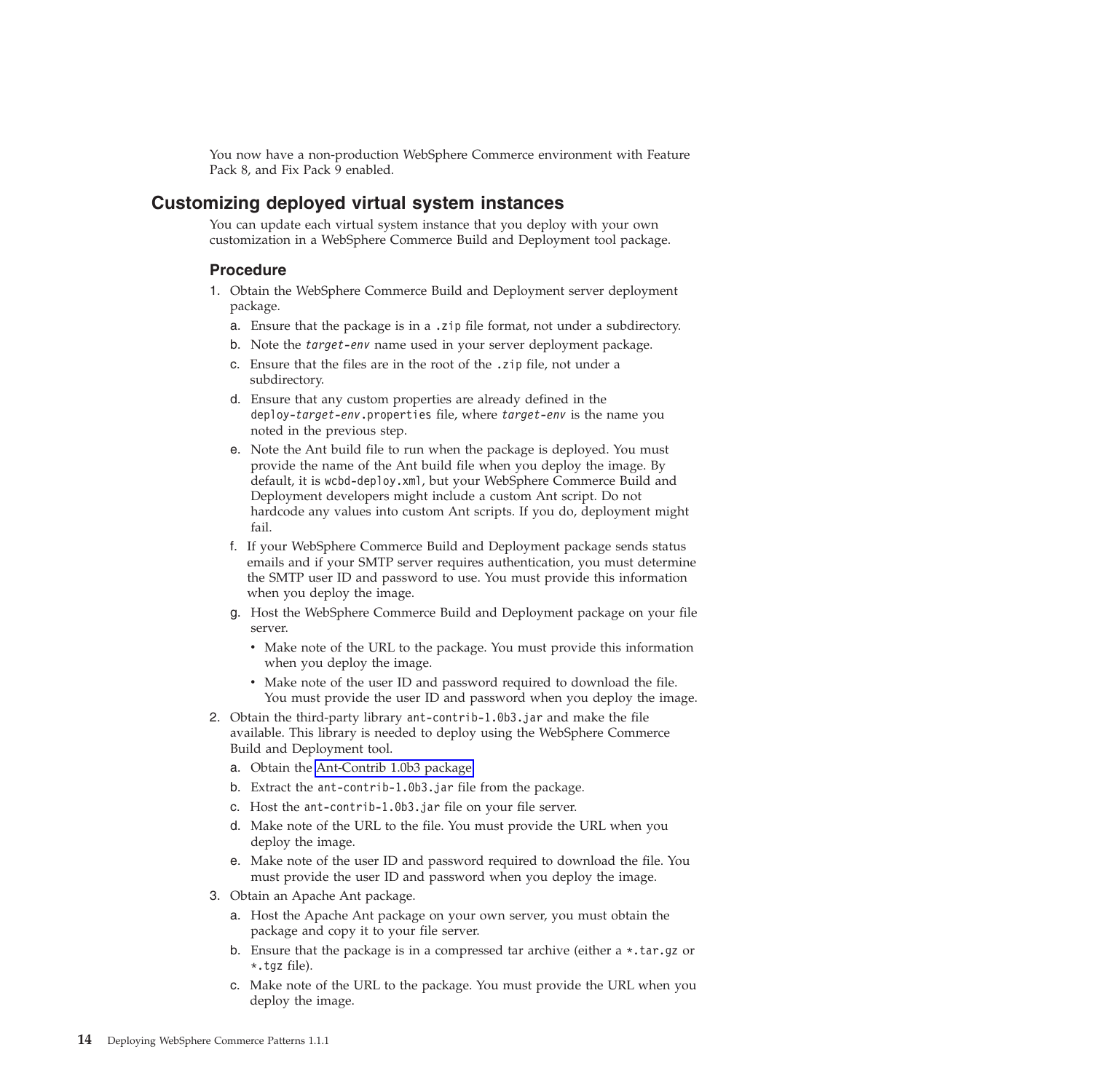- d. Make note of the user ID and password required to download the package. You must provide the user ID and password when you deploy the image.
- <span id="page-18-0"></span>4. One instance at a time, use the following steps to update each deployed virtual system instance with your customization.
	- a. Click **Instances** > **Virtual Systems**
	- b. Select the instance that you want to customize.
	- c. Click to expand the **Virtual Machines** folder.
	- d. Click to expand the virtual machine *hostname***-Standalone-Commerce**
	- e. Under Commerce Customization, click **Execute Now**.
	- f. Enter the non-root user ID and password and click **OK**
	- g. Enter or update the parameters for the Commerce Customization script and click **OK**.

After a while, return to check the status of the deployment customization. If the update is successful, your customization package is deployed. You can continue to verify your customization.

Repeat this step for each of the deployed virtual system instances that you want to customize.

### **Updating deployed virtual system instances with the latest fix pack, feature pack or interim fixes**

If you want, you can update your deployed virtual system instances with the latest fix pack, feature pack, or interim fixes.

### **Before you begin**

Prepare a file server to host the files that are used by the pattern. The file server must be accessible from the deployed virtual machines. The scripts that are part of the pattern download the files from your file server. The supported file server protocols are FTP and HTTP.

For information about how to add the latest fix pack, feature pack or interim fixes to your file server, see ["Setting up a file server to host the required installation](#page-23-0) [files" on page 20.](#page-23-0) If you want to install multiple interim fixes together, you must place them under the same directory.

#### **Procedure**

- 1. Click **Instances** > **Virtual Systems**
- 2. Select the instance that you want to upgrade with the latest fix pack, feature pack or interim fixes.
- 3. Click to expand the **Virtual Machines** folder.
- 4. Click to expand the virtual machine *hostname***-Standalone-Commerce**
- 5. Under Commerce Upgrade 1.0, click **Execute Now**.
- 6. Enter the IBM PureApplication System Administrator ID and password, then click **OK**.
- 7. Enter or update the parameters for the Commerce Upgrade script, then click **OK**.

### **Results**

After a while, return to check the status of the Commerce upgrade. If the update is successful, your virtual system instance is updated with the latest fix pack, feature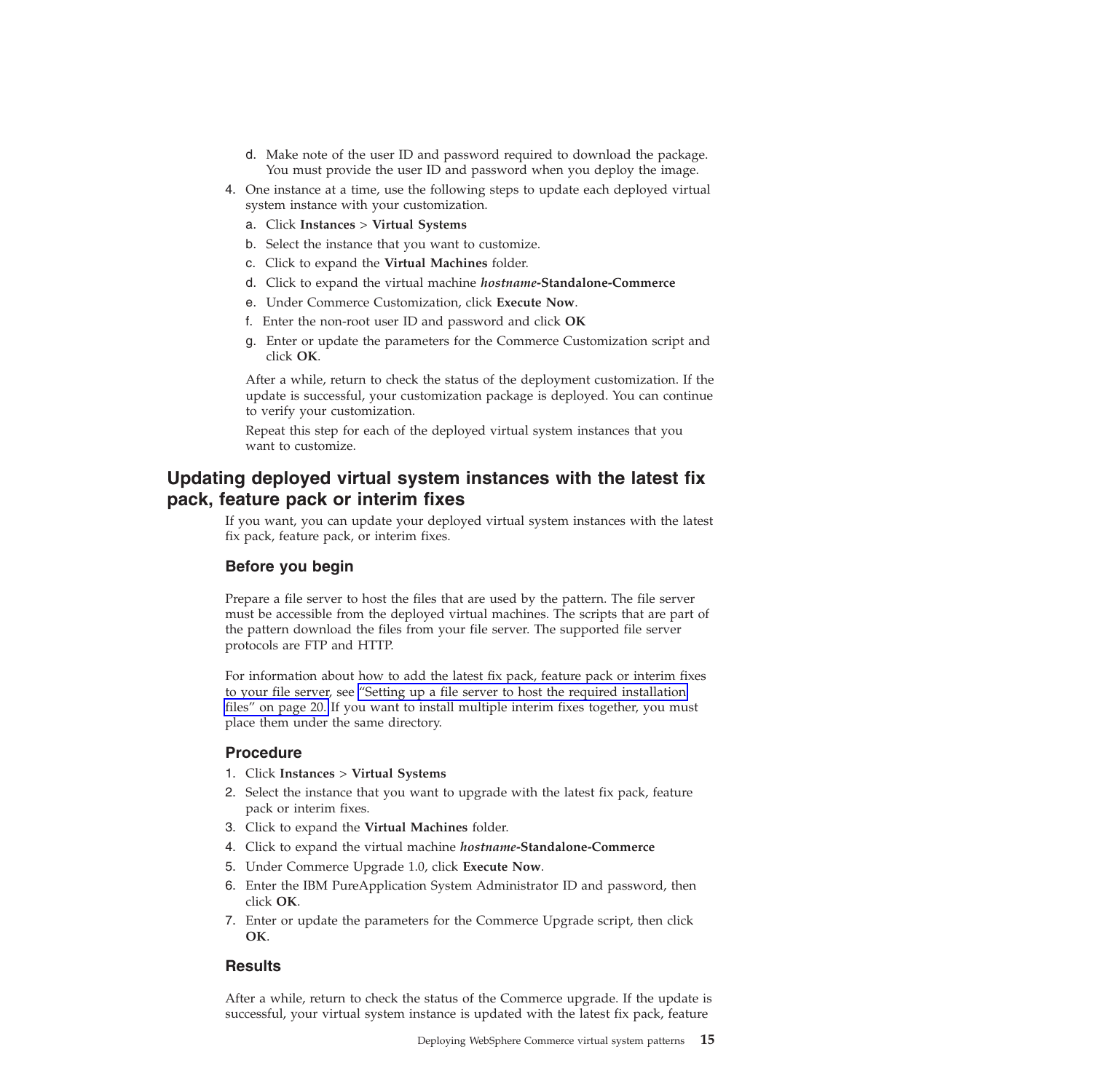pack, or interim fixes. You can continue to verify your customization.

### <span id="page-19-0"></span>**Accessing the deployed system**

After the virtual system is deployed, you can access the virtual system instance.

#### **Procedure**

Log in to the deployed virtual machine by providing the correct user IDs and passwords. The operating system user IDs and passwords are:

- v The root user. When you log in as the root user, provide the root password that you specified during deployment.
- The non-root user that you specified during deployment and its associated password, which you also specified during deployment. By default, non-root user is named virtuser. The same user ID and password are used to access the following systems:
	- The WebSphere Application Server administrative console. The non-root user ID and password that you specify during deployment are used to define your WebSphere Application Server administrative user.
	- The VNC console.
	- The WebSphere Commerce administrative tools.

For more information about accessing virtual machines, see on the IBM PureApplication System information center.

### **Verifying deployment**

Examine log information to determine if the IBM WebSphere Commerce Patterns 1.1.1 non-production environments for multiplatform instance was deployed successfully.

#### **Procedure**

- Examine the following logs:
	- The WebSphere Commerce installation script pack:
		- Log for the main process: /tmp/installSoftware.log
		- Logs for child processes:
			- v DB2 install: /opt/IBM/DB2/logs/db2install.history
			- v WebSphere Commerce base install: under /opt/IBM/WebSphere/ CommerceServer/logs/
			- v UPDI install: under /opt/IBM/WebSphere/CommerceServer/ UpdateInstaller/logs/install/
			- v Fix pack and interim fix install: under /opt/IBM/WebSphere/ CommerceServer/logs/update/install/
			- Feature pack install: under /opt/IBM/WebSphere/CommerceServer/logs/ FEP7/install/
	- The WebSphere Commerce database script pack:
		- Log for the main process: /tmp/createDatabase.log
	- The WebSphere Commerce application script pack:
		- Log for the main process: /tmp/createApplication.log
		- Logs for child processes: under /opt/IBM/WebSphere/CommerceServer/ instances/comm/logs/
	- The WebSphere Commerce customization script pack: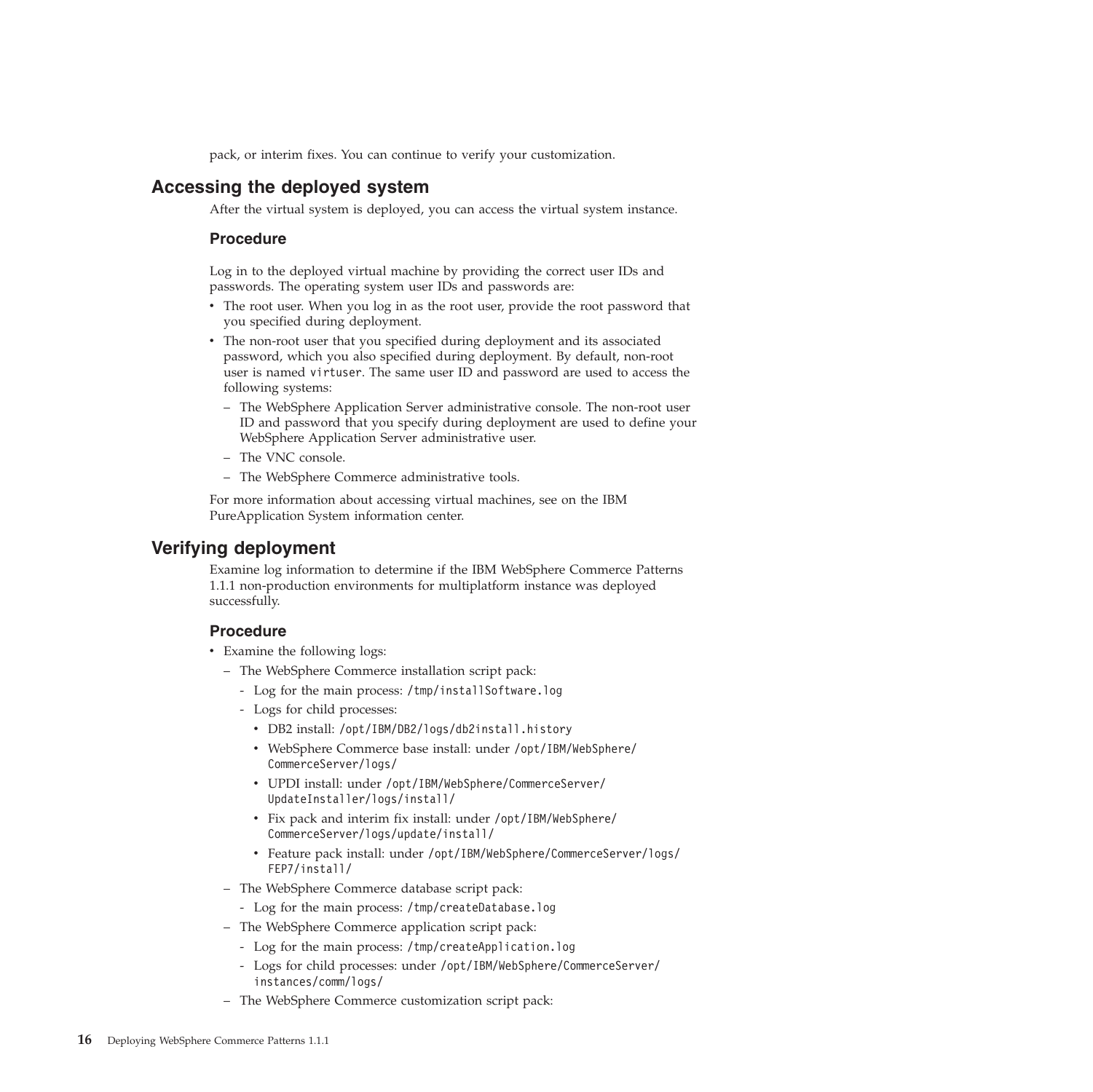- Log for the main process: /tmp/deployCustomization.log
- <span id="page-20-0"></span>– The WebSphere Commerce upgrade script pack:
	- Log for the main process: /tmp/upgradeApplication.log
- If you published the Aurora store, verify that the store page displays.

– http://*CommerceIHSNodeHostname*/webapp/wcs/stores/servlet/en/aurora/

Where *CommerceIHSNodeHostname* is the host name of the WebSphere Commerce HTTP server node.

- v If you publish Extended Sites, verify that the store pages display.
	- http://*CommerceIHSNodeHostname*/webapp/wcs/stores/servlet/en/ auroraesite/
	- http://*CommerceIHSNodeHostname*/webapp/wcs/stores/servlet/en/ eliteesite/

Where *CommerceIHSNodeHostname* is the host name of the WebSphere Commerce HTTP server node.

### **Overview of the deployed WebSphere Commerce environment**

Review the following information about the WebSphere Commerce system you deployed.

### **Logging into the system**

For information about the IDs and passwords that are used to log on to the deployed system, see the ["Accessing the deployed system" on page 16](#page-19-0) topic.

### **Hardcoded IDs and passwords**

Some IDs and passwords are hardcoded. These passwords and IDs are:

| <b>User</b>                                            | ID                                              | Password                                              |
|--------------------------------------------------------|-------------------------------------------------|-------------------------------------------------------|
| Database user                                          | db2inst1                                        | eCom4iwd                                              |
| Database administrator                                 | db2inst1                                        | eCom4iwd                                              |
| WebSphere Commerce site<br>administrator               | virtuser                                        | wcsladmin                                             |
| WebSphere Commerce<br>Configuration Manager user<br>ID | The ID that you specified<br>during deployment. | The password that you<br>specified during deployment. |

#### **Paths**

| Path                                                   | Directory                         |
|--------------------------------------------------------|-----------------------------------|
| DB2 installation directory                             | /opt/IBM/DB2                      |
| DB <sub>2</sub> instance directory                     | /home/db2inst1/sqllib             |
| WebSphere Application Server installation<br>directory | /opt/IBM/WebSphere/AppServer      |
| WebSphere Commerce installation directory              | /opt/IBM/WebSphere/CommerceServer |
| IBM HTTP Server directory                              | /opt/IBM/HTTPServer               |
| Plug-in installation directory                         | /opt/IBM/HTTPServer/Plugins       |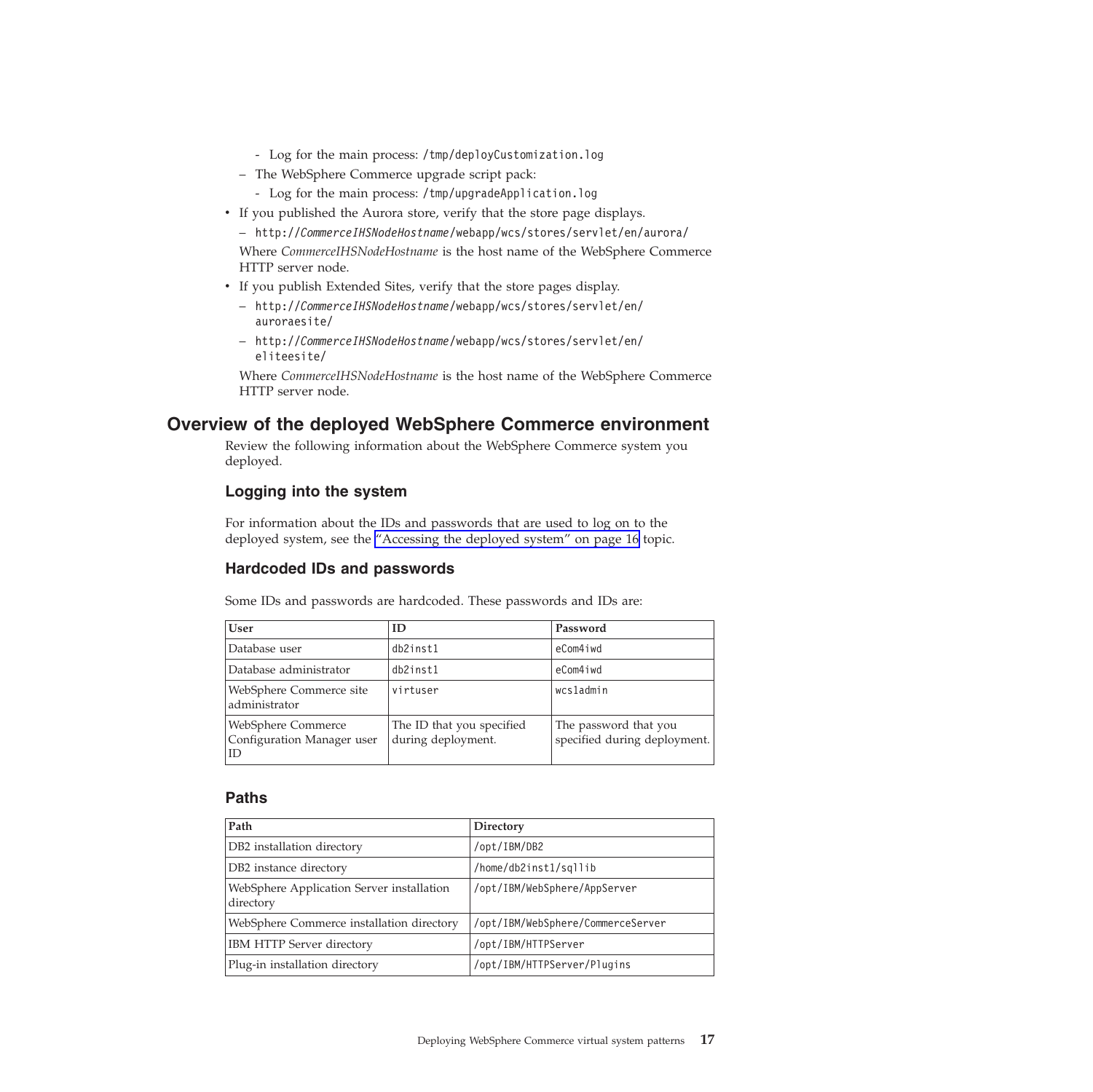### <span id="page-21-0"></span>**Primary WebSphere Commerce artifacts**

| <b>Name</b>                      | Value    |
|----------------------------------|----------|
| WebSphere Commerce instance name | comm     |
| Database schema name             | db2inst1 |
| Database name                    | comm     |

### **WebSphere Application Server artifacts**

| Name                                          | Value                                           |
|-----------------------------------------------|-------------------------------------------------|
| Profile name                                  | DefaultAppSrv01                                 |
| WebSphere Application Server profile home     | /opt/IBM/WebSphere/Profiles/<br>DefaultAppSrv01 |
| Cell name                                     | CommCell 1                                      |
| Node name                                     | CommNode 1                                      |
| WebSphere Commerce application name           | WC comm (installed in server server1)           |
| WebSphere Commerce search application<br>name | Solr comm (installed in server solrSserver)     |

### **WebSphere Commerce web server configuration**

**Name:** webserver1

**Configuration file:**

/opt/IBM/WebSphere/CommerceServer/instances/comm/httpconf/

**Log files:**

/opt/IBM/WebSphere/CommerceServer/instances/comm/httplogs/

### **Search web server configuration**

**Name:** solrWebserver

#### **Configuration file:**

/opt/IBM/WebSphere/CommerceServer/instances/comm/search/solr/home/ httpconf/httpd.conf

#### **Log files:**

/opt/IBM/WebSphere/CommerceServer/instances/comm/search/solr/home/ httplogs

### **What to do next**

See the following tasks:

- Publishing a store archive
- Setting up the WebSphere Commerce search index

### **First steps after you deploy**

After you deploy the pattern, use these steps to configure the non-production environment.

### **Procedure**

Optional: Tune WebSphere commerce search to enhance performance.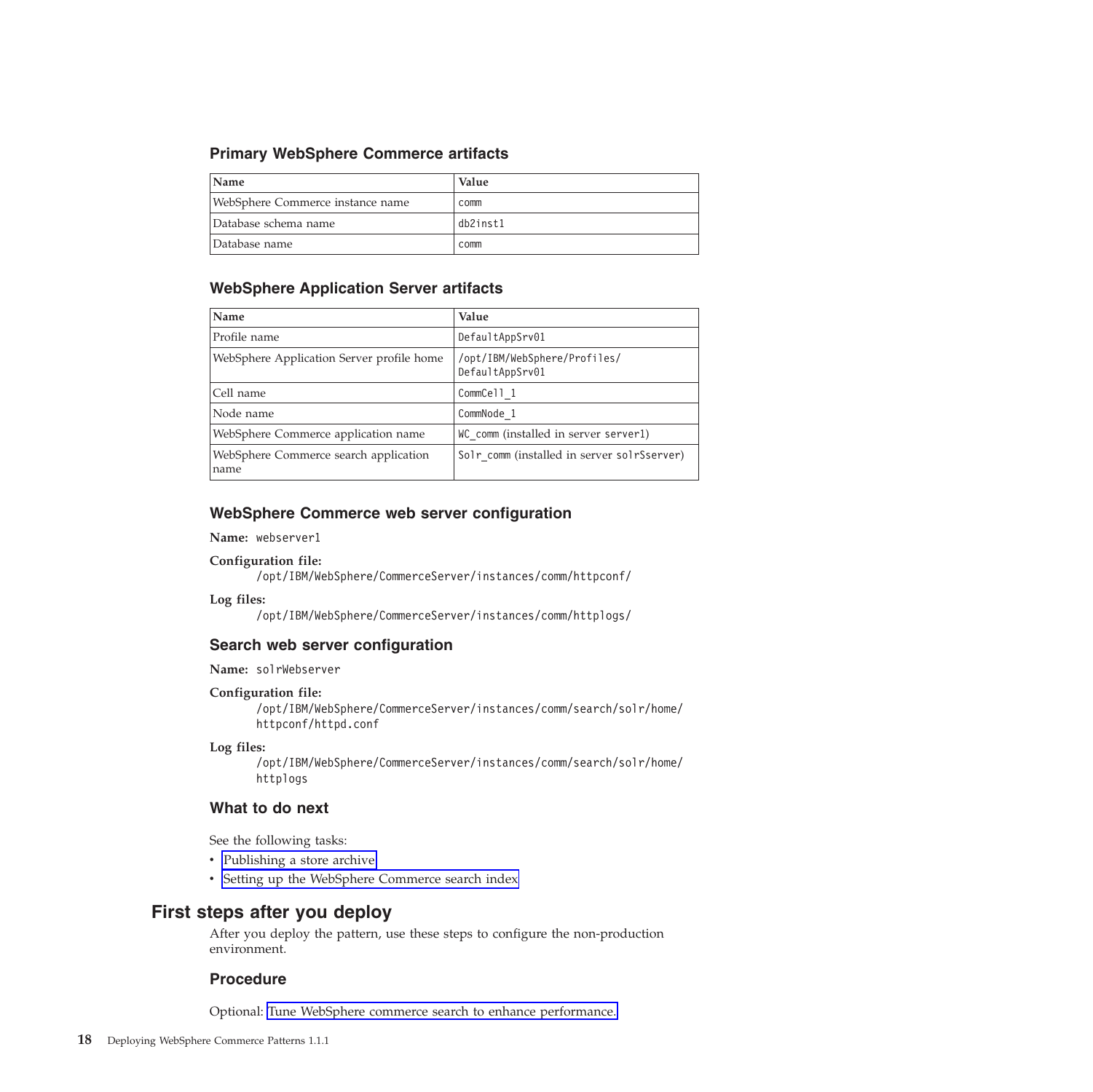### <span id="page-22-0"></span>**Deploying production virtual environments**

<span id="page-22-1"></span>IBM WebSphere Commerce Patterns 1.1.1 for multiplatform provide virtualization of a multitier environment for production purposes. Deploy these virtual system patterns with IBM PureApplication System to get 64-bit virtual machines with WebSphere Commerce Enterprise Version 7, Fix Pack 8, and Feature Pack 7 installed and enabled on AIX or Red Hat Enterprise Linux. After deployment, you can use the virtualized WebSphere Commerce environment for production purposes, as if you installed and configured WebSphere Commerce in a native environment. If you have customizations in a WebSphere Commerce Build and Deployment tool server deployment package, you can have them deployed along with the newly created virtual system. If you want to apply any newer fix packs or interim fixes in the future, you can deploy them to the virtual system instance in the workload console.

**Note:** IBM WebSphere Commerce Patterns 1.1.1 for multiplatform does not support updating to newer feature packs.

### **About this task**

This deployment is tested on an environment with the following minimum software levels:

- WebSphere Enterprise Commerce Version 7 Fix Pack 8
- WebSphere Commerce Version 7 Feature Pack 7
- v WebSphere Application Server Hypervisor Edition 7.0.0.29
- DB2 Version 9.7.0.8
- v IBM PureApplication System 1.1 W1500 (1.1.0.*x* or later fix pack)

#### **Procedure**

### **Obtaining the WebSphere Commerce virtual system pattern eAssemblies**

<span id="page-22-2"></span>The IBM WebSphere Commerce Patterns 1.1.1 for multiplatform are available only to WebSphere Commerce Enterprise Edition customers.

#### **Procedure**

- 1. Download the patterns.
	- a. Open a web browser and go to the website:
	- b. Search for part number CIYA7EN in the WebSphere Commerce Enterprise eAssemblies. The description is "IBM WebSphere Commerce Patterns 1.1.1 for multiplatform, English"
	- c. Download the file and extract it to a temporary directory. The file contains seven .zip files:

#### WC\_PRODUCTION\_PATTERN\_V1.1.1\_RHEL\_X86.zip

This .zip file is IBM WebSphere Commerce Pattern V1.1.1 for Red Hat Enterprise Linux for x86.

#### **WC\_PRODUCTION\_PATTERN\_V1.1.1\_AIX\_POWER.zip**

This .zip file is IBM WebSphere Commerce Pattern V1.1.1 for AIX for Power.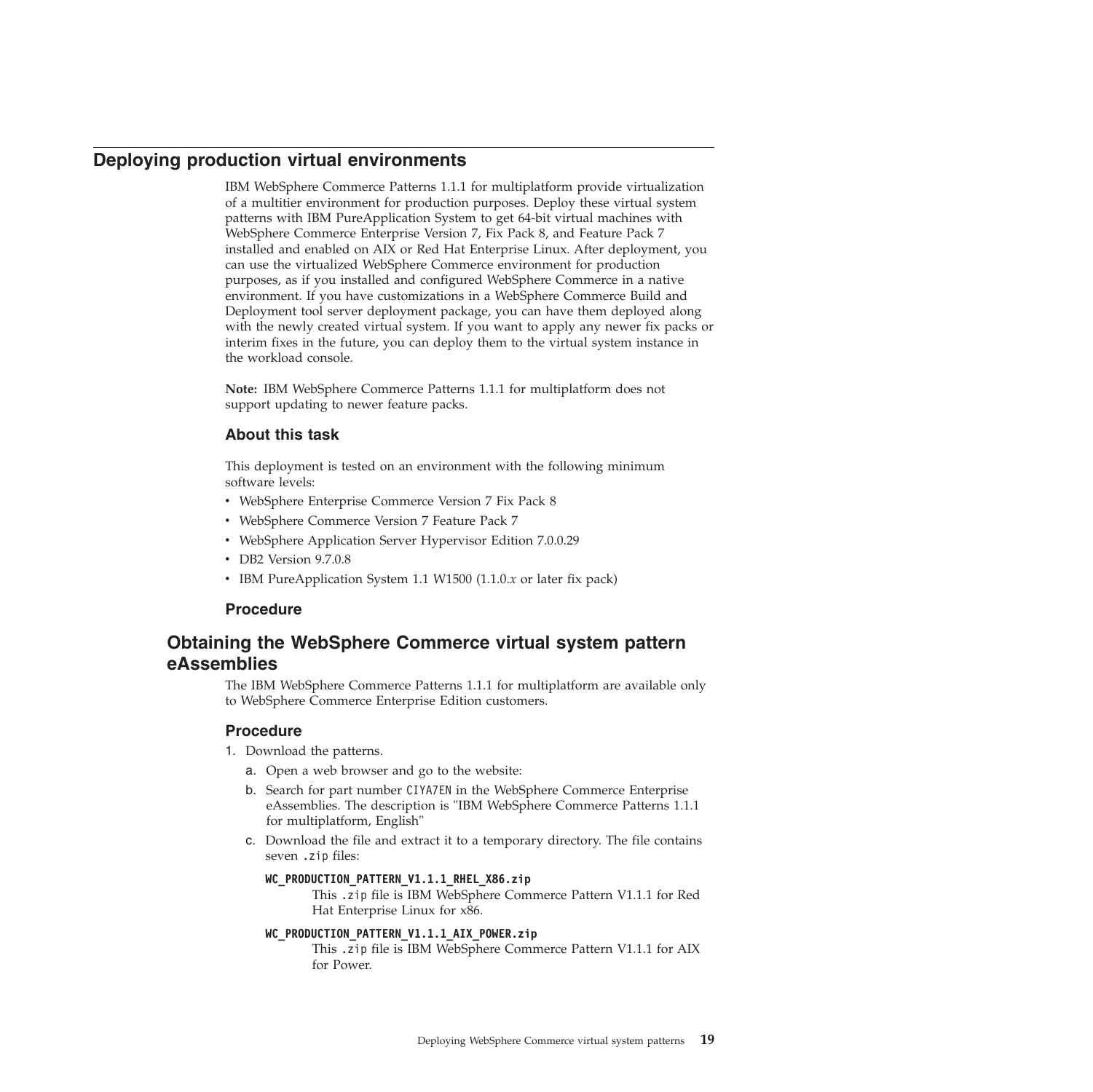#### <span id="page-23-0"></span>**WC\_UNITTEST\_PATTERN\_V1.1.1\_RHEL\_X86.zip**

This .zip file is IBM WebSphere Commerce Pattern V1.1.1 non-production environment for Red Hat Enterprise Linux for x86.

**WC\_UNITTEST\_PATTERN\_V1.1.1\_AIX\_POWER.zip**

<span id="page-23-2"></span>This .zip file is IBM WebSphere Commerce Pattern V1.1.1 non-production environment for AIX for Power.

2. Extract the patterns that you want to deploy into their own directories. The patterns must be in their own directories when you import it, later in the deployment procedure.

### **Preparing the base WebSphere Application Server image**

You must prepare the base WebSphere Application Server image before you deploy the virtual system pattern.

**Attention:** These steps do not apply to AIX patterns. Proceed to the next topic.

#### **Procedure**

- <span id="page-23-1"></span>1. Expand the size of the file system on the WebSphere Application Server Hypervisor Edition images. Follow these instructions:
	- v [http://www.ibm.com/support/knowledgecenter/SSNLXH\\_1.0.0/](http://www.ibm.com/support/knowledgecenter/SSNLXH_1.0.0/com.ibm.ipas.doc/iwd/pct_clone_vi.html) [com.ibm.ipas.doc/iwd/pct\\_clone\\_vi.html](http://www.ibm.com/support/knowledgecenter/SSNLXH_1.0.0/com.ibm.ipas.doc/iwd/pct_clone_vi.html)

Recommended minimum sizes for the file system in the WebSphere Application Server Hypervisor Edition image:

- Root file system (for example, RHEL62-64. vmdk): 12 GB
- WebSphere Application Server binary files: 8 GB
- WebSphere Application Server profiles: 6 GB
- WebSphere IBM HTTP Server: 2 GB

**Avoid trouble:** Make sure that your image has a unique name and version number. If there are multiple images with the same name, when you attempt to import the pattern the operation will fail. If there are multiple images with the same version number, you might find it difficult to identify them in the virtual system editor.

- 2. Complete the following steps in IBM PureApplication System to expand the partition and file system. These steps are not necessary if you are using the IBM PureApplication Service.
	- a. [Extending and capturing virtual images.](http://www.ibm.com/support/knowledgecenter/SSNLXH_1.0.0/com.ibm.ipas.doc/iwd/pct_extend_vi.html)
	- b. [Extending partition and file system sizes.](http://www.ibm.com/support/knowledgecenter/SSNLXH_1.0.0/com.ibm.ipas.doc/iwd/pct_extend_fs.html)
	- c. [Extending and capturing virtual images.](http://www.ibm.com/support/knowledgecenter/SSNLXH_1.0.0/com.ibm.ipas.doc/iwd/pct_extend_vi.html)
- 3. Make note of the following information about the virtual image.
	- Image reference number
	- Version, as specified in [Step 1.](#page-23-1)
	- Image name, as specified in [Step 1.](#page-23-1)

You must provide these values in a subsequent step.

### **Setting up a file server to host the required installation files**

The IBM WebSphere Commerce Patterns 1.1.1 for multiplatform include scripts that install DB2, WebSphere Commerce Enterprise Edition Version 7, Feature Pack 7, and Fix Pack 8. The installation files are downloaded from a file server that you set up and provide. Use the information in this topic to set up your file server.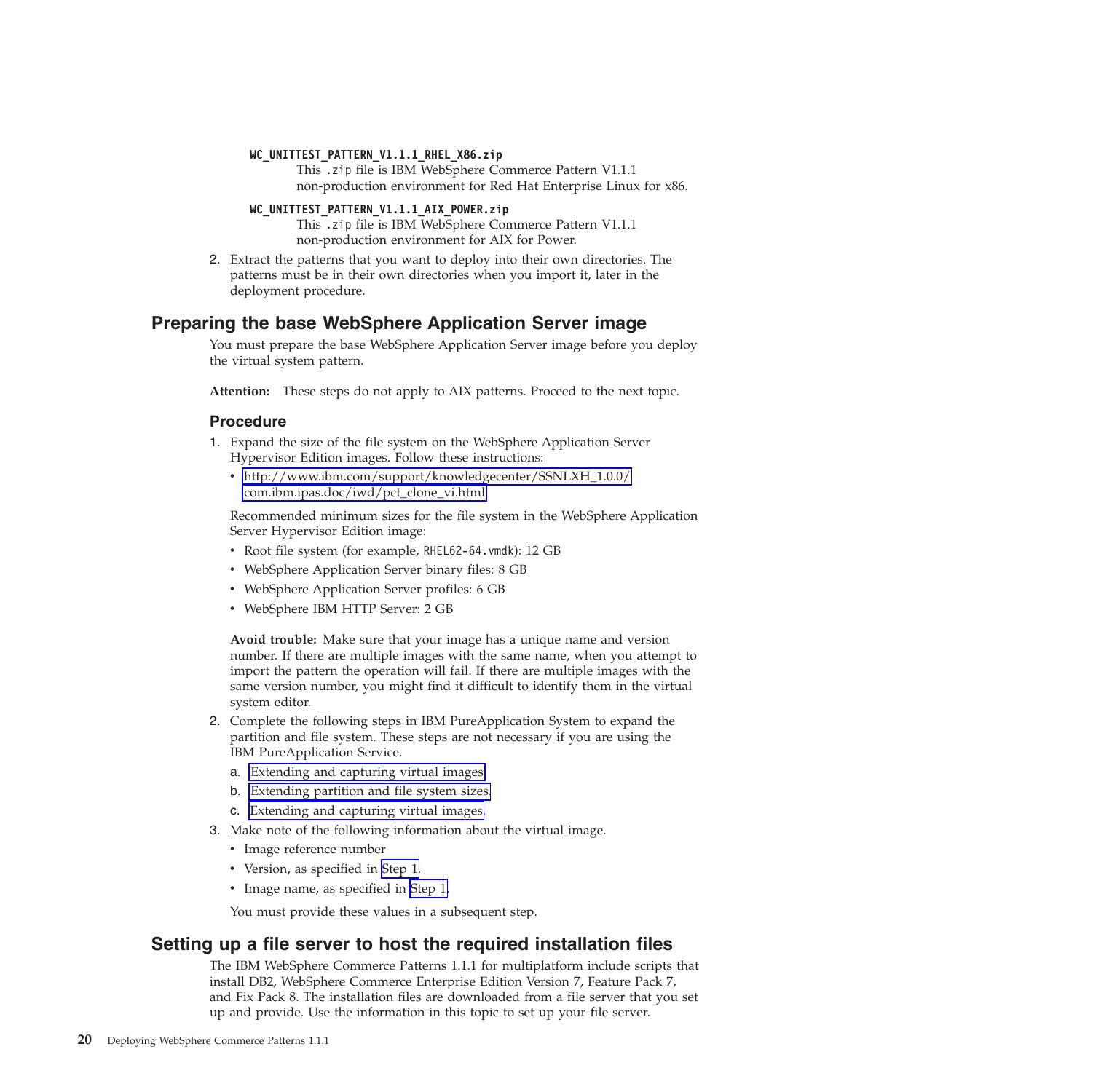### <span id="page-24-0"></span>**Procedure**

- 1. Prepare a file server to host the files that are used by the pattern. The file server must be accessible from the deployed virtual machines. The scripts that are part of the pattern download the files from your file server. The supported file server protocols are FTP, HTTP, and SCP.
- 2. Gather the required files. The following software installation packages are required to use IBM WebSphere Commerce Patterns 1.1.1 for multiplatform:

**DB2 Database Enterprise Edition Version 9.7.0.8, or higher Version 9.7 fix**

**pack** Get the DB2 installation file from the DB2 technote, [Download DB2 Fix](http://www.ibm.com/support/docview.wss?uid=swg27007053) [Packs by version for DB2 for Linux, UNIX, and Windows](http://www.ibm.com/support/docview.wss?uid=swg27007053)

- a. Select the DB2 V9.7 Fix Pack 8, or higher.
- b. On the DB2 9.7 fix pack page, expand the section for Linux 64-bit, x86-64 on AMD64 and Intel EM64T.
- c. Select the file named "IBM Data Server Client".

Ensure that the file is in a compressed tar archive (either a \*.tar.gz or \*.tgz file).

#### **WebSphere Commerce V7.0 Enterprise Edition**

Get the installation file from the [IBM passport advantage.](http://www.ibm.com/software/howtobuy/passportadvantage/) Search for part number CZ6CDML, then download the associated installation file. Ensure that the file is in zip format (that is, ensure that its extension is .zip).

#### **WebSphere Commerce V7.0 Feature Pack 7**

Get the installation file from the [IBM passport advantagePassport](http://www.ibm.com/software/howtobuy/passportadvantage/) [advantage.](http://www.ibm.com/software/howtobuy/passportadvantage/) Search for part number CIWY6ML, then download the associated installation file. Ensure that the file is in zip format (that is, ensure that its extension is .zip).

#### **WebSphere Commerce V7 Fix Pack 8 for Server**

Get the [Fix Pack 8 for WebSphere Commerce 7.0 Server](https://www.ibm.com/support/fixcentral/swg/selectFixes?parent=ibm%2FWebSphere&product=ibm/WebSphere/WebSphere+Commerce&release=All&platform=All&function=fixId&fixids=7.0.0-WS-WCServer-FP008&includeSupersedes=0) . Ensure that the file is in .PAK format (that is, ensure that its extension is .pak). For more information about the WebSphere Commerce Version 7.0.0.8 Fix Pack, see the [fix pack technote.](http://www.ibm.com/support/docview.wss?uid=swg24034686)

#### **WebSphere Commerce V7 Update Installer 7.0.0.8**

Get the installation file. Ensure that the file is in zip format (that is, ensure that its extension is .zip). For more information, see the [UPDI](http://www.ibm.com/support/docview.wss?uid=swg24013502) [technote.](http://www.ibm.com/support/docview.wss?uid=swg24013502)

- 3. Copy the required files to the file server.
- 4. For each installation file, note the URL to the image. For example, ftp://ftp.mycompany.com/files/db2.tgz This information is needed in subsequent steps that are required to deploy the test pattern.
- 5. Note the username and password that is required to access the files on the file server. This information is also needed in subsequent steps that are required to deploy the test pattern.

### **Importing the virtual system pattern**

Import the IBM WebSphere Commerce Pattern V1.1.1 for AIX for Power or the IBM WebSphere Commerce Pattern V1.1.1 for Red Hat Enterprise Linux for x86 into the IBM PureApplication System or the IBM PureApplication Service.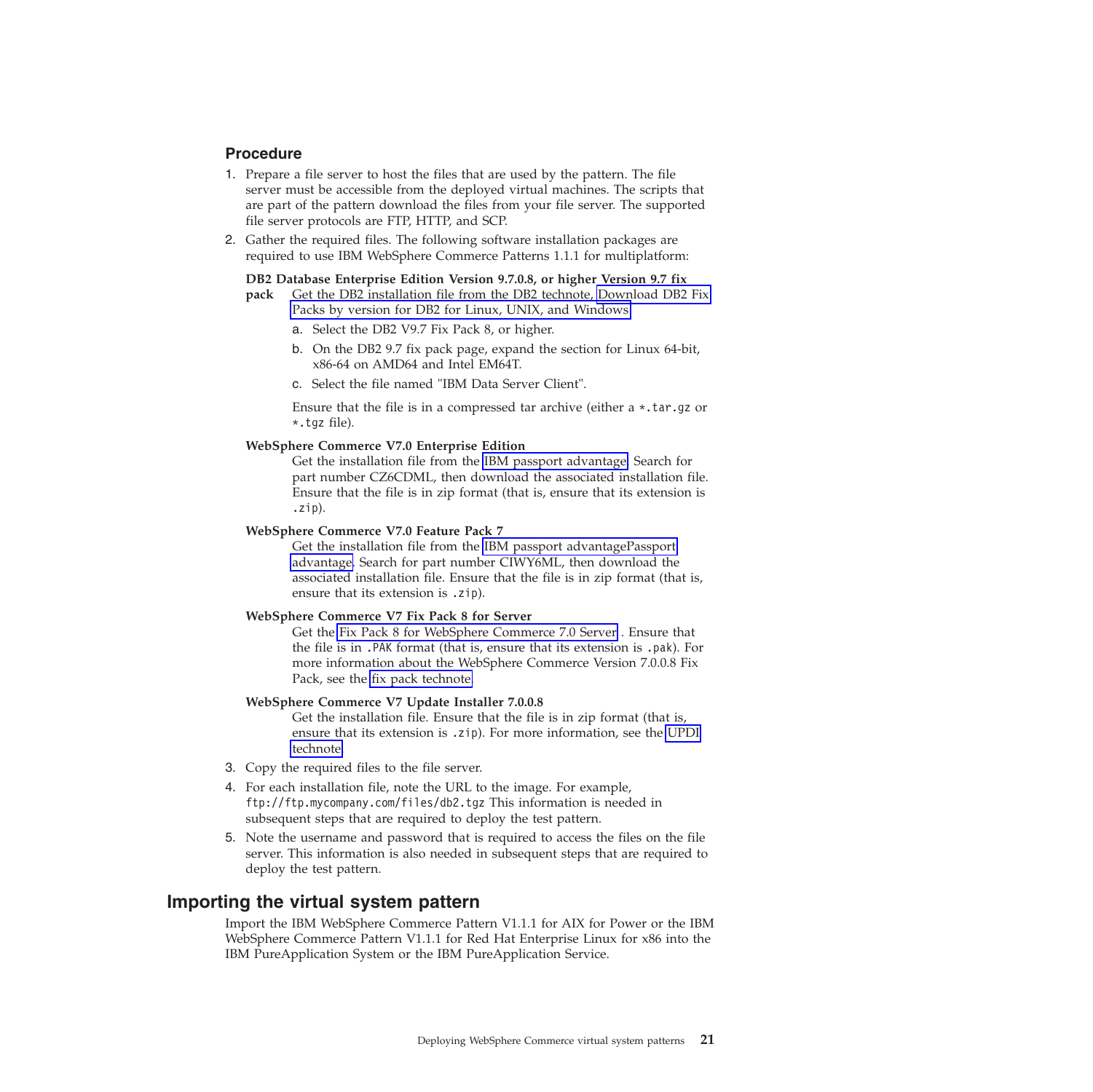### **Before you begin**

[Obtain the virtual system pattern from Passport Advantage and extract it.](#page-22-2)

#### **Procedure**

- 1. Run the IBM PureApplication System or the IBM PureApplication Service command-line interface command to import the WebSphere Commerce virtualization configuration pattern.
	- For the IBM PureApplication System:

*ipas\_cli\_installDir*\bin\pure -h *ipas\_hostname* -u *ipas\_admin\_username* -p *ipas\_admin\_user\_password* -f *ipas\_cli\_installDir*\samples\importPatterns.py -s *production\_dir* -a

• For the IBM PureApplication Service:

```
ipas_cli_installDir\bin\deployer -h ipas_hostname -u ipas_admin_username -p ipas_admin_user_password
-f ipas_cli_installDir\samples\importPatterns.py -s production_dir -a
```
#### Where

- *ipas\_cli\_installDir* is the directory where you installed the IBM PureApplication System or IBM PureApplication Service command-line interface tools.
- *ipas\_hostname* is the fully qualified host name of your IBM PureApplication System or IBM PureApplication Service machine.
- *ipas\_admin\_username* is the IBM PureApplication System or IBM PureApplication Service administrator user name.
- *ipas\_admin\_user\_password* is the IBM PureApplication System or IBM PureApplication Service administrator user password.
- *production\_dir* is the directory where you extracted the WebSphere Commerce virtualization configuration file.

#### For example:

• For the IBM PureApplication System:

D:\pure.cli\bin\pure -h ipas.example.com -u cbadmin -p cbadmin -f D:\pure.cli\samples\importPat -s D:\VSP\testBuild\20130410-1158.Test -a

• For the IBM PureApplication Service:

```
D:\deployer.cli\bin\deployer -h ipas.example.com -u cbadmin -p cbadmin -f D:\pure.cli\samples\
-s D:\VSP\testBuild\20130410-1158.Test -a
```
**Note:** When you run the command, you might see messages on your console that say Incorrect padding. These messages do not indicate errors; they can be ignored.

- 2. Accept all license agreements. The IBM WebSphere Commerce Patterns 1.1.1 for multiplatform cannot be deployed until the licenses are accepted.
	- a. Open the IBM PureApplication System or the IBM PureApplication Service workload console.
	- b. Navigate to the **Patterns** > **Virtual Systems**
	- c. Select the pattern that you imported.
	- d. Scroll to the **License status in this pattern** section.
	- e. In the **License agreement** section, click **Accept license**.
	- f. View and accept all the licenses.
	- g. Click **OK**.
	- h. Click the **Back** button in your web browser to return to the pattern.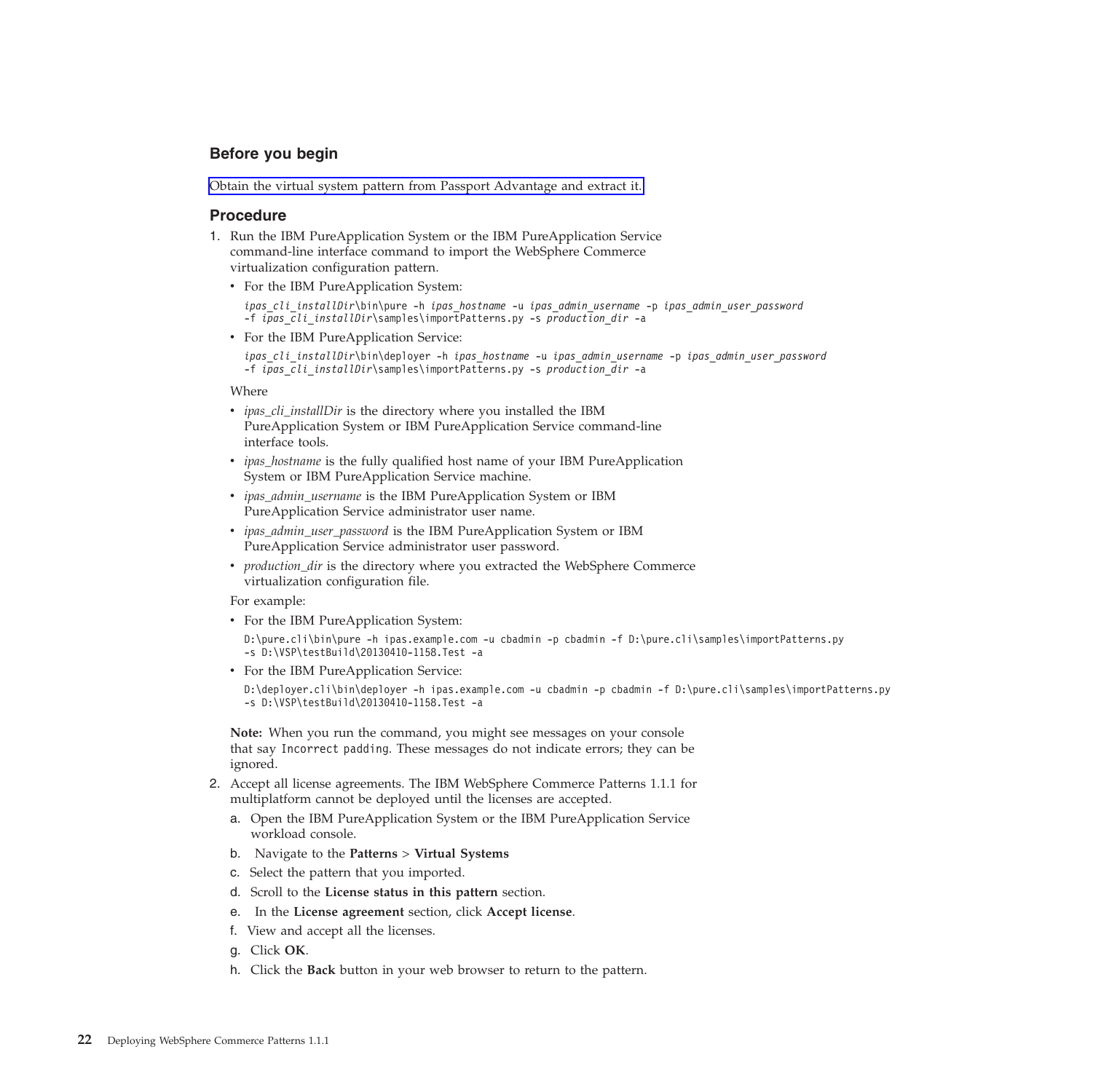### <span id="page-26-0"></span>**Results**

After the command completes successfully, the IBM WebSphere Commerce production pattern is available in the IBM PureApplication System, or in the IBM PureApplication Service, along with the included script packages.

If the import fails with a message that states that the virtual image cannot be found, see Troubleshooting: Virtual system pattern fails to import.

### **Updating the WebSphere Commerce virtual system pattern**

Update the WebSphere Commerce virtual system pattern to point at your WebSphere Application Server virtual image clone.

### **Procedure**

- 1. Make note of information that you must provide about the image. In IBM PureApplication System, click **Catalog** > **Virtual Images** then select the image that you want to use as the base. Make note of the following information that you must supply in subsequent steps:
	- The image name, which is the name that you clicked to select the image
	- The image reference number
	- The version
- 2. Select the WebSphere Commerce virtual system pattern.
- 3. Click **Clone**
- 4. Provide a new, meaningful name for the clone.
- 5. Click **OK** to save the clone. Now it is ready to be deployed.
- 6. Click **Edit**.
- 7. For each of the parts, except the DB2 9.7 Enterprise part, select the version number from the list. Select the unique version number that you specified when you [prepared the base WebSphere Application Server image.](#page-23-2)
- 8. Optional: Modify the values of frequently used parameters.
	- Edit the modifiable parameters now if you want to change them only one time, then reuse the values that you specify in every subsequent deployment. You can lock the cloned pattern to prevent modification by accident. For more information about parameters, including which are modifiable and which are not, see ["Parameters defined for the virtual system pattern" on](#page-27-0) [page 24.](#page-27-0)
	- v If you do not want to reuse the values that you specify in every subsequent deployment, you are not required to supply the values now in the pattern editor. Instead, you (or your users) can change them in the web interface each time a system is deployed from the pattern. If you want to, you can always override the parameters at deployment time.

**Avoid trouble:** Ensure that the **WebSphere administrative password** on the Standalone part is at least 8 characters long. This password is used for the WebSphere administrative user name, which defaults to virtuser. In the IBM PureApplication System tool, you can enter a password that is shorter than 8 characters. However, if you do so, the deployment fails because the same password is used for the WebSphere Commerce site administrator ID. The WebSphere Commerce site administrator password must be at least 8 characters long; if it is not, the WebSphere Commerce instance creation process fails. For more information about the parameters, see ["Parameters defined for the](#page-27-0) [virtual system pattern" on page 24.](#page-27-0)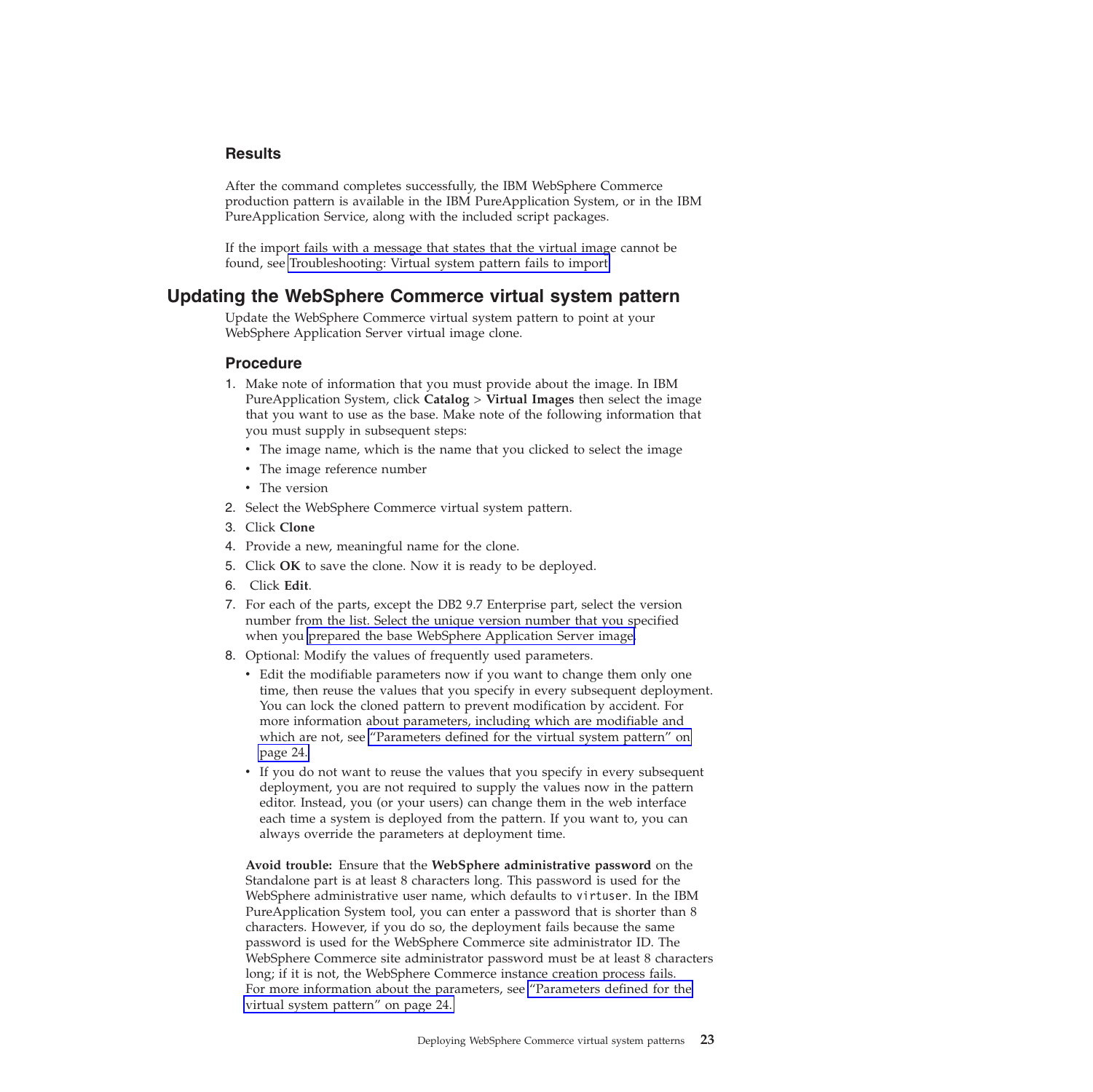<span id="page-27-0"></span>9. Click **Done editing**.

### **Parameters defined for the virtual system pattern**

The parameters that are used when you deploy the virtual system pattern are defined in the patterns.json file.

You can modify any non-fixed parameter values either when you update the virtual system pattern, or when you deploy it.

The IBM WebSphere Commerce Patterns 1.1.1 for multiplatform is made of the following component parts.

- Parameters for the WebSphere Application Server Hypervisor Edition image parts. The WebSphere Application Server Hypervisor Edition image parts are:
	- Standalone part. This part includes the following script packages:
		- - [Commerce Software Advanced package](#page-28-0)
		- - [Commerce Application Advanced package](#page-29-0)
		- - [Add Disk Add-on package](#page-31-0)
		- - [Commerce Customization package](#page-31-1)
		- - [Commerce Upgrade package](#page-33-0)
		- - [Commerce Starter Store package](#page-33-1)
		- - [Commerce Cluster package](#page-34-0)
	- Two Custom Nodes parts:
		- One Custom Nodes part includes the [Commerce Node Search package.](#page-34-1)
		- The other Custom Nodes part includes the [Commerce Node package.](#page-34-2)
	- Two IBM HTTP Server parts:
		- One IBM HTTP Server part includes the [Commerce Web Server Search](#page-35-0) [package.](#page-35-0)
		- The other IBM HTTP Server part includes the [Commerce Web Server](#page-35-1) [package.](#page-35-1)
	- Deployment Manager part. This part includes no script packages.
- Parameters for the DB2 9.7 Enterprise part. This includes the following package.
	- – [Commerce Database Advanced package](#page-36-1)

### **Parameters for the WebSphere Application Server Hypervisor Edition images**

The production pattern is assembled from a deployment manager, custom nodes, IBM HTTP Servers, and a Standalone server. These are all parts that are provided by the WebSphere Application Server Hypervisor Edition.

The following table shows the parameters that are defined for the WebSphere Application Server Hypervisor parts that are included in this pattern. The table indicates which parameters can be modified and which cannot.

| User interface label | Modifiable     |
|----------------------|----------------|
| Virtual CPUs         | Yes            |
| Memory size (MB)     | Yes            |
| Cell name            | N <sub>0</sub> |
| Node name            | $\rm No$       |
| Feature packs        | No             |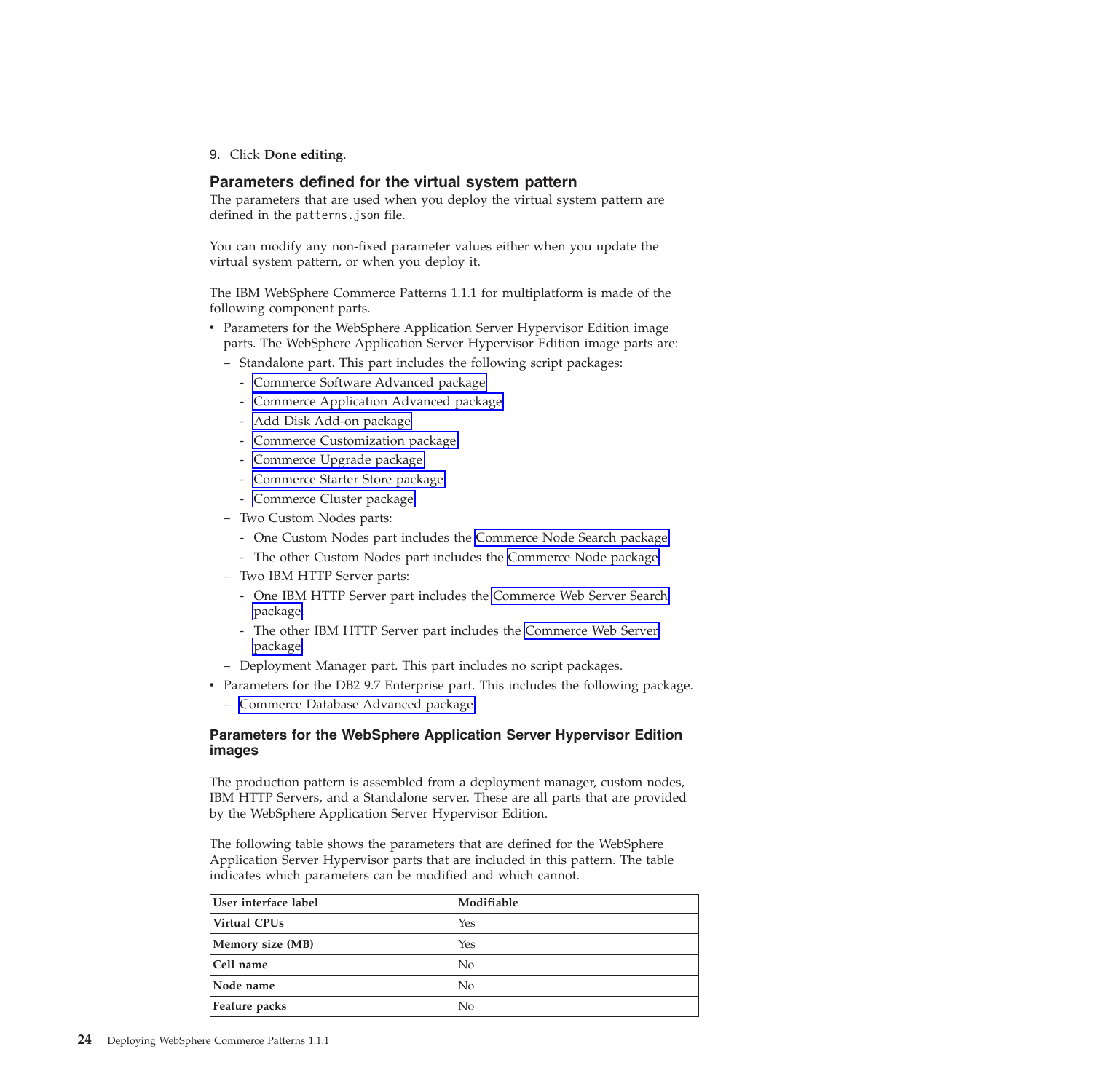| User interface label               | Modifiable                                                                                                                                                                                                                                                                                                                                                                                                                                                                                                                                                                                                                                                             |
|------------------------------------|------------------------------------------------------------------------------------------------------------------------------------------------------------------------------------------------------------------------------------------------------------------------------------------------------------------------------------------------------------------------------------------------------------------------------------------------------------------------------------------------------------------------------------------------------------------------------------------------------------------------------------------------------------------------|
| Password (root)                    | Yes                                                                                                                                                                                                                                                                                                                                                                                                                                                                                                                                                                                                                                                                    |
| WebSphere administrative user name | Yes                                                                                                                                                                                                                                                                                                                                                                                                                                                                                                                                                                                                                                                                    |
| WebSphere administrative password  | Yes<br>Avoid trouble: Ensure that the WebSphere<br>administrative password on the Standalone<br>part is at least 8 characters long. This<br>password is used for the WebSphere<br>administrative user name, which defaults to<br>virtuser. In the IBM PureApplication<br>System tool, you can enter a password that<br>is shorter than 8 characters. However, if you<br>do so, the deployment fails because the<br>same password is used for the WebSphere<br>Commerce site administrator ID. The<br>WebSphere Commerce site administrator<br>password must be at least 8 characters long;<br>if it is not, the WebSphere Commerce<br>instance creation process fails. |
| <b>Enable VNC</b>                  | No                                                                                                                                                                                                                                                                                                                                                                                                                                                                                                                                                                                                                                                                     |

### <span id="page-28-0"></span>**Parameters for the Commerce Software Advanced package**

The table below explains which values must be filled out for the **Commerce Software Advanced** script package. It also explains the effect that each value has when you deploy an instance of the pattern and which values cannot be modified.

The values for the **Commerce Software Advanced** script package all depend on how you set up your file server in the ["Setting up a file server to host the required](#page-23-0) [installation files" on page 20.](#page-23-0)

**Avoid trouble:** If you plan to add capacity to your clusters by adding more nodes later, you must not change your file server. Write down the downloadUserID, downloadUserPassword, and db2InstallerUrl values that you use for future reference. Every time you deploy an instance, the deployment uses the same values for these three parameters. If the values for these parameters change, you have no way of providing the new information to the deployed instance. This is especially important if you are required to change your passwords at regular intervals. If you are required to change the downloadUserPassword value after you deploy, you must change it back to its original value if you later decide to add more nodes.

| Parameter            | Modifiable | Value                                                                                                 |  |
|----------------------|------------|-------------------------------------------------------------------------------------------------------|--|
| downloadUserID       | Yes        | The user ID required to<br>access and download the<br>installation files.                             |  |
| downloadUserPassword | Yes        | The correct password for the<br>user ID required to access<br>and download the<br>installation files. |  |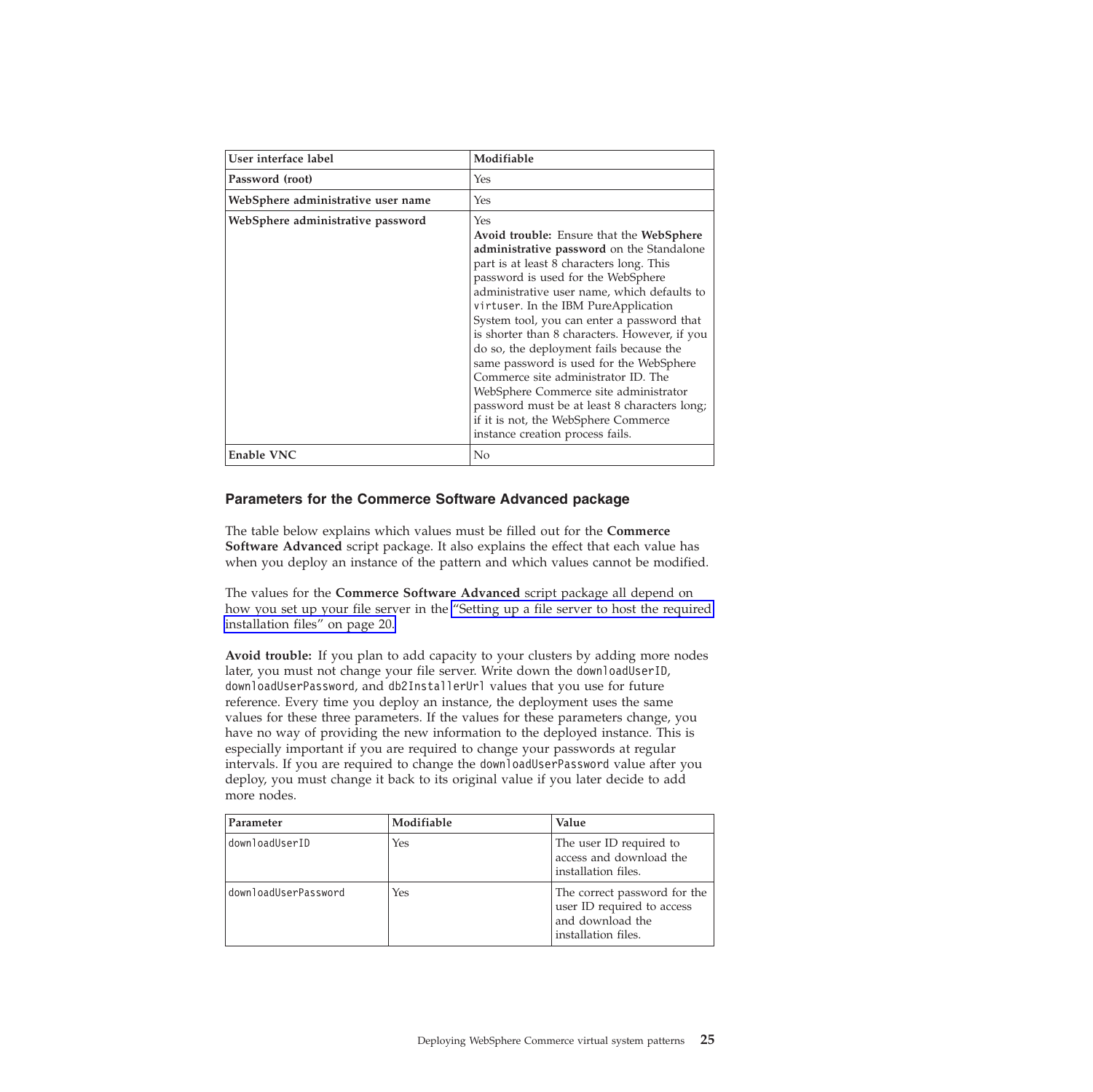| Parameter                 | Modifiable | Value                                                                                                                                                                                                                         |  |
|---------------------------|------------|-------------------------------------------------------------------------------------------------------------------------------------------------------------------------------------------------------------------------------|--|
| db2InstallerUrl           | Yes        | The URL for the DB2<br>installation tar.gz file. For<br>example, in the web<br>interface, enter:<br>https://<br>myserver.mycompany.com/<br>software/<br>v10_linuxx64_client.tar.gz                                            |  |
| wcInstallerUrl            | Yes        | The URL for the WebSphere<br>Commerce Enterprise<br>installation .zip file. For<br>example, in the web<br>interface, enter:<br>https://<br>myserver.mycompany.com/<br>software/CZ6CDML.zip                                    |  |
| wcUpdiInstallerUrl        | Yes        | The URL for the WebSphere<br>Commerce Update Installer<br>installation .zip file. For<br>example, in the web<br>interface, enter:<br>https://<br>myserver.mycompany.com/<br>software/<br>download.updii.7007.linux.amd64.zip  |  |
| wcFixpackInstallerUrl     | Yes        | The URL for the WebSphere<br>Commerce fix pack .pak file.<br>For example, in the web<br>interface, enter:<br>https://<br>myserver.mycompany.com/<br>$softmax/7.0.0-WS-$<br>WCServer-FP008.pak                                 |  |
| wcFeaturePackInstallerUrl | Yes        | The URL for the WebSphere<br>Commerce Feature Pack<br>installation .zip file. For<br>example: For example, in the<br>web interface, enter:<br>https://<br>myserver.mycompany.com/<br>software/WC V7.0 -<br>FEP7_FOR_MP_ML.zip |  |

### <span id="page-29-0"></span>**Parameters for the Commerce Application Advanced package**

The table below explains which values must be filled out for the **Commerce Application Advanced** script package. It also explains the effect that each value has when you deploy an instance of the pattern and which values cannot be modified.

| Parameter    | Modifiable | Value                                                |  |
|--------------|------------|------------------------------------------------------|--|
| dbHostname   | No         | $ \$ {StandalonePart.hostname}. $\$ {StandalonePart. |  |
| dbServerPort | No         | 50000                                                |  |
| lisRemoteDB  | No         | false                                                |  |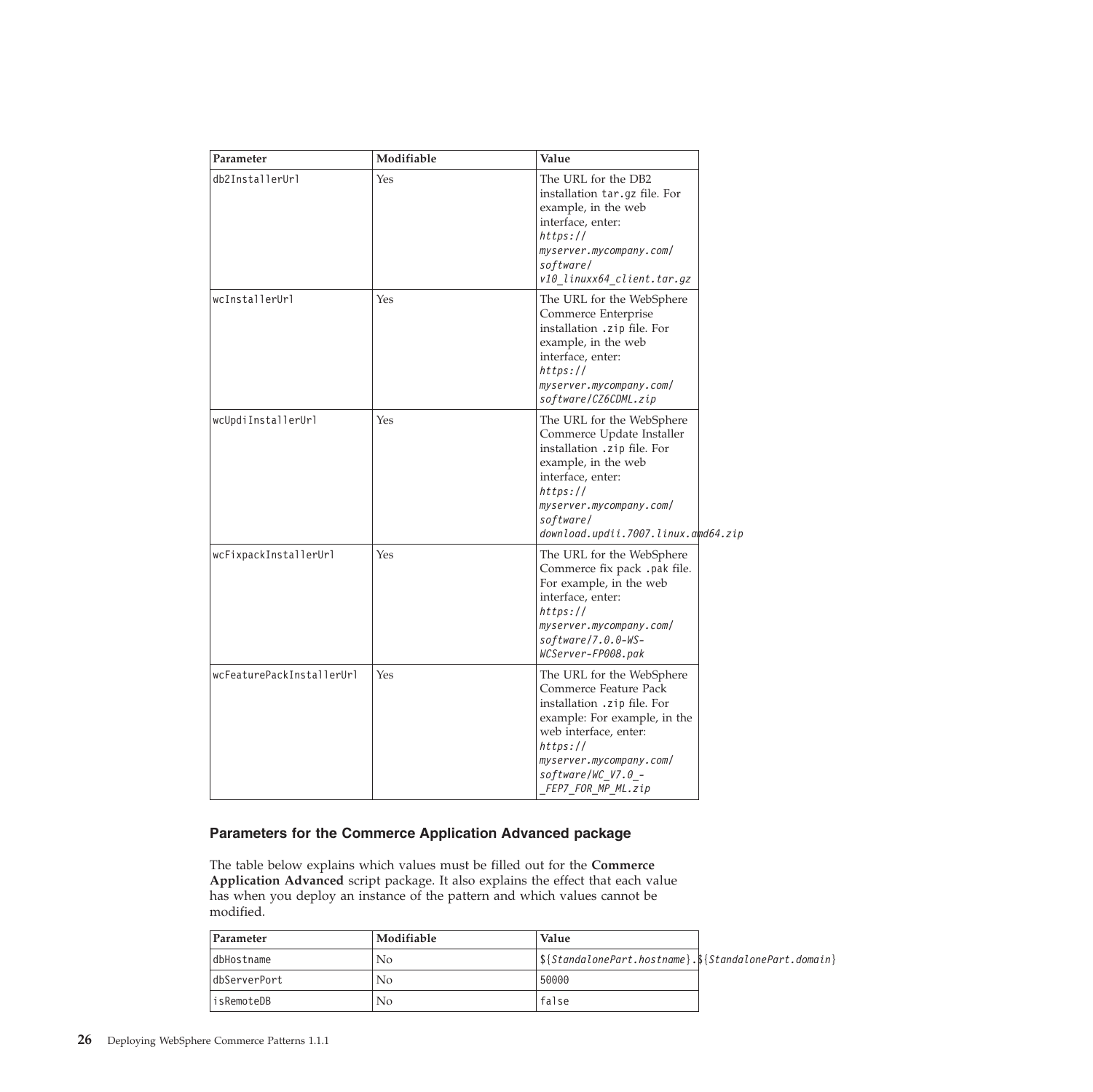| Parameter               | Modifiable | Value                                                                                                                                                                                                                                                                                                                    |
|-------------------------|------------|--------------------------------------------------------------------------------------------------------------------------------------------------------------------------------------------------------------------------------------------------------------------------------------------------------------------------|
| dbName                  | No         | <b>COMM</b>                                                                                                                                                                                                                                                                                                              |
| dbUserName              | No         | This value is a reference to a<br>value provided elsewhere in<br>the pattern. This value<br>should not be changed.                                                                                                                                                                                                       |
| dbUserPassword          | No         | This value is a reference to a<br>value provided elsewhere in<br>the pattern. This value<br>should not be changed.                                                                                                                                                                                                       |
| dbaName                 | No         | This value is a reference to a<br>value provided elsewhere in<br>the pattern. This value<br>should not be changed.                                                                                                                                                                                                       |
| dbaPassword             | No         | This value is a reference to a<br>value provided elsewhere in<br>the pattern. This value<br>should not be changed.                                                                                                                                                                                                       |
| webserverHostname       | No         |                                                                                                                                                                                                                                                                                                                          |
| searchWebserverHostname | No         |                                                                                                                                                                                                                                                                                                                          |
| commClusterName         | No         |                                                                                                                                                                                                                                                                                                                          |
| commServerName          | No         |                                                                                                                                                                                                                                                                                                                          |
| solrClusterName         | No         |                                                                                                                                                                                                                                                                                                                          |
| solrServerName          | No         |                                                                                                                                                                                                                                                                                                                          |
| isContentManagement     | Yes.       | • Enter true to create a<br>WebSphere Commerce<br>authoring instance.<br>Enter false to create a<br>WebSphere Commerce<br>production instance                                                                                                                                                                            |
| merchantKey             | Yes        | A 16-digit hexadecimal<br>number that you provide,<br>which is used to encrypt<br>sensitive data in the<br>WebSphere Commerce<br>database. For more<br>information about the<br>merchant key, see the section<br>about the generation of<br>strong cryptographic keys in<br>the Protect stored cardholder<br>data topic. |
| wcsInstanceName         | Yes        | Any valid WebSphere<br>Commerce server instance<br>name:<br>• Cannot be longer than 12<br>characters,<br>• Cannot include spaces                                                                                                                                                                                         |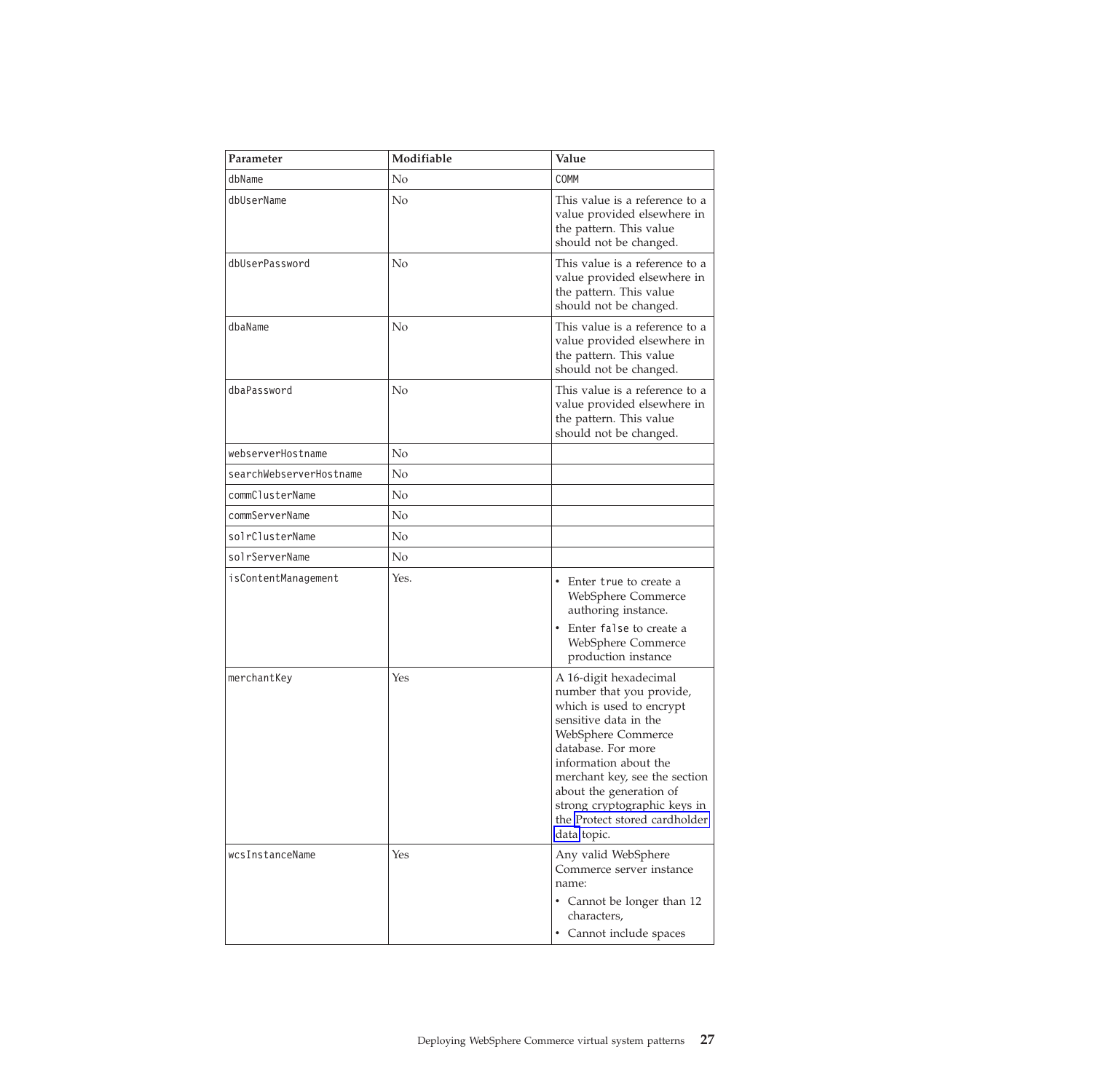### <span id="page-31-0"></span>**Parameters for the Add Disk Add-on package**

The following table explains which values need to be filled out for the **Add Disk Add-on** script package. It also explains the effect that each value has when you deploy an instance of the pattern and which values cannot be modified.

| Parameter       | Modifiable | Value                                 |
|-----------------|------------|---------------------------------------|
| DISK SIZE GB    | Yes        | 20                                    |
| FILESYSTEM TYPE | No         | $ext{3}$                              |
| MOUNT POINT     | No         | /opt/IBM/WebSphere/<br>CommerceServer |

For the main WebSphere Commerce storage partition:

### <span id="page-31-1"></span>**Parameters for the Commerce Customization package**

The table below explains which values must be filled out for the **Commerce Customization** script package. It also explains the effect that each value has when you deploy an instance of the pattern and which values cannot be modified.

| Parameter            | Modifiable | Value                                                                                                                                                                                                                                                                                                 |
|----------------------|------------|-------------------------------------------------------------------------------------------------------------------------------------------------------------------------------------------------------------------------------------------------------------------------------------------------------|
| performWcbdDeploy    | Yes.       | Controls whether the<br>WebSphere Commerce Build<br>and Deployment tool runs or<br>does not run. Enter true if<br>you have a WebSphere<br>Commerce Build and<br>Deployment server<br>deployment package to<br>deploy. Otherwise, enter<br>false.                                                      |
| dbUserPassword       | $\rm No$   |                                                                                                                                                                                                                                                                                                       |
| dbaPassword          | No         |                                                                                                                                                                                                                                                                                                       |
| downloadUserID       | No         |                                                                                                                                                                                                                                                                                                       |
| downloadUserPassword | No         |                                                                                                                                                                                                                                                                                                       |
| antTgzDownloadURL    | Yes        | The URL for the Apache Ant<br>tar.gz file. For example, in<br>the web interface, enter:<br>https://<br>myserver.mycompany.com/<br>software/apache-ant-1.8.4-<br>bin. <i>tar. <i>gz</i></i><br>Enter false if you are not<br>doing a WebSphere<br>Commerce Build and<br>Deployment tool<br>deployment. |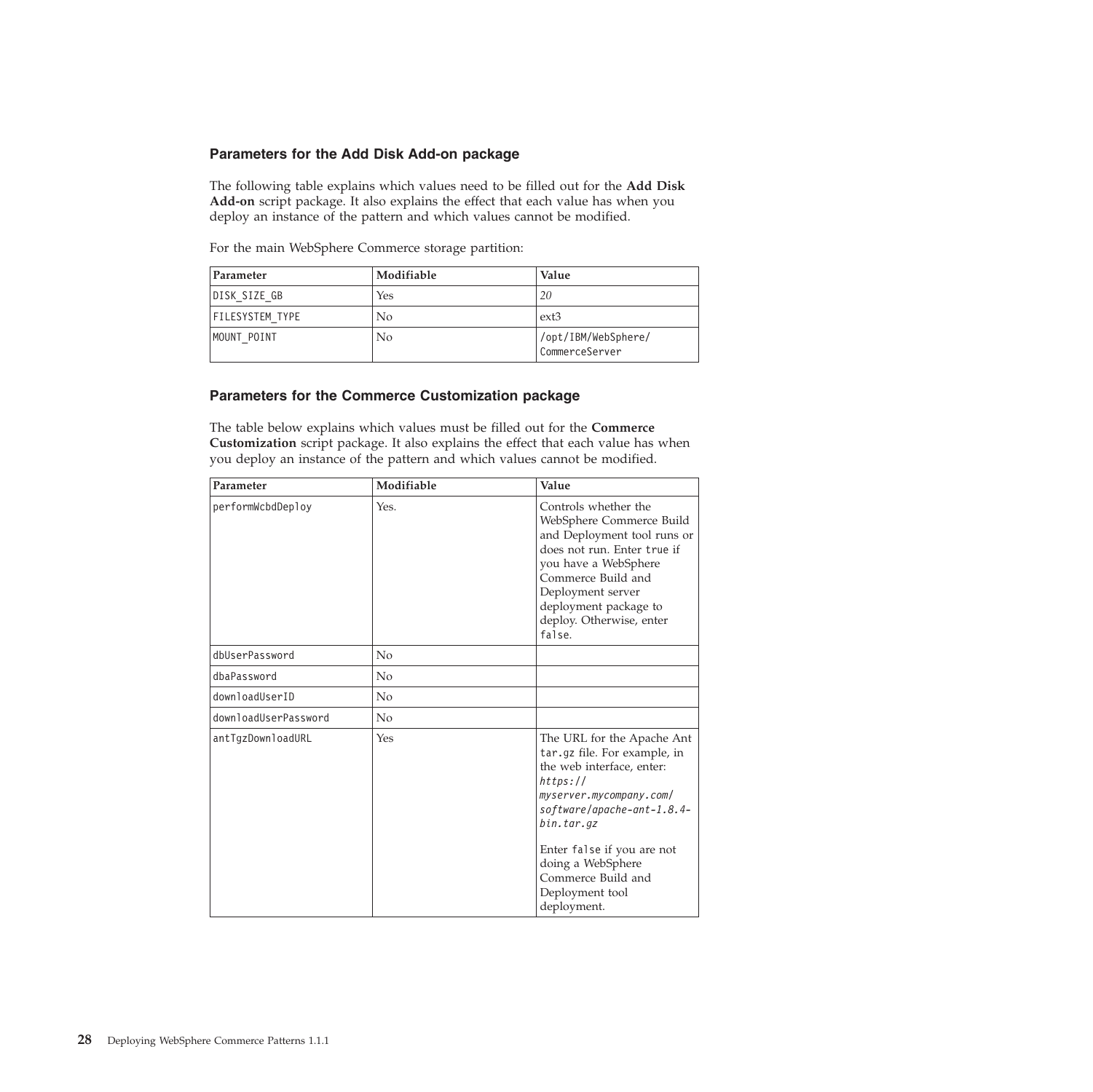| Parameter                | Modifiable | Value                                                                                                                                                                                                                        |
|--------------------------|------------|------------------------------------------------------------------------------------------------------------------------------------------------------------------------------------------------------------------------------|
| antContribJarDownloadURL | Yes        | The URL for the ant-contrib<br>JAR file. For example, in the<br>web interface, enter:<br>https://<br>myserver.mycompany.com/<br>software/ant-contrib-<br>1.0b3.jar<br>Enter false if you are not<br>doing a WebSphere        |
|                          |            | Commerce Build and<br>Deployment tool<br>deployment.                                                                                                                                                                         |
| wcbdZipDownloadURL       | Yes        | The URL for the WebSphere<br>Commerce Build and<br>Deployment tool installation<br>.zip file. For example, in the<br>web interface, enter:<br>https://<br>myserver.mycompany.com/<br>software/<br>mycompany.wcbd.package.zip |
|                          |            | Specify a URL only if you set<br>the performWcbdDeploy<br>parameter to true. Enter<br>false if you are not<br>deploying using the<br>WebSphere Commerce Build<br>and Deployment tool.                                        |
| wcbdAntBuildfile         | Yes        | The Ant build file in the<br>deployment package that<br>you want to run. For<br>example: wcbd-deploy.xml.<br>Specify the Ant build file<br>only if you set the<br>performWcbdDeploy<br>parameter to true.                    |
|                          |            | Enter false if you are not<br>deploying using the<br>WebSphere Commerce Build<br>and Deployment tool.                                                                                                                        |
| wcbdTargetEnv            | Yes        | The WebSphere Commerce<br>Build and Deployment tool<br>target environment.<br>(target_env). Specify the<br>target environment only if<br>you set the<br>performWcbdDeploy<br>parameter to true.                              |
|                          |            | Enter false if you are not<br>deploying using the<br>WebSphere Commerce Build<br>and Deployment tool.                                                                                                                        |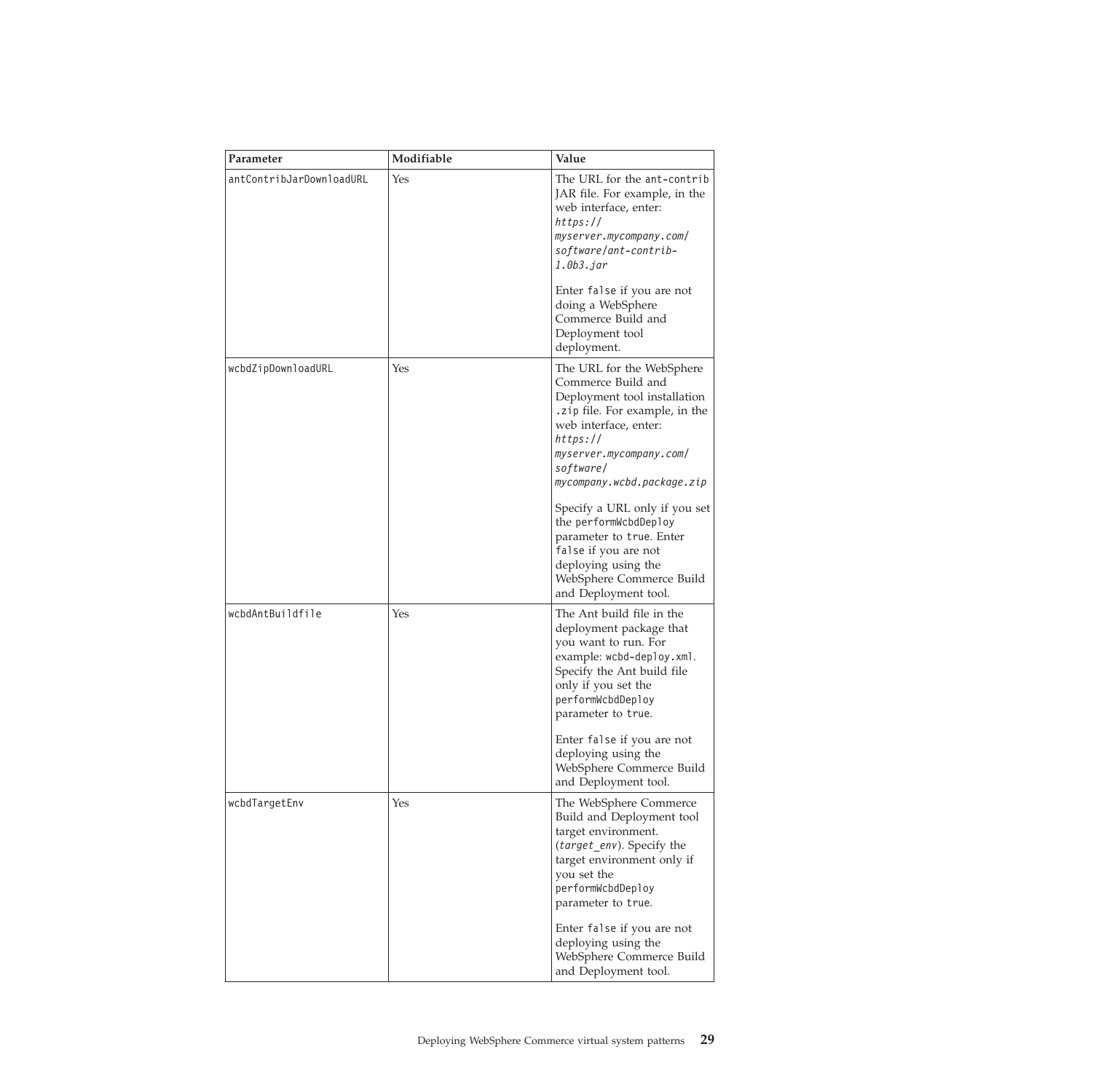| Parameter        | Modifiable | Value                                                                                                                                                                                                |
|------------------|------------|------------------------------------------------------------------------------------------------------------------------------------------------------------------------------------------------------|
| wcbdSmtpUser     | Yes        | Provide a user ID if you are<br>deploying using the<br>WebSphere Commerce Build<br>and Deployment tool and<br>your mail SMTP server<br>requires authentication.<br>Specify the user ID only if       |
|                  |            | you set the<br>performWcbdDeploy<br>parameter to true.<br>Otherwise, enter false.                                                                                                                    |
| wcbdSmtpPassword | Yes        | The correct password for the<br>wcbdSmtpUser. Required if<br>you are deploying using the<br>WebSphere Commerce Build<br>and Deployment tool and<br>your mail SMTP server<br>requires authentication. |
|                  |            | Specify the password only if<br>you set the<br>performWcbdDeploy<br>parameter to true.<br>Otherwise, enter false.                                                                                    |

### <span id="page-33-0"></span>**Parameters for the Commerce Upgrade package**

The table below explains which values must be filled out for the **Commerce Upgrade** script package. It also explains the effect that each value has when you deploy an instance of the pattern and which values cannot be modified.

| Parameter                 | Modifiable     |
|---------------------------|----------------|
| instanceName              | N <sub>o</sub> |
| wcUpdiInstallerUrl        | Yes            |
| wcFixpackInstallerUrl     | Yes            |
| wcFeaturePackInstallerUrl | Yes            |
| wcInterimFixUrl           | Yes            |
| wcInterimFixList          | Yes            |

### <span id="page-33-1"></span>**Parameters for the Commerce Starter Store package**

The table below explains which values must be filled out for the **Commerce Starter Store** script package. It also explains the effect that each value has when you deploy an instance of the pattern and which values cannot be modified.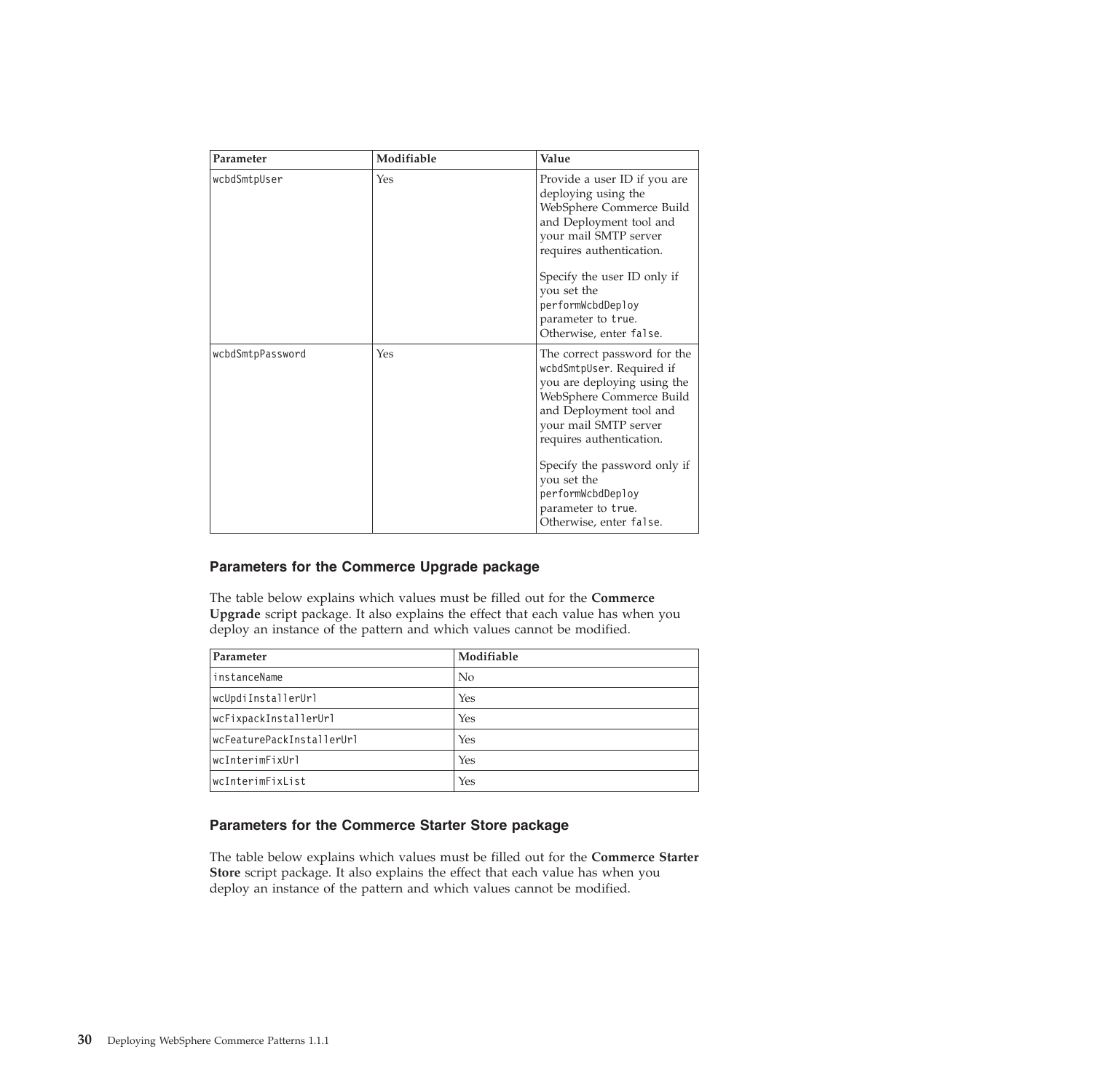| Parameter     | Modifiable | Value                                                                                                                                                                                                            |
|---------------|------------|------------------------------------------------------------------------------------------------------------------------------------------------------------------------------------------------------------------|
| publishAurora | Yes        | This parameter is a toggle<br>that controls if the Aurora<br>sample store is published<br>and if the necessary search<br>index preparation is<br>completed. When you<br>specify yes:<br>• The store is published |
|               |            | The search index is created<br>and built                                                                                                                                                                         |
|               |            | • Some default caching is<br>enabled                                                                                                                                                                             |
|               |            | If you specify no then none<br>of those actions occur.                                                                                                                                                           |
|               |            | The default is yes.                                                                                                                                                                                              |

### <span id="page-34-0"></span>**Parameters for the Commerce Cluster package**

The **Commerce Cluster** package has no parameters.

#### <span id="page-34-1"></span>**Parameters for the Commerce Node Search package**

The table below explains which values must be filled out for the **Commerce Node Search** script package. It also explains the effect that each value has when you deploy an instance of the pattern and which values cannot be modified.

| Parameter            | Modifiable |
|----------------------|------------|
| downloadUserID       | No         |
| downloadUserPassword | No         |
| db2InstallerUrl      | $\rm No$   |
| instanceName         | No         |
| clusterName          | No         |
| serverName           | $\rm No$   |
| remoteHostname       | No         |

### <span id="page-34-2"></span>**Parameters for the Commerce Node package**

The table below explains which values must be filled out for the **Commerce Node** script package. It also explains the effect that each value has when you deploy an instance of the pattern and which values cannot be modified.

| Parameter      | Modifiable | Value                                                                                                              |
|----------------|------------|--------------------------------------------------------------------------------------------------------------------|
| downloadUserID | No         | This value is a reference to a<br>value provided elsewhere in<br>the pattern. This value<br>should not be changed. |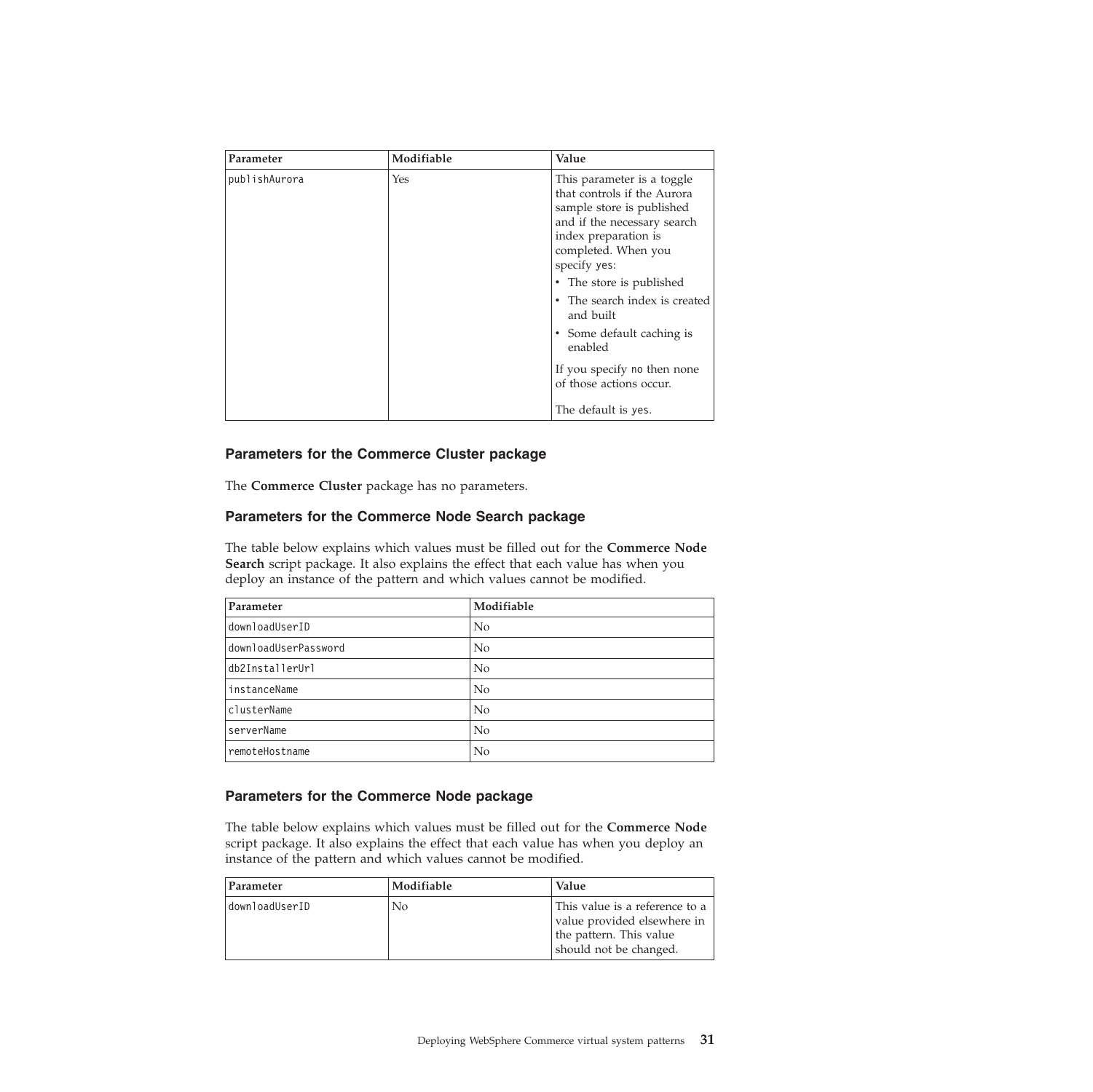| Parameter            | Modifiable     | Value                                                                                                              |
|----------------------|----------------|--------------------------------------------------------------------------------------------------------------------|
| downloadUserPassword | $\rm No$       | This value is a reference to a<br>value provided elsewhere in<br>the pattern. This value<br>should not be changed. |
| db2InstallerUrl      | $\rm No$       | This value is a reference to a<br>value provided elsewhere in<br>the pattern. This value<br>should not be changed. |
| instanceName         | $\rm No$       | This value is a reference to a<br>value provided elsewhere in<br>the pattern. This value<br>should not be changed. |
| clusterName          | $N_{\Omega}$   | This value is a reference to a<br>value provided elsewhere in<br>the pattern. This value<br>should not be changed. |
| serverName           | $\overline{N}$ | This value is a reference to a<br>value provided elsewhere in<br>the pattern. This value<br>should not be changed. |
| remoteHostname       | $\overline{N}$ | This value is a reference to a<br>value provided elsewhere in<br>the pattern. This value<br>should not be changed. |

### <span id="page-35-0"></span>**Parameters for the Commerce Web Server Search package**

The table below explains which values must be filled out for the **Commerce Web Server Search** script package. It also explains the effect that each value has when you deploy an instance of the pattern and which values cannot be modified.

| Parameter       | Modifiable |
|-----------------|------------|
| linstanceName   | No         |
| lremoteHostname | No         |

### <span id="page-35-1"></span>**Parameters for the Commerce Web Server package**

The table below explains which values must be filled out for the **Commerce Web Server** script package. It also explains the effect that each value has when you deploy an instance of the pattern and which values cannot be modified.

| Parameter      | Modifiable     | Value                                                                                                              |
|----------------|----------------|--------------------------------------------------------------------------------------------------------------------|
| instanceName   | N <sub>0</sub> | This value is a reference to a<br>value provided elsewhere in<br>the pattern. This value<br>should not be changed. |
| remoteHostname | N <sub>0</sub> | This value is a reference to a<br>value provided elsewhere in<br>the pattern. This value<br>should not be changed. |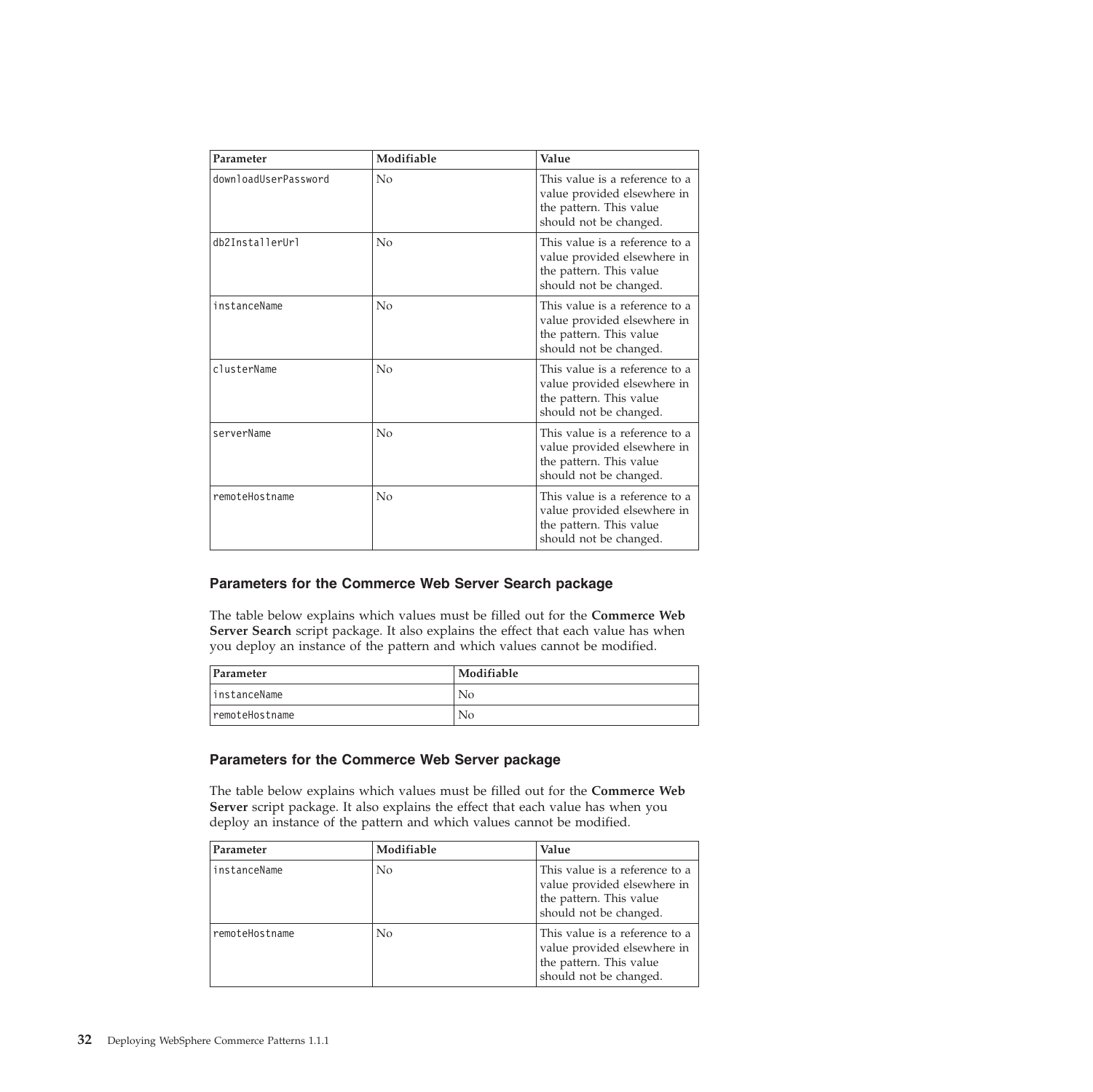<span id="page-36-0"></span>

| <b>Parameter</b> | Modifiable | . Value                                                                                                            |
|------------------|------------|--------------------------------------------------------------------------------------------------------------------|
| remoteNodename   | No         | This value is a reference to a<br>value provided elsewhere in<br>the pattern. This value<br>should not be changed. |

### <span id="page-36-1"></span>**Parameters for the Commerce Database Advanced package**

The table below explains which values must be filled out for the **Commerce Database Advanced** script package. It also explains the effect that each value has when you deploy an instance of the pattern and which values cannot be modified.

| Parameter  | Modifiable     | Value                                                                                                              |
|------------|----------------|--------------------------------------------------------------------------------------------------------------------|
| dbUserName | N <sub>0</sub> | This value is a reference to a<br>value provided elsewhere in<br>the pattern. This value<br>should not be changed. |
| dbName     | N <sub>0</sub> | COMM                                                                                                               |
| dbType     | N <sub>0</sub> | DB <sub>2</sub>                                                                                                    |

### **Deploying the virtual system pattern**

Provide details about the virtual system pattern in IBM PureApplication System, or on the IBM PureApplication Service. Then, deploy either the IBM WebSphere Commerce Pattern V1.1.1 for AIX for Power or the IBM WebSphere Commerce Pattern V1.1.1 for Red Hat Enterprise Linux for x86.

### **Procedure**

- 1. In the IBM PureApplication System user interface, click **Patterns** > **Virtual Systems**. The Virtual System Patterns pane displays a list of existing virtual system patterns.
- 2. Select the clone of the pattern that was created in ["Updating the WebSphere](#page-26-0) [Commerce virtual system pattern" on page 23.](#page-26-0) A description and general information about the virtual system pattern displays in the right pane.

**Note:** You cannot deploy the default pattern you obtained from WebSphere Commerce directly; you must deploy a clone of the pattern. Your clone pattern uses images with large disks. The default pattern uses the default WebSphere Application Server image, with smaller disks. The deployment of the default pattern would fail due to limited disk space in the default WebSphere Application Server image.

- 3. Click the **Deploy** icon on the toolbar.
- 4. Provide the following information.

#### **Virtual System Name**

Enter the name of the virtual system instance in which to deploy this virtual system pattern.

#### **Choose Environment**

Use the defaults provided.

#### **Schedule deployment**

By default this parameter is set to **Start now**. Change this setting if you want to wait to initiate deployment.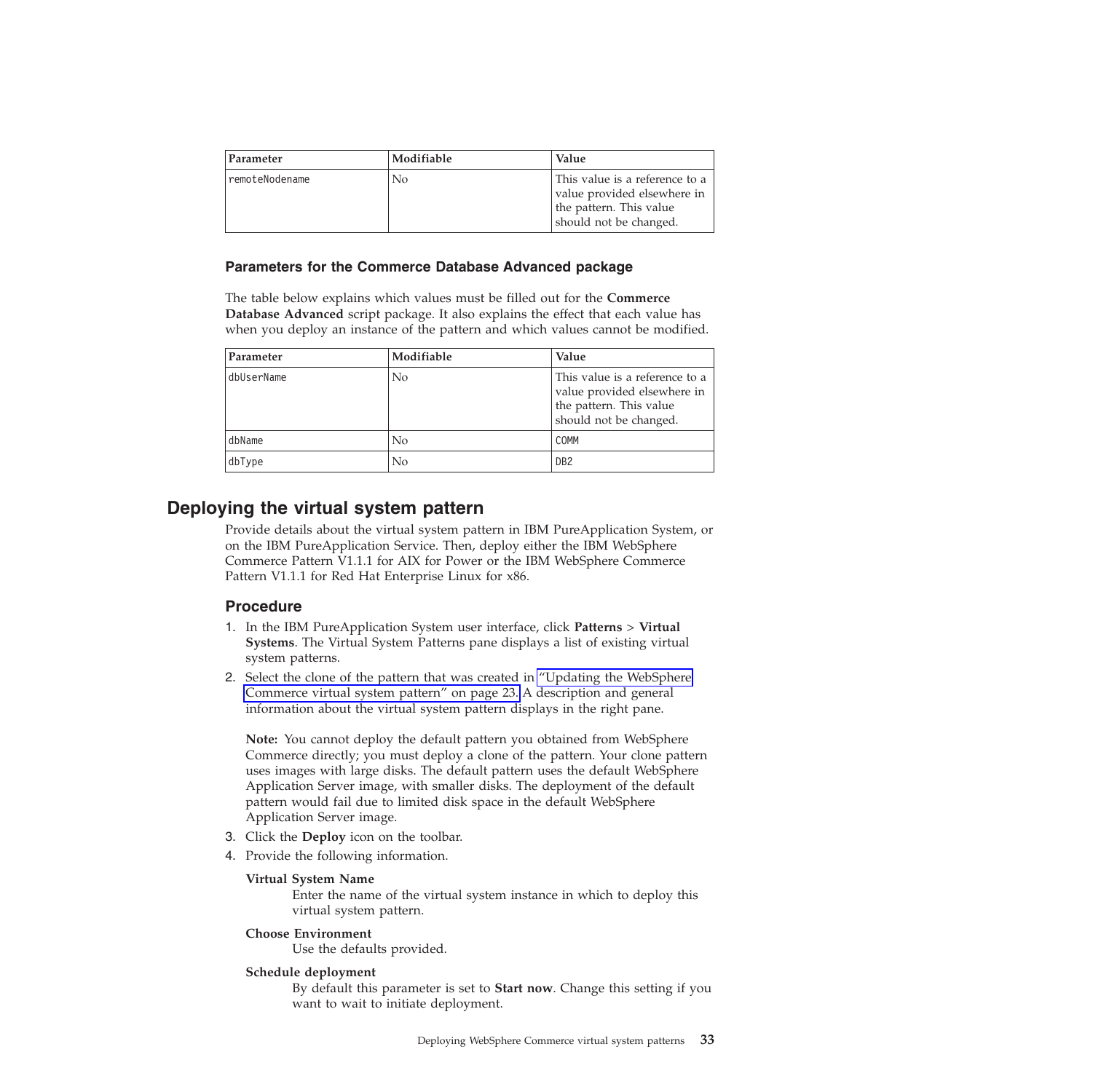#### <span id="page-37-0"></span>**Configure virtual parts**

Review and, if necessary, change previously set values such as user IDs and passwords, or download URLs. To change these parameters, click the link to each of the virtual parts. For example, click the **Standalone server** link. For more information about each of the parameters, see ["Parameters defined for the virtual system pattern" on page 24.](#page-27-0)

**Avoid trouble:** If you plan to add capacity to your clusters by adding more nodes later, you must not change your file server. Write down the downloadUserID, downloadUserPassword, and db2InstallerUrl values that you use for future reference. Every time you deploy an instance, the deployment uses the same values for these three parameters. If the values for these parameters change, you have no way of providing the new information to the deployed instance. This is especially important if you are required to change your passwords at regular intervals. If you are required to change the downloadUserPassword value after you deploy, you must change it back to its original value if you later decide to add more nodes.

5. Click **OK** to start deployment.

#### **Results**

Your virtual system is deployed with the status message, Virtual system is ready.

You now have a production WebSphere Commerce environment with Feature Pack 8, and Fix Pack 9 enabled.

### **Customizing deployed virtual system instances**

If you want, you can update each virtual system instance that you deploy with your own customization in a WebSphere Commerce Build and Deployment tool package.

### **Procedure**

- 1. Obtain the WebSphere Commerce Build and Deployment server deployment package.
	- a. Ensure that the package is in a .zip file format, not under a subdirectory.
	- b. Note the *target-env* name used in your server deployment package.
	- c. Ensure that the files are in the root of the .zip file, not under a subdirectory.
	- d. Ensure that any custom properties are already defined in the deploy-*target-env*.properties file, where *target-env* is the name you noted in the previous step.
	- e. Note the Ant build file to run when the package is deployed. You must provide the name of the Ant build file when you deploy the image. By default, it is wcbd-deploy.xml, but your WebSphere Commerce Build and Deployment developers might include a custom Ant script. Do not hardcode any values into custom Ant scripts. If you do, deployment might fail.
	- f. If your WebSphere Commerce Build and Deployment package sends status emails and if your SMTP server requires authentication, you must determine the SMTP user ID and password to use. You must provide this information when you deploy the image.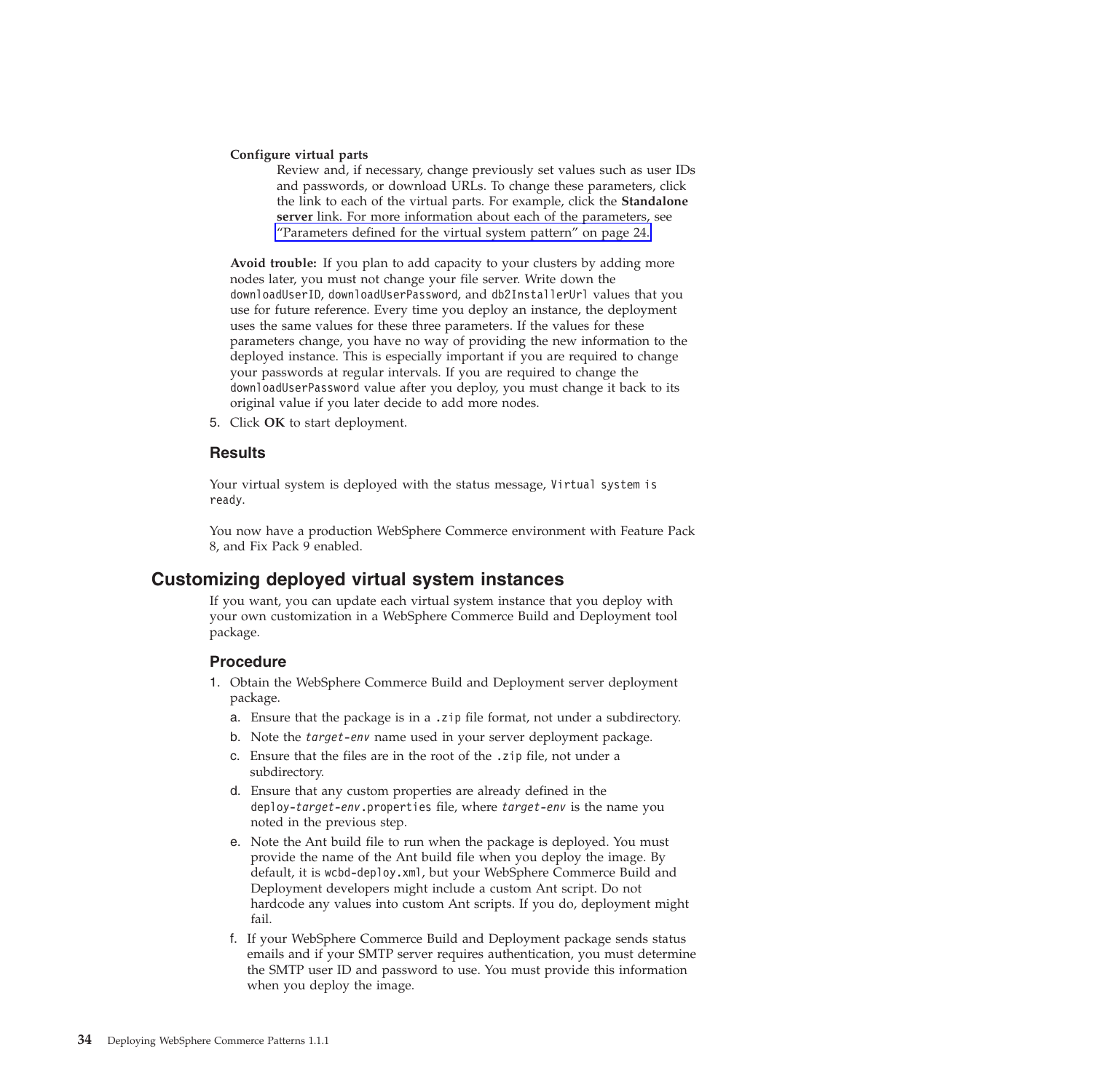- <span id="page-38-0"></span>g. Host the WebSphere Commerce Build and Deployment package on your file server.
	- Make note of the URL to the package. You must provide this information when you deploy the image.
	- Make note of the user ID and password required to download the file. You must provide the user ID and password when you deploy the image.
- 2. Obtain the third-party library ant-contrib-1.0b3.jar and make the file available. This library is needed to deploy using the WebSphere Commerce Build and Deployment tool.
	- a. Obtain the [Ant-Contrib 1.0b3 package.](ant_ant-contrib)
	- b. Extract the ant-contrib-1.0b3.jar file from the package.
	- c. Host the ant-contrib-1.0b3.jar file on your file server.
	- d. Make note of the URL to the file. You must provide the URL when you deploy the image.
	- e. Make note of the user ID and password required to download the file. You must provide the user ID and password when you deploy the image.
- 3. Obtain an Apache Ant package.
	- a. Host the Apache Ant package on your own server, you must obtain the package and copy it to your file server.
	- b. Ensure that the package is in a compressed tar archive (either  $a * .tan.gz$  or \*.tgz file).
	- c. Make note of the URL to the package. You must provide the URL when you deploy the image.
	- d. Make note of the user ID and password required to download the package. You must provide the user ID and password when you deploy the image.
- 4. One instance at a time, use the following steps to update each deployed virtual system instance with your customization.
	- a. Click **Instances** > **Virtual Systems**
	- b. Select the instance that you want to customize.
	- c. Click to expand the **Virtual Machines** folder.
	- d. Click to expand the virtual machine *hostname***-Standalone-Commerce**
	- e. Under Commerce Customization, click **Execute Now**.
	- f. Enter the non-root user ID and password and click **OK**
	- g. Enter or update the parameters for the Commerce Customization script and click **OK**.

After a while, return to check the status of the deployment customization. If the update is successful, your customization package is deployed. You can continue to verify your customization.

Repeat this step for each of the deployed virtual system instances that you want to customize.

### **Updating deployed instances with the latest fix pack, feature pack, or interim fixes**

If you want, you can update your deployed virtual system instances with the latest fix pack, feature pack, or interim fixes.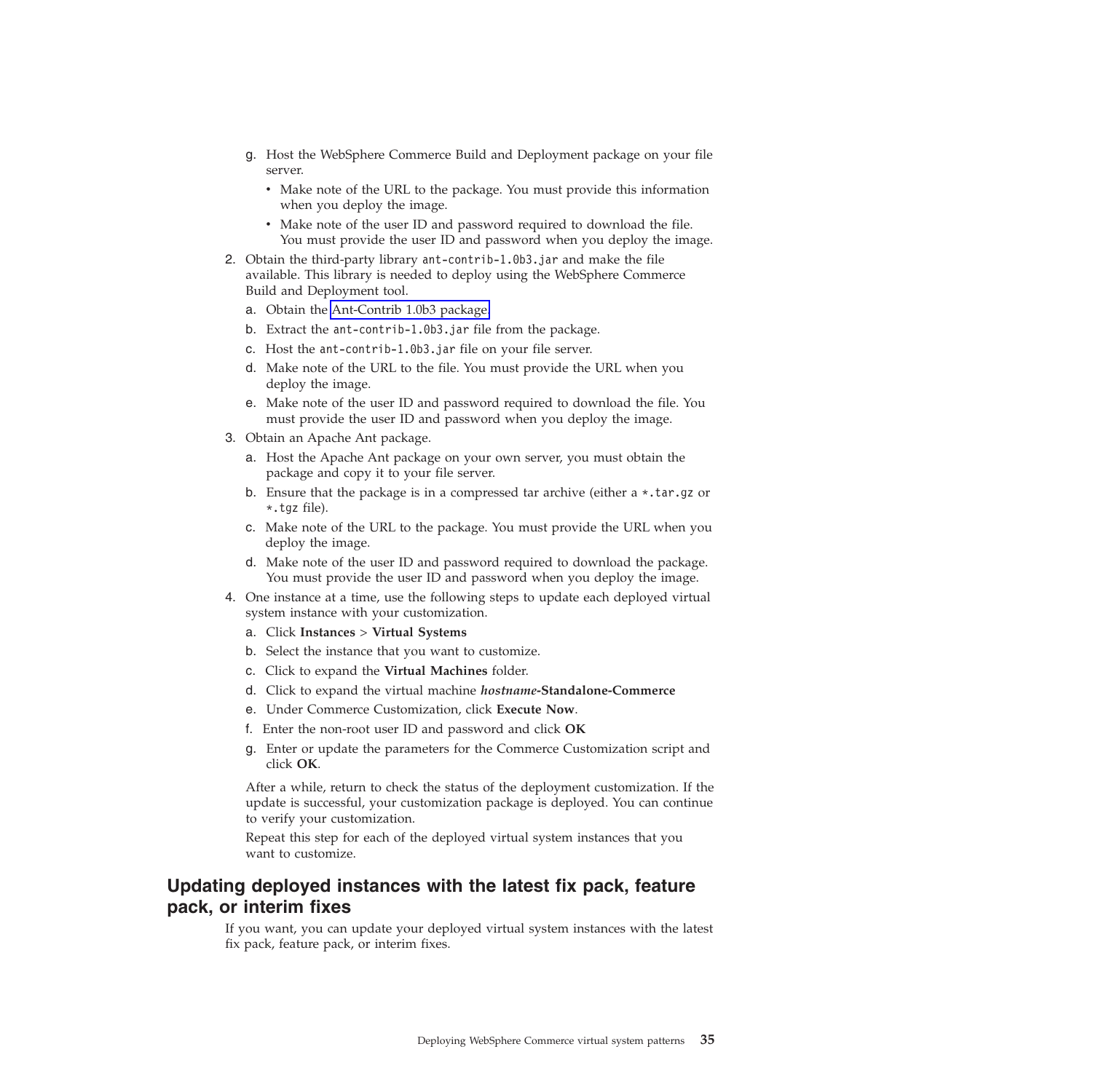### <span id="page-39-0"></span>**Before you begin**

Prepare a file server to host the files that are used by the pattern. The file server must be accessible from the deployed virtual machines. The scripts that are part of the pattern download the files from your file server. The supported file server protocols are FTP and HTTP.

For information about how to add the latest fix pack, feature pack or interim fixes to your file server, see ["Setting up a file server to host the required installation](#page-23-0) [files" on page 20.](#page-23-0) If you want to install multiple interim fixes together, you must place them under the same directory.

### **About this task**

The following steps can be repeated multiple times. You can apply the latest fix pack, feature pack, or interim fixes together or separately.

#### **Procedure**

- 1. Click **Instances** > **Virtual Systems**
- 2. Select the instance that you want to upgrade with the latest fix pack, feature pack or interim fixes.
- 3. Click to expand the **Virtual Machines** folder.
- 4. Click to expand the virtual machine *hostname***-Standalone-Commerce**
- 5. Under Commerce Upgrade 1.0, click **Execute Now**.
- 6. Enter the IBM PureApplication System Administrator ID and password, then click **OK**.
- 7. Enter or update the parameters for the Commerce Upgrade script, then click **OK**.
- 8. Use the WebSphere Application Server administration console to ripplestart both the Commerce and search clusters. For more information, see on the WebSphere Application Server information center.

### **Results**

After a while, return to check the status of the Commerce upgrade. If the update is successful, your virtual system instance is updated with the latest fix pack, feature pack, or interim fixes. You can continue to verify your customization.

### **Accessing the deployed system**

After the virtual system is deployed, you can access the virtual system instance.

#### **Procedure**

Log in to the deployed virtual machine by providing the correct user IDs and passwords. The operating system user IDs and passwords are:

- The root user. When you log in as the root user, provide the root password that you specified during deployment.
- The non-root user that you specified during deployment and its associated password, which you also specified during deployment. By default, non-root user is named virtuser. The same user ID and password are used to access the following systems: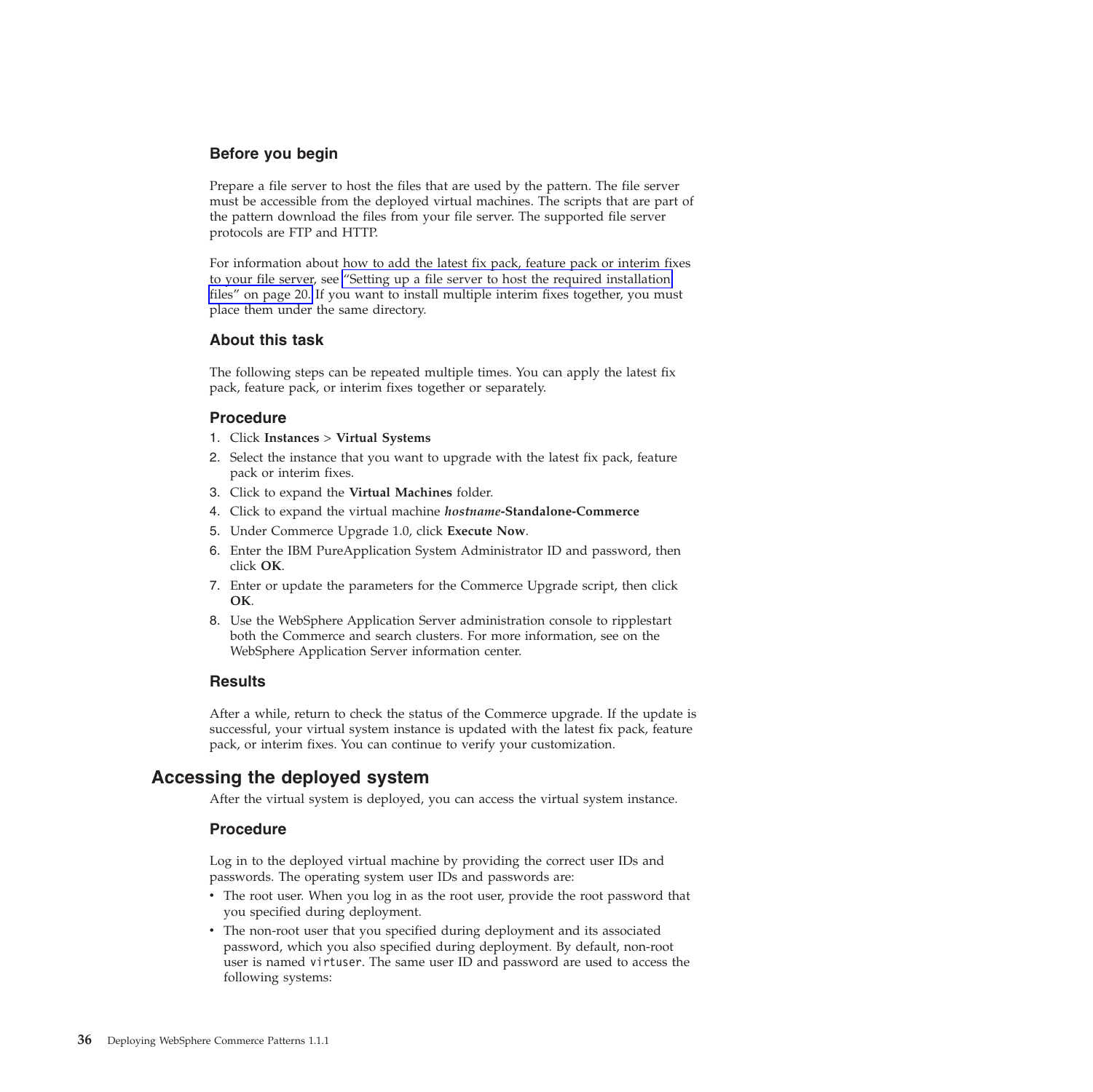- <span id="page-40-0"></span>– The WebSphere Application Server administrative console. The non-root user ID and password that you specify during deployment are used to define your WebSphere Application Server administrative user.
- The VNC console.
- The WebSphere Commerce administrative tools.

For more information about accessing virtual machines, see on the IBM PureApplication System information center.

### **Verifying deployment**

Examine log information to determine if the IBM WebSphere Commerce Patterns 1.1.1 for multiplatform instance was deployed successfully.

#### **Procedure**

- Examine the following logs:
	- The WebSphere Commerce installation script pack:
		- Log for the main process: /tmp/installSoftwareAdv.log
		- Logs for child processes:
			- DB2 install: /opt/IBM/DB2/logs/db2install.history
			- WebSphere Commerce base install: under /opt/IBM/WebSphere/ CommerceServer/logs/
			- v UPDI install: under /opt/IBM/WebSphere/CommerceServer/ UpdateInstaller/logs/install/
			- v Fix pack and interim fix install: under /opt/IBM/WebSphere/ CommerceServer/logs/update/install/
			- v Feature pack install: under /opt/IBM/WebSphere/CommerceServer/logs/ FEP7/install/
	- The WebSphere Commerce database script pack:
		- Log for the main process: /tmp/createDatabaseAdv.log
	- The WebSphere Commerce application script pack:
		- Log for the main process: /tmp/createApplicationAdv.log
		- Logs for child processes: under /opt/IBM/WebSphere/CommerceServer/ instances/comm/logs/
	- The WebSphere Commerce customization script pack:
		- Log for the main process: /tmp/deployCustomization.log
	- The WebSphere Commerce upgrade script pack:
	- Log for the main process: /tmp/upgradeApplication.log
- If you published the Aurora store, verify that the store page displays.

– http://*CommerceIHSNodeHostname*/webapp/wcs/stores/servlet/en/aurora/ Where *CommerceIHSNodeHostname* is the host name of the WebSphere Commerce

- HTTP server node.
- If you publish Extended Sites, verify that the store pages display.
	- http://*CommerceIHSNodeHostname*/webapp/wcs/stores/servlet/en/ auroraesite/
	- http://*CommerceIHSNodeHostname*/webapp/wcs/stores/servlet/en/ eliteesite/

Where *CommerceIHSNodeHostname* is the host name of the WebSphere Commerce HTTP server node.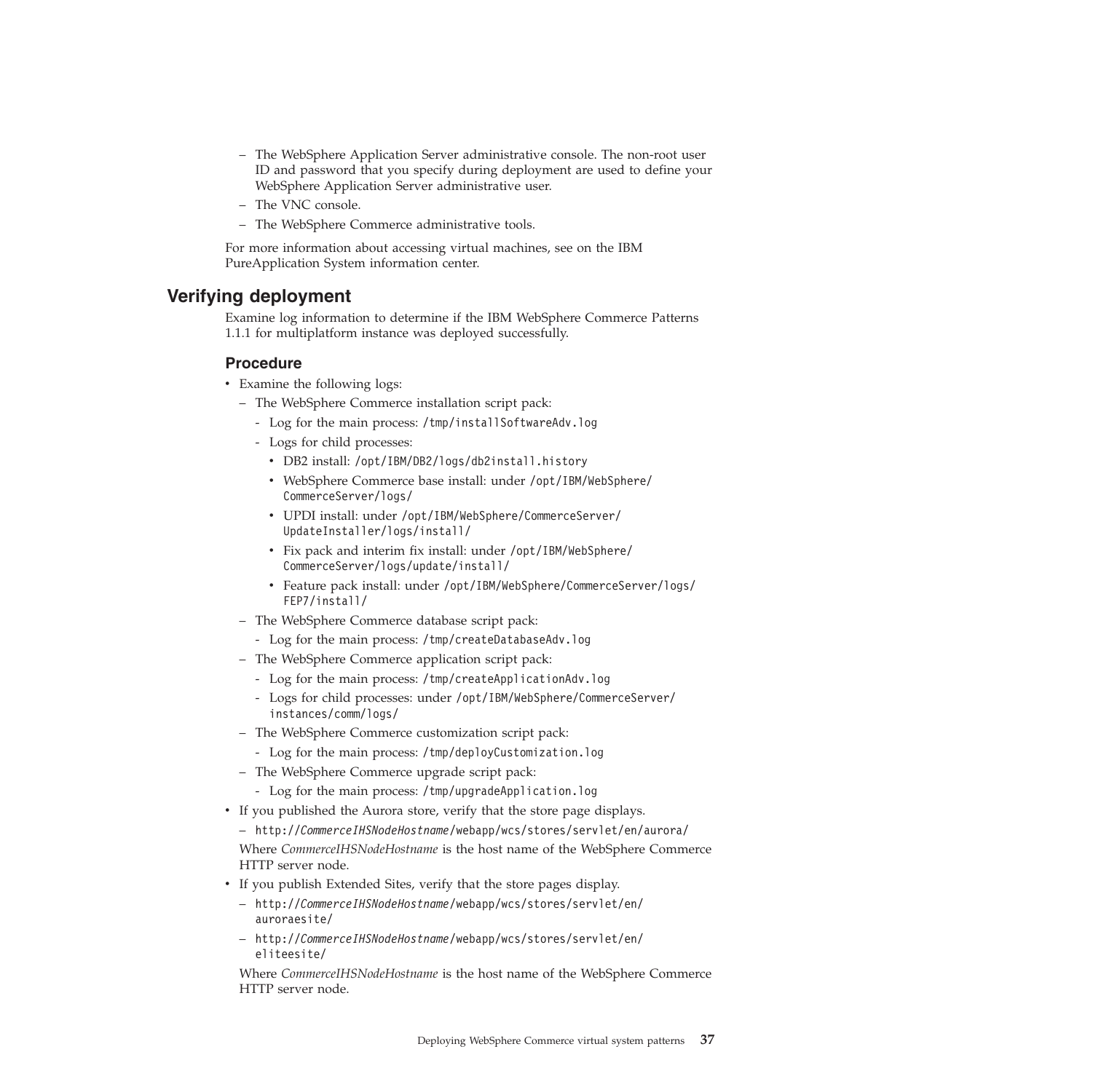### <span id="page-41-0"></span>**Overview of the deployed WebSphere Commerce environment**

Review the following information about the WebSphere Commerce system that you deployed.

### **Paths and logon IDs**

Review the paths and logon IDs for the WebSphere Commerce system you deployed.

### **Logging into the system**

For information about the IDs and passwords that are used to log on to the deployed system, see the ["Accessing the deployed system" on page 36](#page-39-0) topic.

### **Primary WebSphere Commerce user IDs**

| <b>User</b>                                               | Part                                       | ID                                                                                                                                                        | Password                                                                                                                                                        |
|-----------------------------------------------------------|--------------------------------------------|-----------------------------------------------------------------------------------------------------------------------------------------------------------|-----------------------------------------------------------------------------------------------------------------------------------------------------------------|
| Database user                                             | DB2 Enterprise part<br>and Standalone part | The instance owner<br>ID on the DB2<br>Enterprise part of the<br>pattern. That name<br>defaults to db2inst1                                               | The password is the<br>instance owner<br>password that you<br>specified on the DB2<br>Enterprise part in the<br>pattern.                                        |
| Database<br>administrator                                 | DB2 Enterprise part<br>and Standalone part | The instance owner<br>ID on the DB2<br>Enterprise part of the<br>pattern. That name<br>defaults to db2inst1                                               | The password is the<br>instance owner<br>password that you<br>specified on the DB2<br>Enterprise part in the<br>pattern.                                        |
| WebSphere<br>Commerce site<br>administrator               | Standalone part                            | The WebSphere<br>administrative user<br>name on the<br>Standalone part of<br>the pattern. That<br>name defaults to<br>virtuser.                           | The WebSphere<br>administrative<br>password that you<br>provided on the<br>Standalone part of<br>the pattern during<br>deployment.                              |
| WebSphere<br>Commerce<br>Configuration<br>Manager user ID | Standalone part                            | The WebSphere<br><b>Application Server</b><br>administrative user<br>on the Standalone<br>part of the pattern<br>that you specified<br>during deployment. | The WebSphere<br><b>Application Server</b><br>administrative<br>password that you<br>provided on the<br>Standalone part of<br>the pattern during<br>deployment. |

### **Primary WebSphere Commerce artifacts**

| Name                             | Value                                                                                                                                                                                                                                                    |
|----------------------------------|----------------------------------------------------------------------------------------------------------------------------------------------------------------------------------------------------------------------------------------------------------|
| WebSphere Commerce instance name | The value is user-specified by way of the<br>wcsInstanceName parameter in the<br>Commerce Application Advanced script<br>package on the Standalone part. For more<br>information, see "Parameters defined for the<br>virtual system pattern" on page 24. |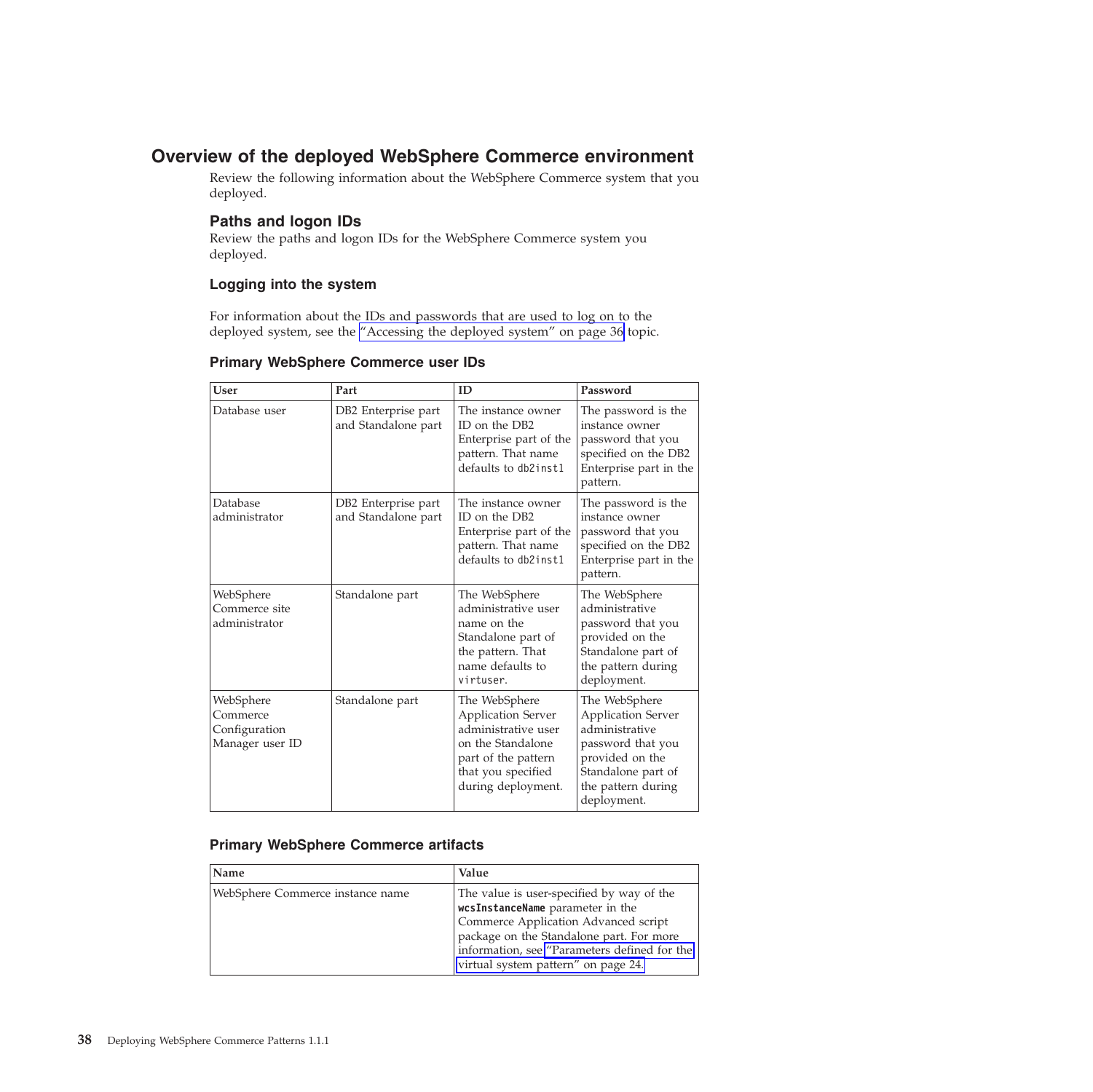| Name                 | Value                                                                                                 |
|----------------------|-------------------------------------------------------------------------------------------------------|
| Database schema name | The instance owner ID on the DB2<br>Enterprise part of the pattern. That name<br>defaults to db2inst1 |
| Database name        | comm                                                                                                  |

### **WebSphere Application Server artifacts**

| Name                                          | Value                                                                                                                                   |
|-----------------------------------------------|-----------------------------------------------------------------------------------------------------------------------------------------|
| WebSphere Application Server profile home     | Under the /opt/IBM/WebSphere/Profiles<br>directory                                                                                      |
| Cell name                                     | CommCell 1                                                                                                                              |
| Node name                                     | CommNode 1                                                                                                                              |
| WebSphere Commerce application name           | WC <i>instance name</i> (installed in server<br>server1), where instance name is the name<br>that you specified for the instance.       |
| WebSphere Commerce search application<br>name | Solr <i>instance name</i> (installed in server<br>solrSserver), where instance name is the<br>name that you specified for the instance. |

### **Paths on the Standalone Part**

| Path                                                                  | Directory                                          |
|-----------------------------------------------------------------------|----------------------------------------------------|
| DB2 installation directory                                            | /opt/IBM/DB2                                       |
| WebSphere Application Server installation<br>directory                | /opt/IBM/WebSphere/AppServer                       |
| WebSphere Commerce installation directory                             | /opt/IBM/WebSphere/CommerceServer                  |
| Directory that contains the license for the<br>virtual system pattern | /opt/IBM/WebSphere/CommerceServer/<br>license.vsp/ |
| Script package or packages                                            | /opt/IBM/VSP/Commerce                              |

### **Paths on the Custom Node Part that includes the Commerce Node Search package**

| Path                                                   | Directory                    |
|--------------------------------------------------------|------------------------------|
| WebSphere Application Server installation<br>directory | /opt/IBM/WebSphere/AppServer |
| Script package or packages                             | /opt/IBM/VSP/Commerce        |

### **Paths on the Custom Node Part that includes the Commerce Node package**

| Path                                                                                    | Directory                                 |
|-----------------------------------------------------------------------------------------|-------------------------------------------|
| WebSphere Application Server installation<br>directory DMGR, STANDALONE,<br>CustomNodes | /opt/IBM/WebSphere/AppServer              |
| Script package or packages                                                              | Under the /opt/IBM/VSP/Commerce directory |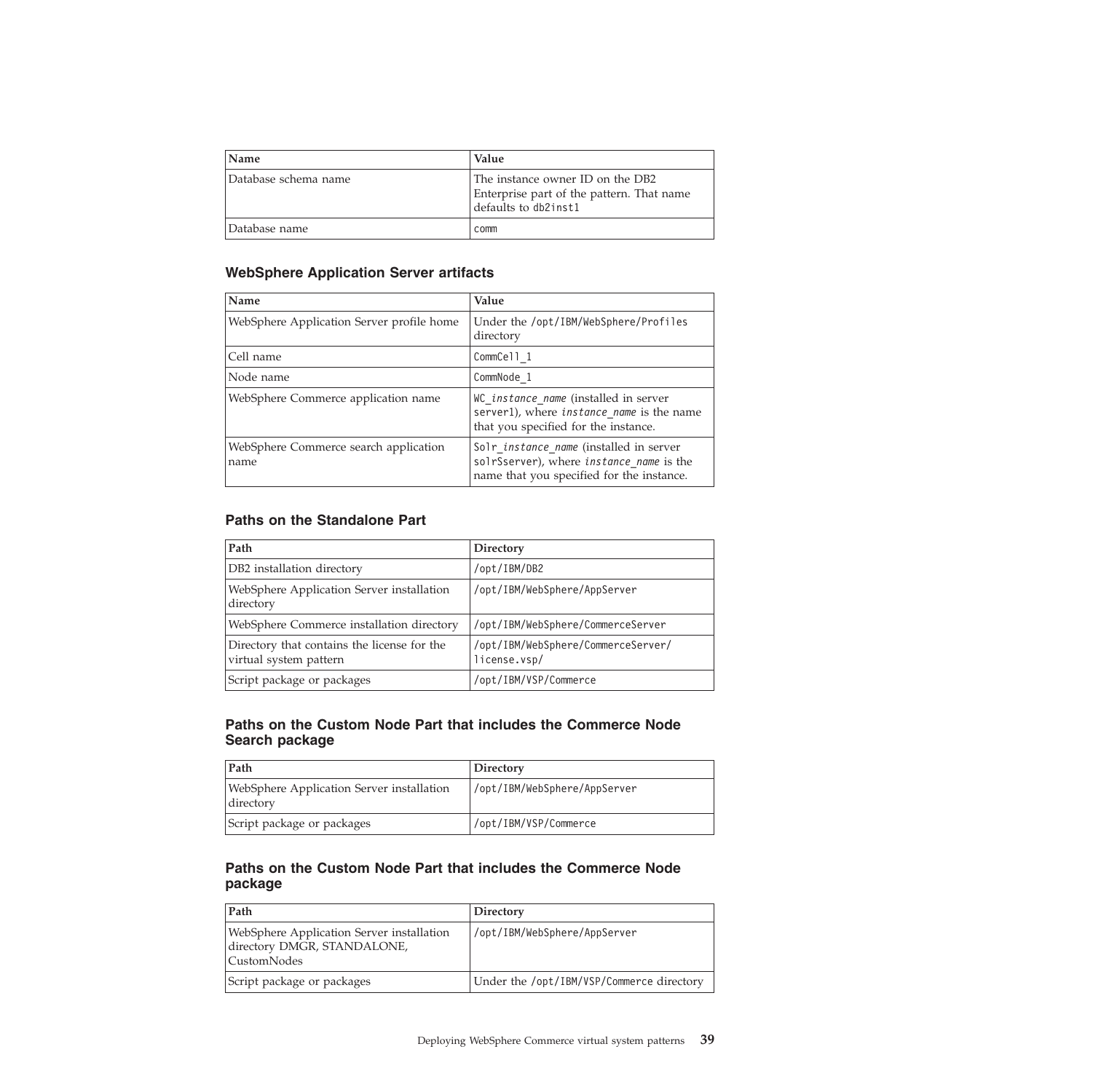### **Paths on the IBM HTTP Server part includes the Commerce Web Server Search package**

| ⊩Path                            | Directory                   |
|----------------------------------|-----------------------------|
| <b>IBM HTTP Server directory</b> | /opt/IBM/HTTPServer         |
| Plug-in installation directory   | /opt/IBM/HTTPServer/Plugins |
| Script package or packages       | /opt/IBM/VSP/Commerce       |

### **Paths on the IBM HTTP Server part includes the Commerce Web Server package**

| Path                             | Directory                   |
|----------------------------------|-----------------------------|
| <b>IBM HTTP Server directory</b> | /opt/IBM/HTTPServer         |
| Plug-in installation directory   | /opt/IBM/HTTPServer/Plugins |
| Script package or packages       | /opt/IBM/VSP/Commerce       |

#### **Deployment Manager part**

| Path                                                   | Directory                    |
|--------------------------------------------------------|------------------------------|
| WebSphere Application Server installation<br>directory | /opt/IBM/WebSphere/AppServer |

#### **Paths on the DB2 Enterprise Part**

| Path                       | Directory             |
|----------------------------|-----------------------|
| DB2 install directory      | /opt/ibm/db2/V9.7     |
| Script package or packages | /opt/IBM/VSP/Commerce |

#### **WebSphere Commerce web server configuration**

**Name:** webserver1

#### **Configuration file:**

/opt/IBM/HTTPServer/conf/httpd.conf

#### **Log files:**

/opt/IBM/HTTPServer/logs/

#### **Search web server configuration**

**Name:** solrWebserver

#### **Configuration file:**

/opt/IBM/HTTPServer/conf/httpd.conf

#### **Log files:**

/opt/IBM/HTTPServer/logs/

### **Cloning nodes in the pattern**

With IBM PureApplication System, you can clone virtual machines from a deployed pattern.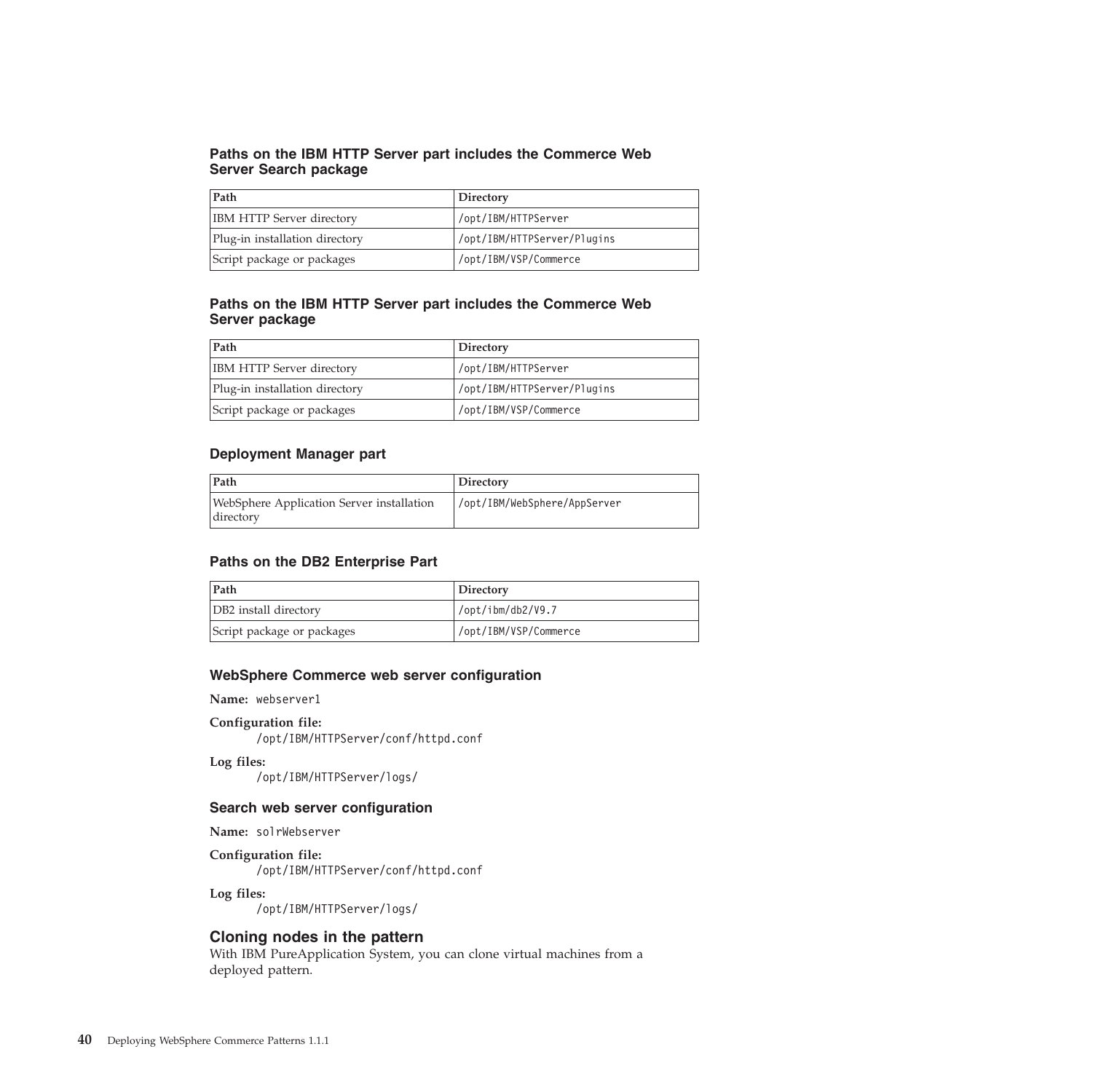#### <span id="page-44-0"></span>**Deployment manager**

Cloning the deployment manager has no impact. The Commerce pattern does not make use the clone or integrate it into the system.

#### **Stand-alone part**

Cloning is untested and unsupported. Do not clone the stand-alone part.

#### **Commerce custom nodes**

Cloning one of the Commerce custom nodes is fully supported and recommended. When you clone a Commerce custom node, it is automatically integrated it into the Commerce cluster. Cloning a Commerce custom node is an effective way to expand the capacity of the cluster.

#### **Search custom nodes**

Cloning one of the search custom nodes is fully supported and recommended. When you clone a search custom node, it is automatically integrated it into the Commerce cluster. Cloning a search custom node is an effective way to expand the capacity of the cluster.

#### **Commerce IBM HTTP Server nodes**

Cloning one of the Commerce IHS nodes is fully supported and recommended. If you have more than one Commerce IHS node, you must have a load balancer in front of the IHS machines.

#### **Search IBM HTTP Server nodes**

Cloning one of the Search IHS nodes is fully supported and recommended. If you have more than one Search IHS node, you must have a load balancer in front of the IHS machines. In addition, you must update the wc-search.xml file to refer to the load balancer host name instead of the search webserver host name.

#### **Synchronization of files to the Commerce IHS web server**

The deployed WebSphere Commerce environment includes an automated process that runs to synchronize files to the Commerce IHS web server (or servers).

On the Standalone WebSphere Commerce server, both the EAR directory and the instance web directory are exported as a shared file system. When the WebSphere Commerce web server host (or hosts) starts, it runs the script /opt/IBM/VSP/ Commerce/createWebServerComm/syncStaticFiles.sh. This script is registered under /etc/rc.d/rc.local. The script:

- v Mounts the shared directories to similar paths under /mnt
- Starts a child process that synchronizes the directory  $\frac{1}{\sqrt{\frac{1}{N}}}\left|\frac{1}{N}\right|$ instances/\${instanceName}/web once every 100 minutes. This process runs in the background and continues to do the synchronizing unless it is stopped or fails.
- Starts a child process that synchronizes the directory  $\{\text{PROFILE ROOT}\}$ / DefaultAppSrv01/installedApps/\${CELL\_NAME}/WC\_\${instanceName}.ear once every 10 minutes. This process runs in the background and continues to do the synchronizing unless it is stopped or fails.

If the synchronization stops, you can restart it by either rebooting the web server virtual machine or by running /opt/IBM/VSP/Commerce/createWebServerComm/ syncStaticFiles.sh as root. If you want to force a synchronization, you can restart the web server virtual machine.

The results of the synchronization are logged in /opt/IBM/VSP/Commerce/logs/ syncWebServerFiles.log.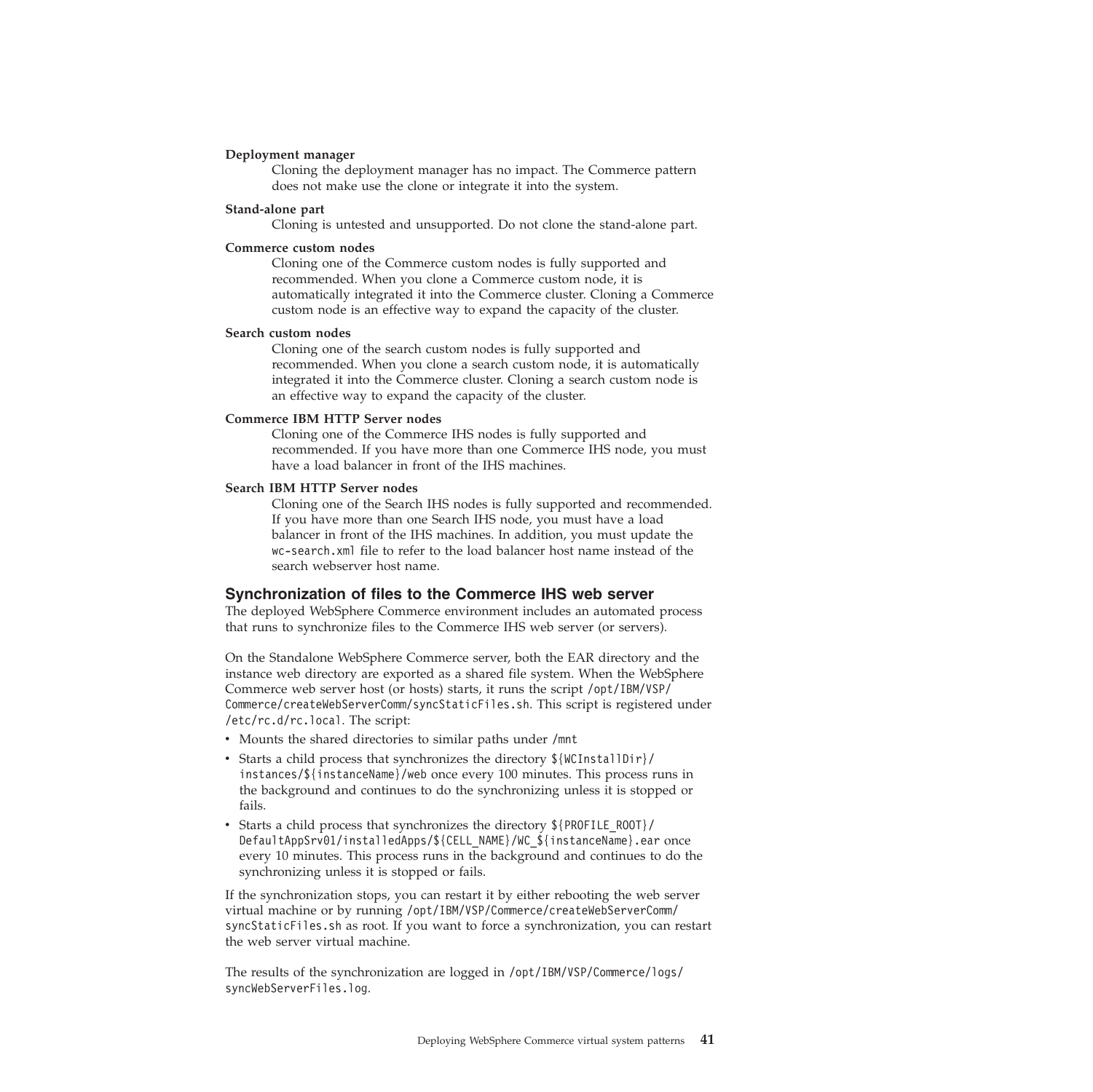### <span id="page-45-0"></span>**Cache replication**

The IBM WebSphere Commerce Patterns 1.1.1 for multiplatform creates an internal replication domain for your application and enables cache replication in each cluster member.

- v For information about cache replication definition and configuration, see .
- v For information about enabling cache replication see the following topics in the WebSphere Commerce information center:
	- Clustering with vertical cluster members
	- Clustering with horizontal cluster members

Commerce production pattern enables cache replication for commerce cluster, and replication type is recommended "Not Shared" which realizes cache invalidations among multiple commerce cluster members.

### **Semi-automated search index replication**

The production pattern implements a unique approach to search index replication that relies on file synchronization utilities and shared file systems.

The search index replication is handled in a manner very similar to the IBM HTTP Server file synchronization described in ["Synchronization of files to the Commerce](#page-44-0) [IHS web server" on page 41.](#page-44-0)

The search index is built on the primary WebSphere Commerce and Search node, which is on the Standalone part of the virtual system pattern. The file system that contains the index is shared with other nodes in the deployment by way of an NFS export. The search nodes in the pattern are subordinate nodes. They mount the NFS share to a local path under /mnt.

The following script is registered to run at startup: /opt/IBM/VSP/Commerce/ CreateNodeSearch/mountDirSolr.sh. The script runs a scheduled job that uses **rsync** to pull changed index files from the master search node to the local subordinate node. The scheduled job sleeps for 6000 seconds between runs.

### **Restart of the WebSphere Commerce node**

Each of the virtual machines in the deployed pattern is configured to automatically start all services that are necessary for WebSphere Commerce if and when the system is rebooted.

If you restart one or more of the virtual machines in a deployed instance of the pattern, all of the services that are required for the WebSphere Commerce application to run are started automatically.

### **First steps after you deploy**

After you deploy the pattern, use these steps to configure the production environment.

### **Procedure**

- 1. If you chose not to publish the Aurora store or the Extended Sites store archive during the deployment, see the following tasks:
	- Publishing a store archive
	- Setting up the WebSphere Commerce search index
- 2. Tune WebSphere commerce search to enhance performance.